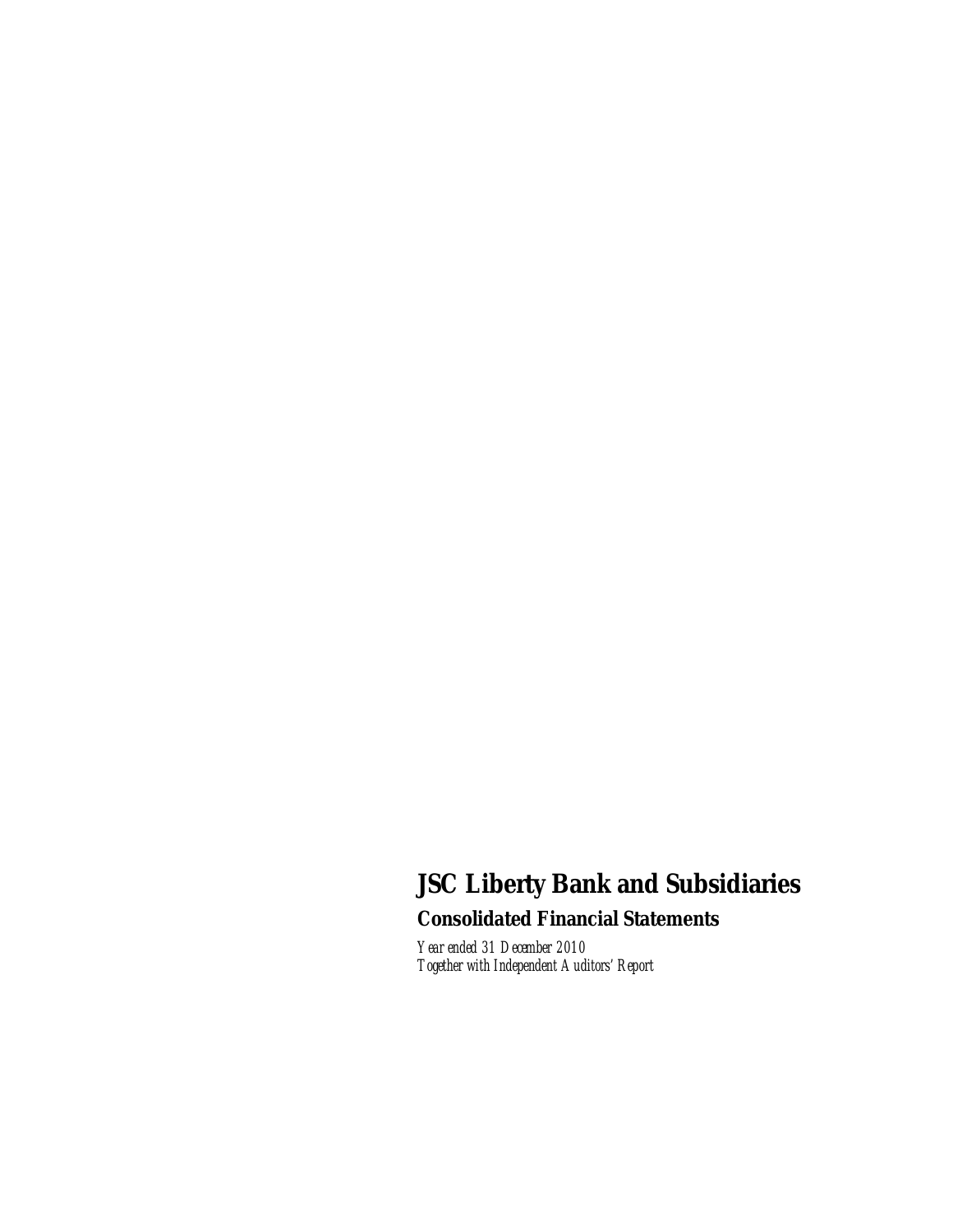## Contents

## Independent auditors' report

### Notes to consolidated financial statements

| 2.  |  |
|-----|--|
| 3.  |  |
|     |  |
| b.  |  |
| b.  |  |
|     |  |
| 8.  |  |
| 9.  |  |
| 10. |  |
| 11. |  |
| 12. |  |
| 13. |  |
| 14. |  |
| 15. |  |
| 16. |  |
| 17. |  |
| 18. |  |
| 19. |  |
| 20. |  |
| 21. |  |
| 22. |  |
| 23. |  |
| 24. |  |
| 25. |  |
| 26. |  |
| 27. |  |
| 28. |  |
| 29. |  |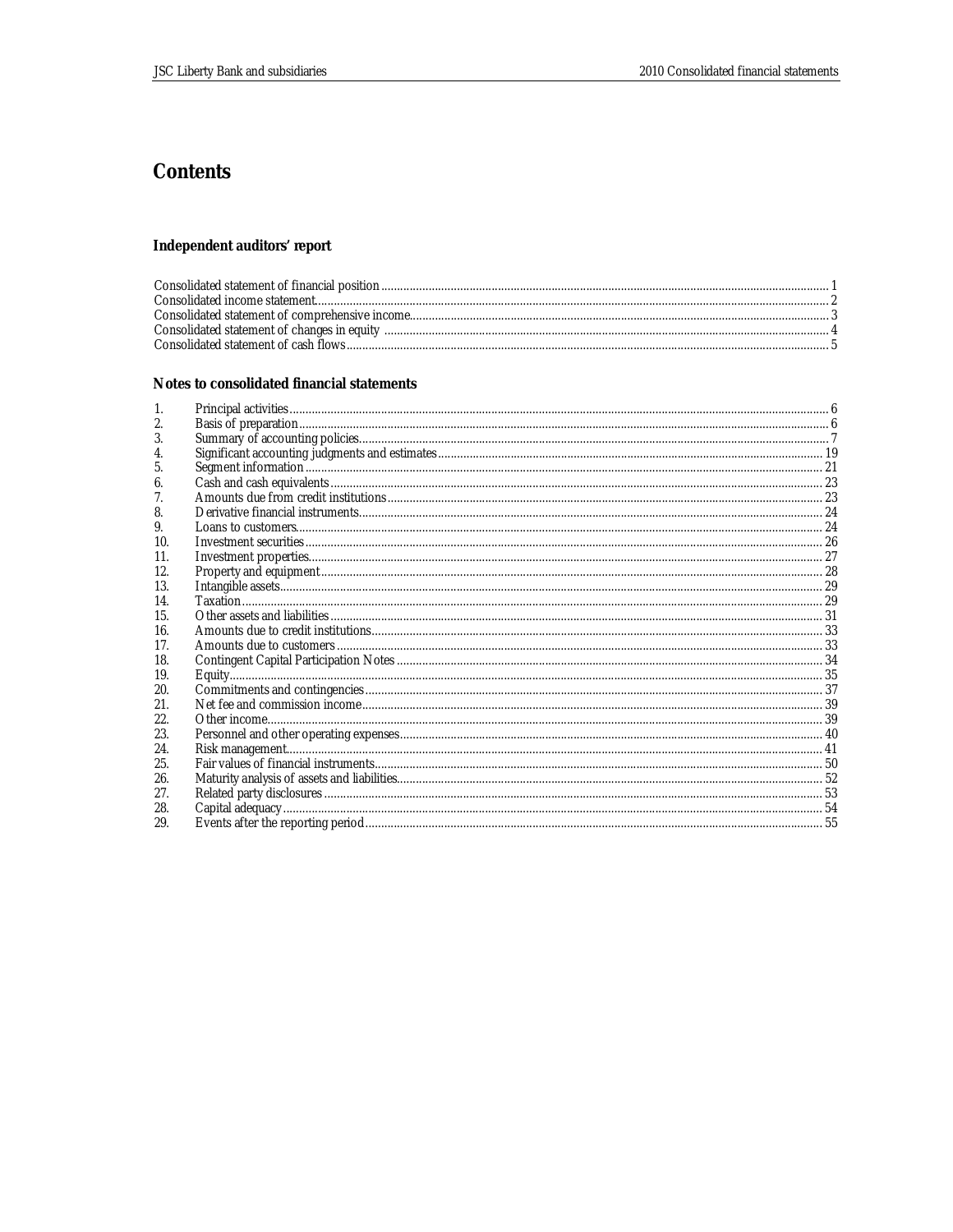

**Ernst & Young LLC** Kote Abkhazi Street, 44 Tbilisi, 0105, Georgia Tel: +995 (32) 43 9375 Fax: +995 (32) 43 9376 www.ey.com/georgia

**შპს ერნსტ ენდ იანგი**<br>საქართველო, 0105 თბილისი<br>კოტე აფხაზის ქუჩა 44

ტელ: +995 (32) 439 375 ფაქსი: +995 (32) 439 376

## **Independent auditors' report**

To the Shareholders and Board of Directors of JSC Liberty Bank –

We have audited the accompanying consolidated financial statements of JSC Liberty Bank and its subsidiaries, which comprise the consolidated statement of financial position as at 31 December 2010, and the consolidated income statement, consolidated statements of comprehensive income, of changes in equity and of cash flows for the year then ended, and a summary of significant accounting policies and other explanatory information.

#### *Management's responsibility for the consolidated financial statements*

Management is responsible for the preparation and fair presentation of these consolidated financial statements in accordance with International Financial Reporting Standards, and for such internal control as management determines is necessary to enable the preparation of consolidated financial statements that are free from material misstatement, whether due to fraud or error.

#### *Auditors' responsibility*

Our responsibility is to express an opinion on these consolidated financial statements based on our audit. We conducted our audit in accordance with International Standards on Auditing. Those standards require that we comply with ethical requirements and plan and perform the audit to obtain reasonable assurance about whether the consolidated financial statements are free from material misstatement.

An audit involves performing procedures to obtain audit evidence about the amounts and disclosures in the consolidated financial statements. The procedures selected depend on the auditors' judgment, including the assessment of the risks of material misstatement of the consolidated financial statements, whether due to fraud or error. In making those risk assessments, the auditor considers internal control relevant to the entity's preparation and fair presentation of the consolidated financial statements in order to design audit procedures that are appropriate in the circumstances, but not for the purpose of expressing an opinion on the effectiveness of the entity's internal control. An audit also includes evaluating the appropriateness of accounting policies used and the reasonableness of accounting estimates made by management, as well as evaluating the overall presentation of the consolidated financial statements.

We believe that the audit evidence we have obtained is sufficient and appropriate to provide a basis for our audit opinion.

#### *Opinion*

In our opinion, the consolidated financial statements present fairly, in all material respects the financial position of JSC Liberty Bank and its subsidiaries as at 31 December 2010, and their financial performance and their cash flows for the year then ended in accordance with International Financial Reporting Standards.

ERNST2-YOUNG LLC

29 April 2011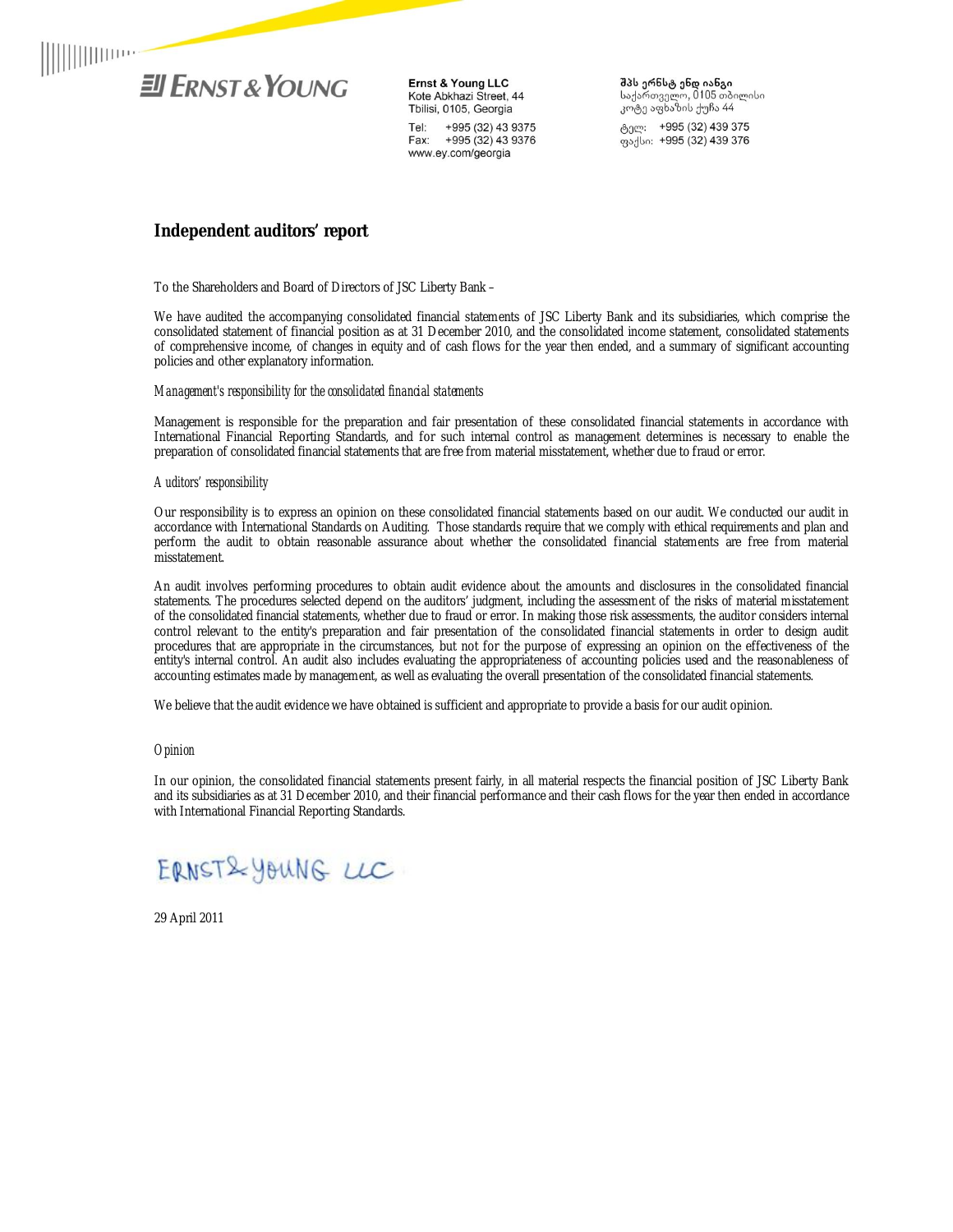## **Consolidated statement of financial position**

## **As of 31 December 2010**

*(Thousands of Georgian Lari)* 

|                                        | <b>Notes</b> | 2010     | 2009     |
|----------------------------------------|--------------|----------|----------|
| Assets                                 |              |          |          |
| Cash and cash equivalents              | 6            | 139,271  | 108,563  |
| Amounts due from credit institutions   | 7            | 7,508    | 3,829    |
| Loans to customers                     | 9            | 159,166  | 82,752   |
| Investment securities:                 |              |          |          |
| - available-for-sale                   | 10           | 717      | 2,260    |
| - held-to-maturity                     | 10           | 83,860   | 1,995    |
| Investments in associates              |              |          | 788      |
| Investment properties                  | 11           | 21,115   | 20,184   |
| Property and equipment                 | 12           | 92,165   | 80,145   |
| Intangible assets                      | 13           | 5,357    | 4,560    |
| Current income tax assets              | 14           | 630      | 630      |
| Deferred income tax assets             | 14           | 1,610    | 1,313    |
| Prepayments                            |              | 5,614    | 6,275    |
| Other assets                           | 15           | 13,772   | 7,746    |
| <b>Total assets</b>                    |              | 530,785  | 321,040  |
| Liabilities                            |              |          |          |
| Amounts due to credit institutions     | 16           | 77,318   | 54,606   |
| Amounts due to customers               | 17           | 385,445  | 246,638  |
| Current income tax liabilities         | 14           | 182      | 82       |
| Provisions                             | 15           | 69       | 80       |
| Derivative financial liabilities       | 8            | 102      |          |
| Contingent capital participation notes | 18           | 19,150   |          |
| Other liabilities                      | 15           | 13,909   | 10,410   |
| <b>Total liabilities</b>               |              | 496,175  | 311,816  |
| Equity                                 | 19           |          |          |
| Share capital                          |              | 28,858   | 15,721   |
| Additional paid-in capital             |              | 19,113   | 8,529    |
| Treasury shares                        |              | (3,371)  | (347)    |
| <b>Accumulated losses</b>              |              | (32,692) | (38,036) |
| Other reserves                         |              | 22,702   | 23,357   |
| <b>Total Equity</b>                    |              | 34,610   | 9,224    |
| Total equity and liabilities           |              | 530,785  | 321,040  |
|                                        |              |          |          |

**Signed and authorised for release on behalf of the Management Board of the Bank:** 

Vladimer Gurgenidze<br>
Zurab Tsulaia<br>
Zurab Tsulaia<br>
Chief Financial Officer

Vladimer Gurgenidze  $\| \leq$  Executive Chairman and Chief Executive Officer

29 April 2011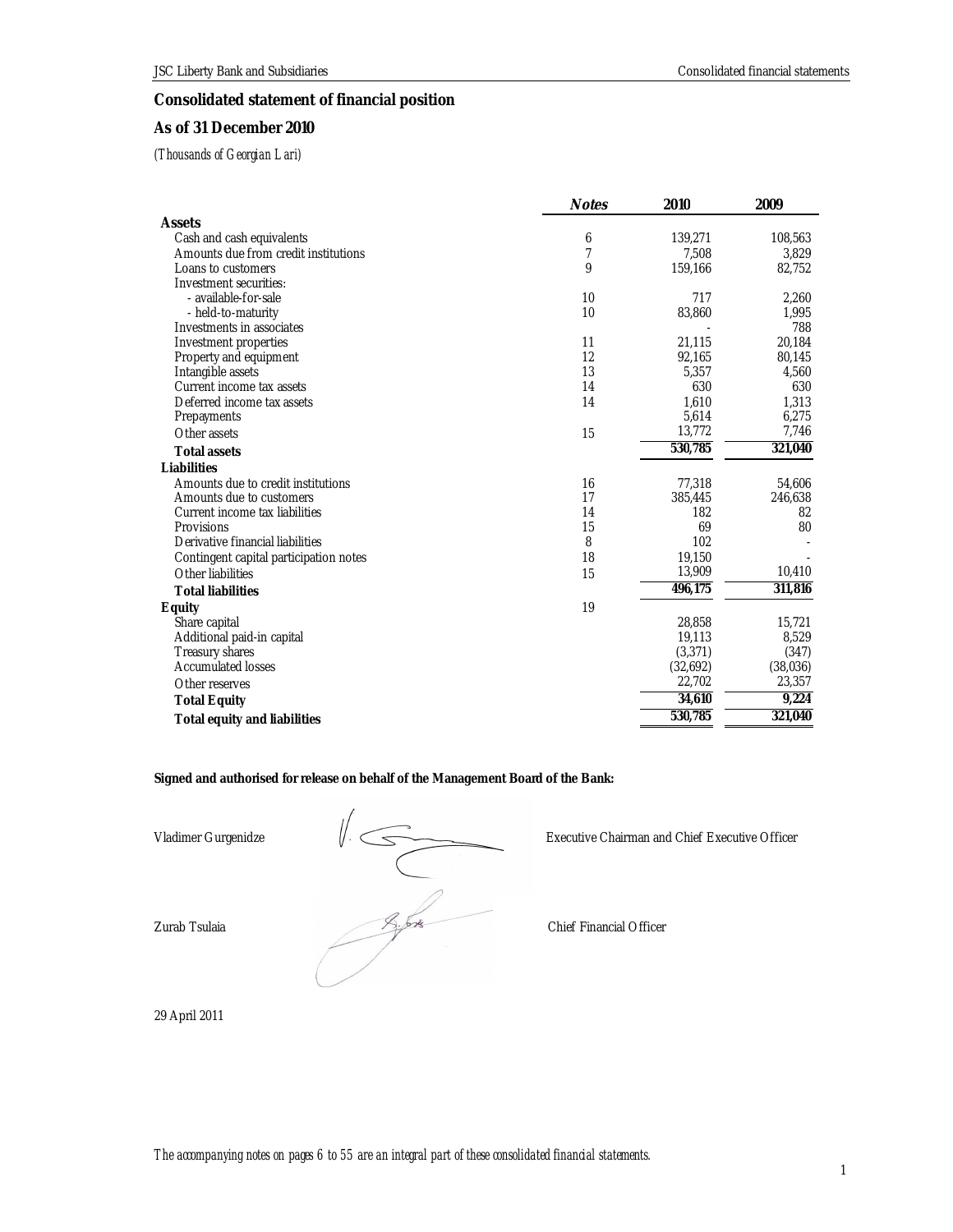## **Consolidated income statement**

## **For the year ended 31 December 2010**

## *(Thousands of Georgian Lari)*

|                                                    | <b>Notes</b> | 2010      | 2009      |
|----------------------------------------------------|--------------|-----------|-----------|
| Interest income                                    |              |           |           |
| Loans to customers                                 |              | 45,771    | 23,826    |
| Amounts due from credit institutions               |              | 1,148     | 275       |
| Investment securities                              |              | 3,268     | 4         |
|                                                    |              | 50,187    | 24,105    |
| Interest expense                                   |              |           |           |
| Amounts due to customers                           |              | (24, 299) | (10, 750) |
| Amounts due to credit institutions                 |              | (4, 129)  | (9,065)   |
| Contingent capital participation notes             |              | (535)     |           |
| Other                                              |              | (74)      | (104)     |
|                                                    |              | (29, 037) | (19, 919) |
| Net interest income                                |              | 21,150    | 4,186     |
| Net impairment charge on interest-bearing assets   | 7,9          | (9, 481)  | (16, 766) |
| Net interest income after impairment charges       |              | 11,669    | (12,580)  |
| Net fee and commission income                      | 21           | 32,338    | 29,774    |
| Net gains from disposal of associates/subsidiaries |              | 105       | 14,124    |
| Net gains/(losses) from foreign currencies:        |              |           |           |
| - Dealing                                          |              | 4,008     | 3,324     |
| - Translation differences                          |              | (110)     | 110       |
| Share of loss of associates                        |              |           | (105)     |
| Other income                                       | 22           | 5,814     | 3,850     |
| Non-interest income                                |              | 42,155    | 51,077    |
| Personnel expenses                                 | 23           | (25, 840) | (20, 206) |
| General and administrative expenses                | 23           | (14, 126) | (14, 822) |
| Depreciation, amortisation and impairment          | 12, 13       | (5,986)   | (6,906)   |
| Other operating expenses                           | 23           | (671)     | (615)     |
| Other impairment and provisions                    | 15           | (2,582)   | (2, 295)  |
| Non-interest expense                               |              | (49, 205) | (44, 844) |
| Profit /(loss) before income tax expense           |              | 4,619     | (6, 347)  |
| Income tax benefit                                 | 14           | 110       | 899       |
| Profit /(loss) for the year                        |              | 4,729     | (5, 448)  |
|                                                    |              |           |           |
| Income / (loss) per share:                         | 19           |           |           |
| - Basic income/(loss) per share (in full amount)   |              | 0.0018    | (0.0035)  |
| - Diluted income/(loss) per share (in full amount) |              | 0.0013    | (0.0035)  |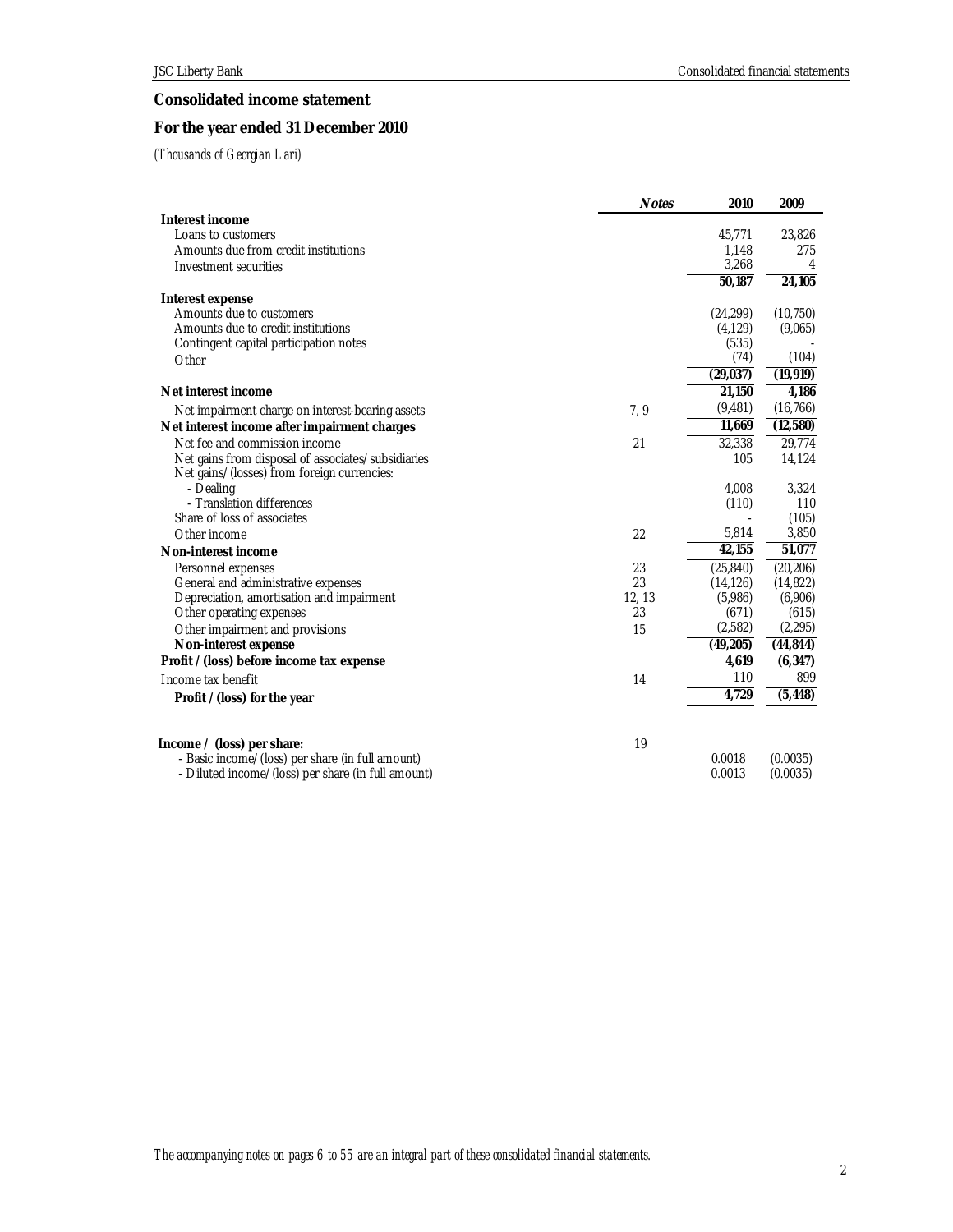## **Consolidated statement of comprehensive income**

## **For the year ended 31 December 2010**

*(Thousands of Georgian Lari)* 

|                                                                                                                                                                                                                                                                   | Note               | 2010         | 2009                       |
|-------------------------------------------------------------------------------------------------------------------------------------------------------------------------------------------------------------------------------------------------------------------|--------------------|--------------|----------------------------|
| Profit /(loss) for the year                                                                                                                                                                                                                                       |                    | 4.729        | (5, 448)                   |
| Other comprehensive income<br>Unrealised (losses)/gains on investment securities available-for-sale<br>Revaluation of buildings<br>Income tax relating to components of other comprehensive income<br>Other comprehensive (loss)/ income for the year, net of tax | 19<br>19<br>14, 19 | (47)<br>(40) | 178<br>(113)<br>(27)<br>38 |
| Total comprehensive income/(loss) for the year                                                                                                                                                                                                                    |                    | 4.689        | (5, 410)                   |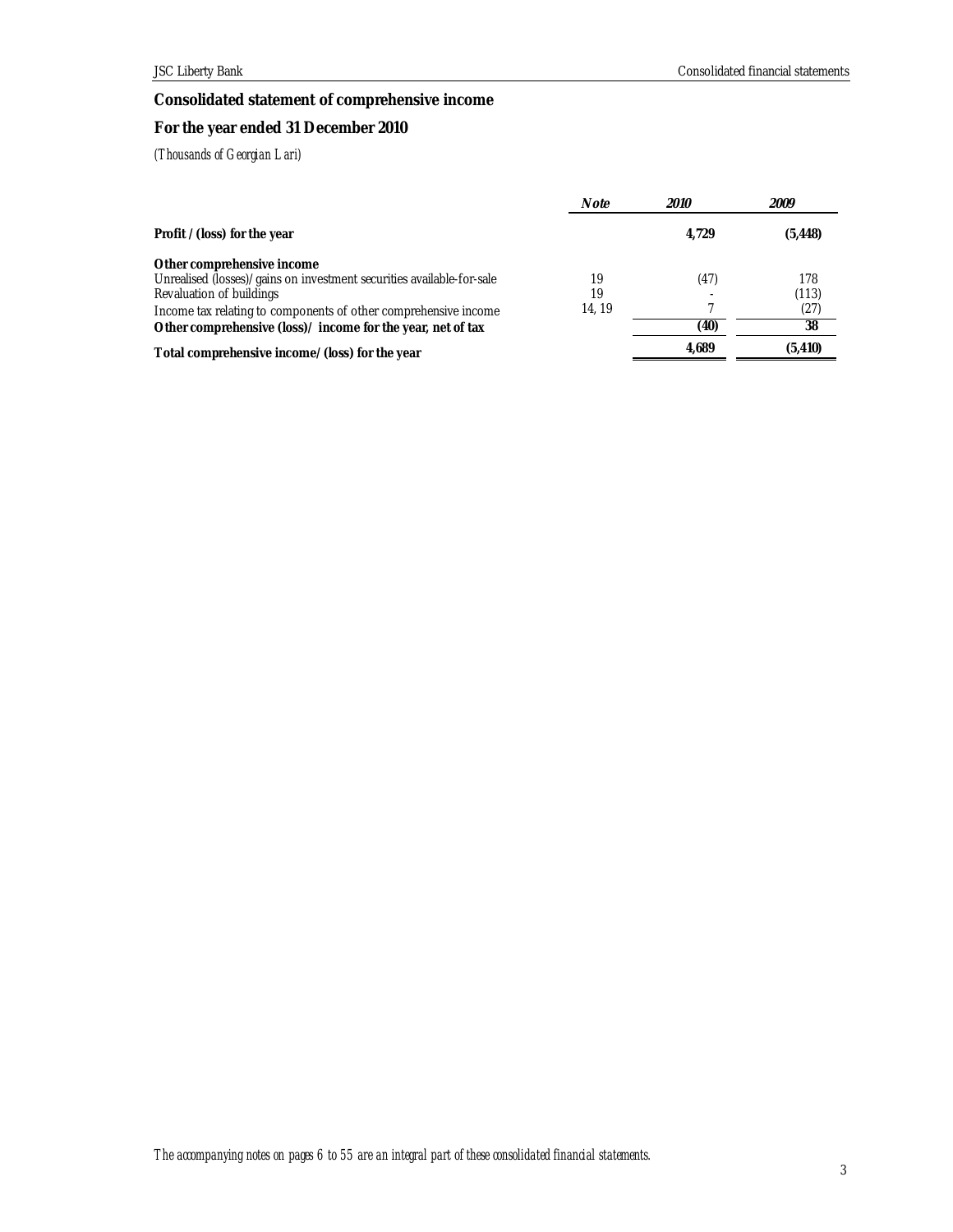## **Consolidated statement of changes in equity**

## **For the year ended 31 December 2010**

*(Thousands of Georgian Lari)* 

|                                                                                        | Attributable to shareholders of the Bank |                                  |                    |                      |                   |          |                                  |                 |
|----------------------------------------------------------------------------------------|------------------------------------------|----------------------------------|--------------------|----------------------|-------------------|----------|----------------------------------|-----------------|
|                                                                                        | Share<br>capital                         | Additional<br>paid-in<br>capital | Treasury<br>shares | Retained<br>earnings | Other<br>reserves | Total    | Non-<br>controlling<br>interests | Total<br>equity |
|                                                                                        |                                          |                                  |                    |                      |                   |          |                                  |                 |
| 31 December 2008                                                                       | 15,721                                   | 8,437                            | (355)              | (45, 347)            | 36,078            | 14,534   | (26)                             | 14,508          |
| Total comprehensive (loss)/income for<br>the year                                      |                                          |                                  |                    | (5, 448)             | 38                | (5, 410) |                                  | (5, 410)        |
| Depreciation of revaluation reserve<br>(Note 19)<br>Transfer of revaluation reserve of |                                          |                                  |                    | 483                  | (483)             |          |                                  |                 |
| investment property (Note 19)<br>Minority interest disposal, arising from              |                                          |                                  |                    | 12,276               | (12, 276)         |          |                                  |                 |
| disposal of subsidiary                                                                 |                                          |                                  |                    |                      |                   |          | 26                               | 26              |
| Sale of treasury shares (Note 19)                                                      |                                          | 92                               | 8                  |                      |                   | 100      |                                  | 100             |
| 31 December 2009                                                                       | 15,721                                   | 8,529                            | (347)              | (38, 036)            | 23,357            | 9,224    | ٠                                | 9,224           |
| Total comprehensive income/(loss) for<br>the year                                      |                                          |                                  |                    | 4,729                | (40)              | 4,689    |                                  | 4,689           |
| Depreciation of revaluation reserve<br>(Note 19)                                       |                                          |                                  |                    | 483                  | (483)             |          |                                  |                 |
| Transfer of revaluation reserve of sold<br>asset                                       |                                          |                                  |                    | 132                  | (132)             |          |                                  |                 |
| Issue of share capital (Note 19)                                                       | 13,137                                   | 9,448                            |                    |                      |                   | 22,585   |                                  | 22,585          |
| Purchase of treasury shares (Note 19)                                                  |                                          |                                  | (3, 384)           |                      |                   | (3,384)  |                                  | (3, 384)        |
| Sale of treasury shares (Note 19)                                                      |                                          | 1,136                            | 360                |                      |                   | 1,496    |                                  | 1,496           |
| 31 December 2010                                                                       | 28,858                                   | 19,113                           | (3, 371)           | (32,692)             | 22,702            | 34,610   |                                  | 34,610          |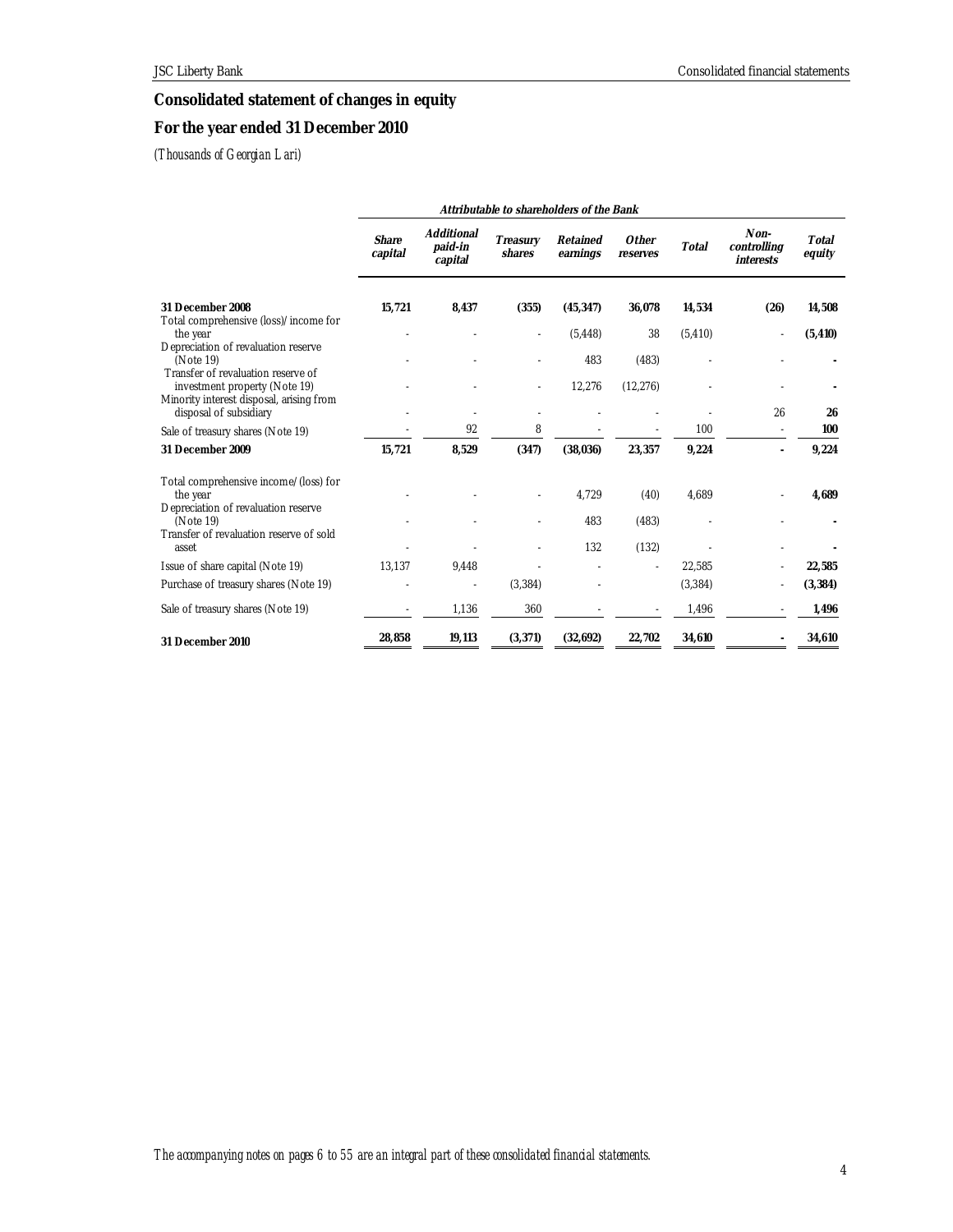## **Consolidated statement of cash flow**

## **For the year ended 31 December 2010**

*(Thousands of Georgian Lari)* 

| Cash flows from operating activities<br>Interest received<br>24,898<br>52,253<br>(27, 590)<br>Interest paid<br>(21, 772)<br>Fees and commissions received<br>35,034<br>31,278<br>(1,969)<br>Fees and commissions paid<br>(2,693)<br>Net realised gains from dealing in foreign currencies<br>3,324<br>4,110<br>Recoveries of assets previously written off<br>1,235<br>9, 15<br>845<br>22<br>Other income received<br>5,814<br>3,850<br>(24,009)<br>(20, 041)<br>Personnel expenses paid<br>(14, 704)<br>(10, 848)<br>General, administrative and other operating expenses paid<br>Cash flows from operating activities before changes in operating assets<br>and liabilities<br>9,955<br>29,060<br>Net (increase)/decrease in operating assets<br>Amounts due from credit institutions<br>(3,651)<br>(361)<br>Loans to customers<br>(89, 951)<br>10,315<br>(6, 235, )<br>(3,089)<br>Other assets<br>Net increase/(decrease) in operating liabilities<br>Amounts due to credit institutions<br>(26, 834)<br>22,677<br>135,449<br>66,230<br>Amounts due to customers<br>Other liabilities<br>2,303<br>1,509<br>88,858<br>58,519<br>Net cash flows from operating activities before income tax<br>(80)<br>Income tax paid<br>58,519<br>88,778<br>Net cash from operating activities<br>Cash flows from investing activities<br>Proceeds from disposal of subsidiaries and associates<br>800<br>10,201<br>Purchase of investments available-for-sale<br>(862)<br>Purchase of investment securities<br>(97, 428)<br>Proceeds from redemption of investment securities<br>17,982<br>Purchase of property and equipment<br>(19, 874)<br>(11, 049)<br>144<br>384<br>Proceeds from sale of property and equipment<br>(98, 376)<br>(1, 326)<br>Net cash used in investing activities<br>Cash flows from financing activities<br>Proceeds from issue of share capital<br>10,910<br>Increase in additional paid in capital<br>92<br>9,427<br>Sale of treasury shares<br>360<br>8<br>18,615<br>Proceeds from contingent capital participation notes<br>39,312<br>100<br>Net cash from financing activities<br>994<br>110<br>Effect of exchange rates changes on cash and cash equivalents<br>Net increase in cash and cash equivalents<br>30,708<br>57,403<br>108,563<br>51,160<br>Cash and cash equivalents, beginning<br>6<br>139,271<br>108,563<br>Cash and cash equivalents, ending<br>6 | <b>Notes</b> | 2010 | 2009 |
|----------------------------------------------------------------------------------------------------------------------------------------------------------------------------------------------------------------------------------------------------------------------------------------------------------------------------------------------------------------------------------------------------------------------------------------------------------------------------------------------------------------------------------------------------------------------------------------------------------------------------------------------------------------------------------------------------------------------------------------------------------------------------------------------------------------------------------------------------------------------------------------------------------------------------------------------------------------------------------------------------------------------------------------------------------------------------------------------------------------------------------------------------------------------------------------------------------------------------------------------------------------------------------------------------------------------------------------------------------------------------------------------------------------------------------------------------------------------------------------------------------------------------------------------------------------------------------------------------------------------------------------------------------------------------------------------------------------------------------------------------------------------------------------------------------------------------------------------------------------------------------------------------------------------------------------------------------------------------------------------------------------------------------------------------------------------------------------------------------------------------------------------------------------------------------------------------------------------------------------------------------------------------------------------------------------------------------------------------------------------------------|--------------|------|------|
|                                                                                                                                                                                                                                                                                                                                                                                                                                                                                                                                                                                                                                                                                                                                                                                                                                                                                                                                                                                                                                                                                                                                                                                                                                                                                                                                                                                                                                                                                                                                                                                                                                                                                                                                                                                                                                                                                                                                                                                                                                                                                                                                                                                                                                                                                                                                                                                  |              |      |      |
|                                                                                                                                                                                                                                                                                                                                                                                                                                                                                                                                                                                                                                                                                                                                                                                                                                                                                                                                                                                                                                                                                                                                                                                                                                                                                                                                                                                                                                                                                                                                                                                                                                                                                                                                                                                                                                                                                                                                                                                                                                                                                                                                                                                                                                                                                                                                                                                  |              |      |      |
|                                                                                                                                                                                                                                                                                                                                                                                                                                                                                                                                                                                                                                                                                                                                                                                                                                                                                                                                                                                                                                                                                                                                                                                                                                                                                                                                                                                                                                                                                                                                                                                                                                                                                                                                                                                                                                                                                                                                                                                                                                                                                                                                                                                                                                                                                                                                                                                  |              |      |      |
|                                                                                                                                                                                                                                                                                                                                                                                                                                                                                                                                                                                                                                                                                                                                                                                                                                                                                                                                                                                                                                                                                                                                                                                                                                                                                                                                                                                                                                                                                                                                                                                                                                                                                                                                                                                                                                                                                                                                                                                                                                                                                                                                                                                                                                                                                                                                                                                  |              |      |      |
|                                                                                                                                                                                                                                                                                                                                                                                                                                                                                                                                                                                                                                                                                                                                                                                                                                                                                                                                                                                                                                                                                                                                                                                                                                                                                                                                                                                                                                                                                                                                                                                                                                                                                                                                                                                                                                                                                                                                                                                                                                                                                                                                                                                                                                                                                                                                                                                  |              |      |      |
|                                                                                                                                                                                                                                                                                                                                                                                                                                                                                                                                                                                                                                                                                                                                                                                                                                                                                                                                                                                                                                                                                                                                                                                                                                                                                                                                                                                                                                                                                                                                                                                                                                                                                                                                                                                                                                                                                                                                                                                                                                                                                                                                                                                                                                                                                                                                                                                  |              |      |      |
|                                                                                                                                                                                                                                                                                                                                                                                                                                                                                                                                                                                                                                                                                                                                                                                                                                                                                                                                                                                                                                                                                                                                                                                                                                                                                                                                                                                                                                                                                                                                                                                                                                                                                                                                                                                                                                                                                                                                                                                                                                                                                                                                                                                                                                                                                                                                                                                  |              |      |      |
|                                                                                                                                                                                                                                                                                                                                                                                                                                                                                                                                                                                                                                                                                                                                                                                                                                                                                                                                                                                                                                                                                                                                                                                                                                                                                                                                                                                                                                                                                                                                                                                                                                                                                                                                                                                                                                                                                                                                                                                                                                                                                                                                                                                                                                                                                                                                                                                  |              |      |      |
|                                                                                                                                                                                                                                                                                                                                                                                                                                                                                                                                                                                                                                                                                                                                                                                                                                                                                                                                                                                                                                                                                                                                                                                                                                                                                                                                                                                                                                                                                                                                                                                                                                                                                                                                                                                                                                                                                                                                                                                                                                                                                                                                                                                                                                                                                                                                                                                  |              |      |      |
|                                                                                                                                                                                                                                                                                                                                                                                                                                                                                                                                                                                                                                                                                                                                                                                                                                                                                                                                                                                                                                                                                                                                                                                                                                                                                                                                                                                                                                                                                                                                                                                                                                                                                                                                                                                                                                                                                                                                                                                                                                                                                                                                                                                                                                                                                                                                                                                  |              |      |      |
|                                                                                                                                                                                                                                                                                                                                                                                                                                                                                                                                                                                                                                                                                                                                                                                                                                                                                                                                                                                                                                                                                                                                                                                                                                                                                                                                                                                                                                                                                                                                                                                                                                                                                                                                                                                                                                                                                                                                                                                                                                                                                                                                                                                                                                                                                                                                                                                  |              |      |      |
|                                                                                                                                                                                                                                                                                                                                                                                                                                                                                                                                                                                                                                                                                                                                                                                                                                                                                                                                                                                                                                                                                                                                                                                                                                                                                                                                                                                                                                                                                                                                                                                                                                                                                                                                                                                                                                                                                                                                                                                                                                                                                                                                                                                                                                                                                                                                                                                  |              |      |      |
|                                                                                                                                                                                                                                                                                                                                                                                                                                                                                                                                                                                                                                                                                                                                                                                                                                                                                                                                                                                                                                                                                                                                                                                                                                                                                                                                                                                                                                                                                                                                                                                                                                                                                                                                                                                                                                                                                                                                                                                                                                                                                                                                                                                                                                                                                                                                                                                  |              |      |      |
|                                                                                                                                                                                                                                                                                                                                                                                                                                                                                                                                                                                                                                                                                                                                                                                                                                                                                                                                                                                                                                                                                                                                                                                                                                                                                                                                                                                                                                                                                                                                                                                                                                                                                                                                                                                                                                                                                                                                                                                                                                                                                                                                                                                                                                                                                                                                                                                  |              |      |      |
|                                                                                                                                                                                                                                                                                                                                                                                                                                                                                                                                                                                                                                                                                                                                                                                                                                                                                                                                                                                                                                                                                                                                                                                                                                                                                                                                                                                                                                                                                                                                                                                                                                                                                                                                                                                                                                                                                                                                                                                                                                                                                                                                                                                                                                                                                                                                                                                  |              |      |      |
|                                                                                                                                                                                                                                                                                                                                                                                                                                                                                                                                                                                                                                                                                                                                                                                                                                                                                                                                                                                                                                                                                                                                                                                                                                                                                                                                                                                                                                                                                                                                                                                                                                                                                                                                                                                                                                                                                                                                                                                                                                                                                                                                                                                                                                                                                                                                                                                  |              |      |      |
|                                                                                                                                                                                                                                                                                                                                                                                                                                                                                                                                                                                                                                                                                                                                                                                                                                                                                                                                                                                                                                                                                                                                                                                                                                                                                                                                                                                                                                                                                                                                                                                                                                                                                                                                                                                                                                                                                                                                                                                                                                                                                                                                                                                                                                                                                                                                                                                  |              |      |      |
|                                                                                                                                                                                                                                                                                                                                                                                                                                                                                                                                                                                                                                                                                                                                                                                                                                                                                                                                                                                                                                                                                                                                                                                                                                                                                                                                                                                                                                                                                                                                                                                                                                                                                                                                                                                                                                                                                                                                                                                                                                                                                                                                                                                                                                                                                                                                                                                  |              |      |      |
|                                                                                                                                                                                                                                                                                                                                                                                                                                                                                                                                                                                                                                                                                                                                                                                                                                                                                                                                                                                                                                                                                                                                                                                                                                                                                                                                                                                                                                                                                                                                                                                                                                                                                                                                                                                                                                                                                                                                                                                                                                                                                                                                                                                                                                                                                                                                                                                  |              |      |      |
|                                                                                                                                                                                                                                                                                                                                                                                                                                                                                                                                                                                                                                                                                                                                                                                                                                                                                                                                                                                                                                                                                                                                                                                                                                                                                                                                                                                                                                                                                                                                                                                                                                                                                                                                                                                                                                                                                                                                                                                                                                                                                                                                                                                                                                                                                                                                                                                  |              |      |      |
|                                                                                                                                                                                                                                                                                                                                                                                                                                                                                                                                                                                                                                                                                                                                                                                                                                                                                                                                                                                                                                                                                                                                                                                                                                                                                                                                                                                                                                                                                                                                                                                                                                                                                                                                                                                                                                                                                                                                                                                                                                                                                                                                                                                                                                                                                                                                                                                  |              |      |      |
|                                                                                                                                                                                                                                                                                                                                                                                                                                                                                                                                                                                                                                                                                                                                                                                                                                                                                                                                                                                                                                                                                                                                                                                                                                                                                                                                                                                                                                                                                                                                                                                                                                                                                                                                                                                                                                                                                                                                                                                                                                                                                                                                                                                                                                                                                                                                                                                  |              |      |      |
|                                                                                                                                                                                                                                                                                                                                                                                                                                                                                                                                                                                                                                                                                                                                                                                                                                                                                                                                                                                                                                                                                                                                                                                                                                                                                                                                                                                                                                                                                                                                                                                                                                                                                                                                                                                                                                                                                                                                                                                                                                                                                                                                                                                                                                                                                                                                                                                  |              |      |      |
|                                                                                                                                                                                                                                                                                                                                                                                                                                                                                                                                                                                                                                                                                                                                                                                                                                                                                                                                                                                                                                                                                                                                                                                                                                                                                                                                                                                                                                                                                                                                                                                                                                                                                                                                                                                                                                                                                                                                                                                                                                                                                                                                                                                                                                                                                                                                                                                  |              |      |      |
|                                                                                                                                                                                                                                                                                                                                                                                                                                                                                                                                                                                                                                                                                                                                                                                                                                                                                                                                                                                                                                                                                                                                                                                                                                                                                                                                                                                                                                                                                                                                                                                                                                                                                                                                                                                                                                                                                                                                                                                                                                                                                                                                                                                                                                                                                                                                                                                  |              |      |      |
|                                                                                                                                                                                                                                                                                                                                                                                                                                                                                                                                                                                                                                                                                                                                                                                                                                                                                                                                                                                                                                                                                                                                                                                                                                                                                                                                                                                                                                                                                                                                                                                                                                                                                                                                                                                                                                                                                                                                                                                                                                                                                                                                                                                                                                                                                                                                                                                  |              |      |      |
|                                                                                                                                                                                                                                                                                                                                                                                                                                                                                                                                                                                                                                                                                                                                                                                                                                                                                                                                                                                                                                                                                                                                                                                                                                                                                                                                                                                                                                                                                                                                                                                                                                                                                                                                                                                                                                                                                                                                                                                                                                                                                                                                                                                                                                                                                                                                                                                  |              |      |      |
|                                                                                                                                                                                                                                                                                                                                                                                                                                                                                                                                                                                                                                                                                                                                                                                                                                                                                                                                                                                                                                                                                                                                                                                                                                                                                                                                                                                                                                                                                                                                                                                                                                                                                                                                                                                                                                                                                                                                                                                                                                                                                                                                                                                                                                                                                                                                                                                  |              |      |      |
|                                                                                                                                                                                                                                                                                                                                                                                                                                                                                                                                                                                                                                                                                                                                                                                                                                                                                                                                                                                                                                                                                                                                                                                                                                                                                                                                                                                                                                                                                                                                                                                                                                                                                                                                                                                                                                                                                                                                                                                                                                                                                                                                                                                                                                                                                                                                                                                  |              |      |      |
|                                                                                                                                                                                                                                                                                                                                                                                                                                                                                                                                                                                                                                                                                                                                                                                                                                                                                                                                                                                                                                                                                                                                                                                                                                                                                                                                                                                                                                                                                                                                                                                                                                                                                                                                                                                                                                                                                                                                                                                                                                                                                                                                                                                                                                                                                                                                                                                  |              |      |      |
|                                                                                                                                                                                                                                                                                                                                                                                                                                                                                                                                                                                                                                                                                                                                                                                                                                                                                                                                                                                                                                                                                                                                                                                                                                                                                                                                                                                                                                                                                                                                                                                                                                                                                                                                                                                                                                                                                                                                                                                                                                                                                                                                                                                                                                                                                                                                                                                  |              |      |      |
|                                                                                                                                                                                                                                                                                                                                                                                                                                                                                                                                                                                                                                                                                                                                                                                                                                                                                                                                                                                                                                                                                                                                                                                                                                                                                                                                                                                                                                                                                                                                                                                                                                                                                                                                                                                                                                                                                                                                                                                                                                                                                                                                                                                                                                                                                                                                                                                  |              |      |      |
|                                                                                                                                                                                                                                                                                                                                                                                                                                                                                                                                                                                                                                                                                                                                                                                                                                                                                                                                                                                                                                                                                                                                                                                                                                                                                                                                                                                                                                                                                                                                                                                                                                                                                                                                                                                                                                                                                                                                                                                                                                                                                                                                                                                                                                                                                                                                                                                  |              |      |      |
|                                                                                                                                                                                                                                                                                                                                                                                                                                                                                                                                                                                                                                                                                                                                                                                                                                                                                                                                                                                                                                                                                                                                                                                                                                                                                                                                                                                                                                                                                                                                                                                                                                                                                                                                                                                                                                                                                                                                                                                                                                                                                                                                                                                                                                                                                                                                                                                  |              |      |      |
|                                                                                                                                                                                                                                                                                                                                                                                                                                                                                                                                                                                                                                                                                                                                                                                                                                                                                                                                                                                                                                                                                                                                                                                                                                                                                                                                                                                                                                                                                                                                                                                                                                                                                                                                                                                                                                                                                                                                                                                                                                                                                                                                                                                                                                                                                                                                                                                  |              |      |      |
|                                                                                                                                                                                                                                                                                                                                                                                                                                                                                                                                                                                                                                                                                                                                                                                                                                                                                                                                                                                                                                                                                                                                                                                                                                                                                                                                                                                                                                                                                                                                                                                                                                                                                                                                                                                                                                                                                                                                                                                                                                                                                                                                                                                                                                                                                                                                                                                  |              |      |      |
|                                                                                                                                                                                                                                                                                                                                                                                                                                                                                                                                                                                                                                                                                                                                                                                                                                                                                                                                                                                                                                                                                                                                                                                                                                                                                                                                                                                                                                                                                                                                                                                                                                                                                                                                                                                                                                                                                                                                                                                                                                                                                                                                                                                                                                                                                                                                                                                  |              |      |      |
|                                                                                                                                                                                                                                                                                                                                                                                                                                                                                                                                                                                                                                                                                                                                                                                                                                                                                                                                                                                                                                                                                                                                                                                                                                                                                                                                                                                                                                                                                                                                                                                                                                                                                                                                                                                                                                                                                                                                                                                                                                                                                                                                                                                                                                                                                                                                                                                  |              |      |      |
|                                                                                                                                                                                                                                                                                                                                                                                                                                                                                                                                                                                                                                                                                                                                                                                                                                                                                                                                                                                                                                                                                                                                                                                                                                                                                                                                                                                                                                                                                                                                                                                                                                                                                                                                                                                                                                                                                                                                                                                                                                                                                                                                                                                                                                                                                                                                                                                  |              |      |      |
|                                                                                                                                                                                                                                                                                                                                                                                                                                                                                                                                                                                                                                                                                                                                                                                                                                                                                                                                                                                                                                                                                                                                                                                                                                                                                                                                                                                                                                                                                                                                                                                                                                                                                                                                                                                                                                                                                                                                                                                                                                                                                                                                                                                                                                                                                                                                                                                  |              |      |      |
|                                                                                                                                                                                                                                                                                                                                                                                                                                                                                                                                                                                                                                                                                                                                                                                                                                                                                                                                                                                                                                                                                                                                                                                                                                                                                                                                                                                                                                                                                                                                                                                                                                                                                                                                                                                                                                                                                                                                                                                                                                                                                                                                                                                                                                                                                                                                                                                  |              |      |      |

*The accompanying notes on pages 6 to 55 are an integral part of these consolidated financial statements.*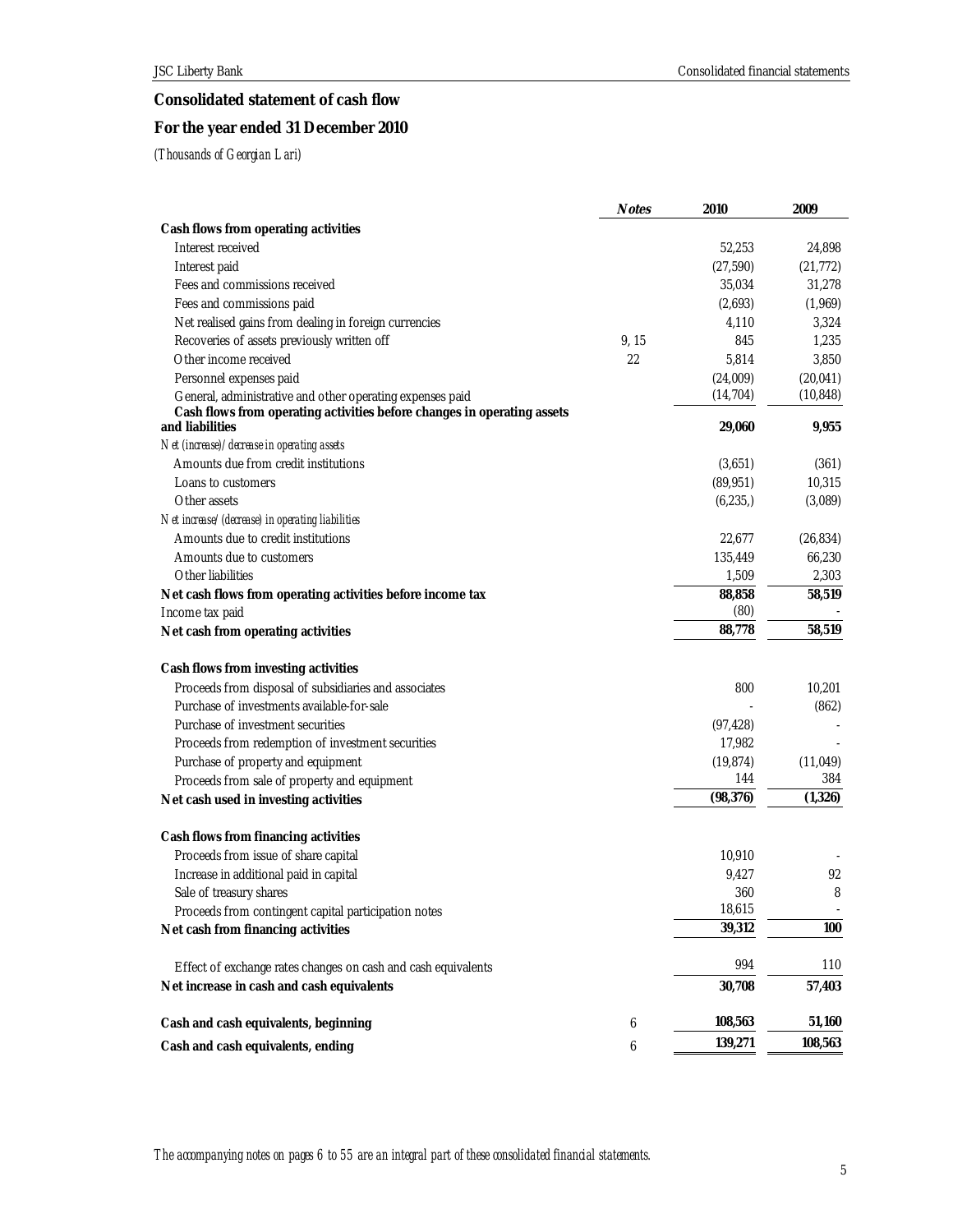### **1. Principal activities**

JSC Liberty Bank (the "Bank") is a joint stock company, formed on the basis of the former State Bank AgromretsvBank. By the Decree of the Cabinet of Ministers of Georgia number 288, dated 14 April 1993, and the Ordinance of the President of Georgia number 178, dated 29 May 1994, the organisational forms of state owned banks and enterprises were transformed into Joint Stock Companies. The Bank operates under a general banking license issued by the National Bank of Georgia (the "NBG"), the central bank of Georgia, on 10 February 1993, as well as licenses for foreign currency operations.

The Bank accepts deposits from the public and extends credit, transfers payments in Georgia and abroad, exchanges currencies and provides commercial and broker-dealer services to its commercial and retail customers. Its main office is in Tbilisi, Georgia and it has 204 (2009: 184) branches, outlets, centers and mobile banking units operating in Georgia. The Bank's registered legal address is 74 Chavchavadze Avenue, 0162 Tbilisi, Georgia.

As of 31 December 2010 and 2009, the following shareholders owned more than 1% of the outstanding shares. Other shareholders owned less than 1% individually of the outstanding shares.

|                                                                                                            | 2010                | 2009                |
|------------------------------------------------------------------------------------------------------------|---------------------|---------------------|
| Shareholder                                                                                                | Ownership interest, | Ownership interest, |
| Liberty Capital LLC                                                                                        | 77.34%              | 91.22%              |
| Stichting Liberty ESOP*                                                                                    | 5.61%               |                     |
| <b>BG Capital (Nominees)</b><br>Other shareholders (individually holding less than 1% and treasury shares) | 1.43%<br>15.62%     | 8.78%               |
| Total                                                                                                      | 100%                | 100%                |

\**Shares sold on a deferred payment basis to Stichting Liberty ESOP as the trustee for the share based compensation programme Note 19.* 

The Bank is the parent company of the group (the "Group") which consists of the following entities consolidated in the financial statements:

|                                |                             | The Group ownership interest |      |                          |                          |
|--------------------------------|-----------------------------|------------------------------|------|--------------------------|--------------------------|
| Name                           | Country of<br>incorporation | 2010                         | 2009 | Date of<br>incorporation | Activities               |
| Liberty Securities LLC         | Georgia                     | 100%                         | 100% | 2 September 2009         | Securities broker-dealer |
| Smartex LLC (a)                | Georgia                     | 100%                         | 100% | 5 January 2009           | Postal services          |
| Bus Stop LLC                   | Georgia                     | 100%                         | 100% | 27 August 2009           | Outdoor advertising      |
| Real Management Company LLC(b) | Georgia                     | $0\%$                        | 100% | 27 April 2009            | Real estate              |
| NewSakkalakmshenproekti LLC    | Georgia                     | 100%                         | 100% | 4 September 2009         | Real estate              |
| Rustavi Central Cash Desk LLC  | Georgia                     | 100%                         | 100% | 2004                     | Inactive/Real estate     |

(a) Formerly known as People's Post of Georgia LLC

(b) No longer Group subsidiary due to merger with the Bank in 2010.

The majority equity interest of the Group is ultimately beneficially owned and controlled by Dan Costache Patriciu.

### **2. Basis of preparation**

#### **General**

These consolidated financial statements have been prepared in accordance with International Financial Reporting Standards ("IFRS").

The Bank and its subsidiaries maintain their accounting records in accordance with IFRS. These consolidated financial statements have been prepared based on accounting records of the Bank and its subsidiaries.

The consolidated financial statements have been prepared under the historical cost convention except as disclosed in the accounting policies below.

These consolidated financial statements are presented in thousands of Georgian Lari ("GEL"), except per share amounts and unless otherwise indicated. The functional currency of the consolidated financial statements is Georgian Lari.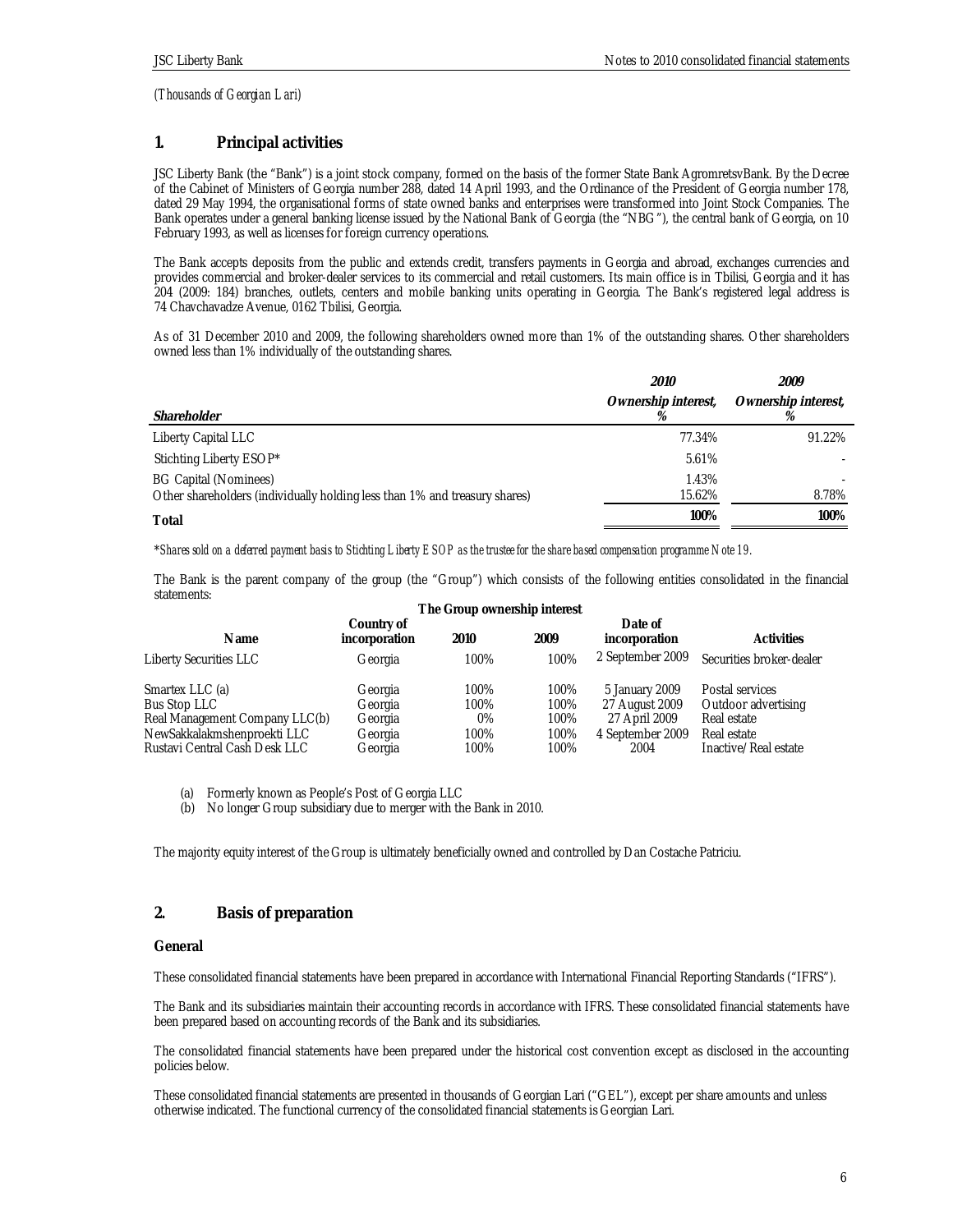### **2. Basis of preparation (continued)**

#### **Reclassifications**

In the course of preparation of the consolidated financial statements for the year ended 31 December 2010, the Bank identified the following reclassifications which have been made as at 31 December 2009 and for the year then ended to conform to the 2010 presentation:

- Reclassification of accounts with the NBG from amounts due from credit institutions to cash and cash equivalents.
- Reclassification of blocked deposits at international payment systems from due from credit institutions to other assets.

The cumulative effect of the reclassifications is as follows:

|                                                       | As previously reported | Reclassifications | As adjusted |
|-------------------------------------------------------|------------------------|-------------------|-------------|
| Consolidated statement of financial position as at 31 |                        |                   |             |
| December 2009                                         |                        |                   |             |
| Cash and cash equivalents                             | 98.818                 | 9.745             | 108.563     |
| Amounts due from credit institutions                  | 14.423                 | (10.594)          | 3,829       |
| Other assets                                          | 6.897                  | 849               | 7.746       |

### **3. Summary of accounting policies**

#### **Changes in accounting policies**

The Group has adopted the following amended IFRS and new IFRIC Interpretations during the year. The principal effects of these changes are as follows:

#### *Amendment to IAS 39 "Financial Instruments: recognition and measurement" - Eligible Hedged Items*

The amendment to IAS 39 was issued in August 2008, and became effective for annual periods beginning on or after 1 July 2009. The amendment addresses the designation of a one-sided risk in a hedged item, and designation of inflation as a hedged risk or portion in particular situations. It clarifies that an entity is permitted to designate a portion of the fair value changes or cash flow variability of a financial instrument as hedged item. The amendment did not affect the Group's consolidated financial statements as the Group has not entered into any such hedges.

#### *IFRS 3 "Business Combinations" (revised in January 2008) and IAS 27 "Consolidated and Separate Financial Statements" (revised in January 2008)*  The revised standards were issued in January 2008 and became effective for financial years beginning on or after 1 July 2009. Revised IFRS 3 introduces a number of changes in the accounting for business combinations that impact the amount of goodwill recognised, the reported results in the period that an acquisition occurs, and future reported results. Revised IAS 27 requires that a change in the ownership interest of a subsidiary is accounted for as an equity transaction. Therefore, such a change has no impact on goodwill, nor it gives rise to a gain or loss. Furthermore, the revised standard changes the accounting for losses incurred by the subsidiary as well as the loss of control of a subsidiary. The changes introduced by the revised Standards are applied prospectively.

#### *IFRS 2 Share-based Payment: Group Cash-settled Share-based Payment Transactions*

The amendment to IFRS 2 was issued in June 2009 and became effective for financial years beginning on or after1 January 2010. The amendment clarifies the scope and the accounting for group cash-settled share-based payment transactions. This amendment also supersedes IFRIC 8 and IFRIC 11. This amendment had no impact on the Group's consolidated financial statements.

#### *IFRIC 17 "Distribution of Non-Cash Assets to Owners"*

IFRIC Interpretation 17 was issued on 27 November 2008 and is effective for annual periods beginning on or after 1 July 2009. IFRIC 17 applies to pro rata distributions of non-cash assets except for common control transactions and requires that a dividend payable should be recognised when the dividend is appropriately authorised and is no longer at the discretion of the entity; an entity should measure the dividend payable at the fair value of the net assets to be distributed; an entity should recognise the difference between the dividend paid and the carrying amount of the net assets distributed in profit or loss. The Interpretation also requires an entity to provide additional disclosures if the net assets being held for distribution to owners meet the definition of a discontinued operation. This interpretation had no impact on the Group's consolidated financial statements.

#### *Improvements to IFRSs*

In April 2009 the IASB issued the second omnibus of amendments to its standards, primarily with a view to removing inconsistencies and clarifying wording. Most of the amendments are effective for annual periods beginning on or after 1 January 2010. There are separate transitional provisions for each standard. Amendments included in April 2009 "Improvements to IFRS" had no impact on the accounting policies, financial position or performance of the Group, except the following amendments resulting in changes to accounting policies, as described below.

• IFRS 5 Non-current Assets Held for Sale and Discontinued Operations: clarifies that the disclosures required in respect of noncurrent assets and disposal groups classified as held for sale or discontinued operations are only those set out in IFRS 5. The disclosure requirements of other IFRSs only apply if specifically required for such non-current assets or discontinued operations.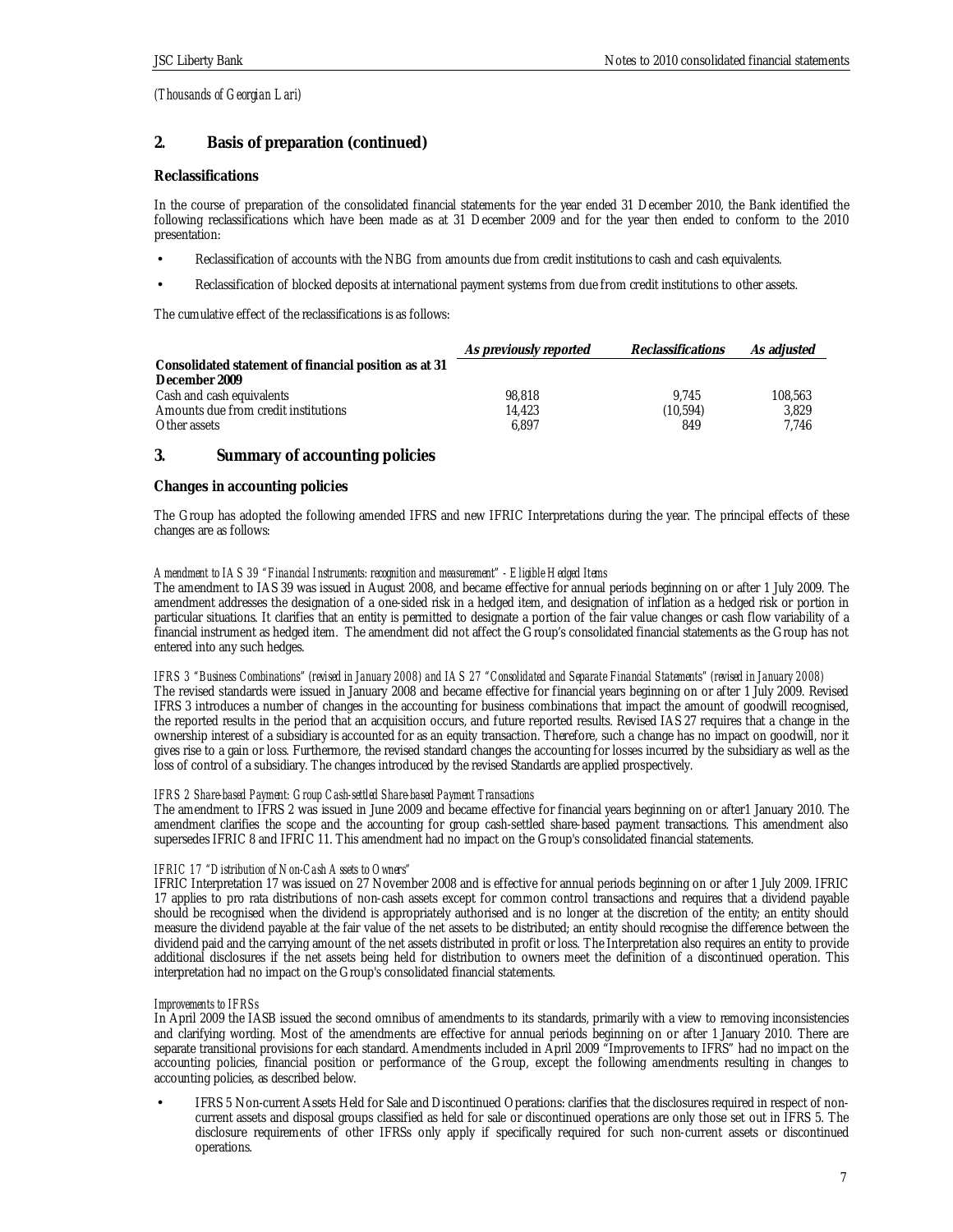### **3. Summary of accounting policies (continued)**

**Changes in accounting policies (continued)** 

- IFRS 8 Operating Segment Information: clarifies that segment assets and liabilities need only be reported when those assets and liabilities are included in measures that are used by the chief operating decision maker. As the Group's chief operating decision maker does review segment assets and liabilities, the Group continues to disclose this information.
- IAS 7 Statement of Cash Flows: Explicitly states that only expenditure that results in recognising an asset can be classified as a cash flow from investing activities.
- IAS 36 Impairment of Assets: The amendment clarifies that the largest unit permitted for allocating goodwill, acquired in a business combination, is the operating segment as defined in IFRS 8 before aggregation for reporting purposes. The amendment had no impact on the Group as the annual impairment test is performed at operating segment.

#### **Basis of consolidation**

#### *Basis of consolidation from 1 January 2010*

Subsidiaries, which are those entities in which the Group has an interest of more than one half of the voting rights, or otherwise has power to exercise control over their operations, are consolidated. Subsidiaries are consolidated from the date on which control is transferred to the Group and are no longer consolidated from the date that control ceases. All intra-group transactions, balances and unrealised gains on transactions between group companies are eliminated in full; unrealised losses are also eliminated unless the transaction provides evidence of an impairment of the asset transferred. Where necessary, accounting policies for subsidiaries have been changed to ensure consistency with the policies adopted by the Group.

A change in the ownership interest of a subsidiary, without a change of control, is accounted for as an equity transaction. Losses are attributed to the non-controlling interests even if that results in a deficit balance.

If the Group loses control over a subsidiary, it derecognises the assets (including goodwill) and liabilities of the subsidiary, the carrying amount of any non-controlling interests, the cumulative translation differences, recorded in equity; recognises the fair value of the consideration received, the fair value of any investment retained and any surplus or deficit in profit or loss and reclassifies the parent's share of components previously recognised in other comprehensive income to profit or loss.

#### *Basis of consolidation prior to 1 January 2010*

In comparison to the above mentioned requirements which were applied on a prospective basis, the following differences applied:

- Losses incurred by the Group were attributed to the non-controlling interests until the balance reduces to nil. Any further excess losses were attributable to the parent, unless the non-controlling interests had a binding obligation to cover these.
- Upon loss of control, the Group accounted for the investment retained at its proportionate share of net asset value at the date control was lost.

#### **Business combinations**

#### *Business combinations from 1 January 2010*

Business combinations are accounted for using the acquisition method. The cost of an acquisition is measured as the aggregate of the consideration transferred, measured at acquisition date fair value and the amount of any non-controlling interests in the acquiree. For each business combination, the acquirer measures the non-controlling interests in the acquiree either at fair value or at the proportionate share of the acquiree's identifiable net assets. Acquisition costs incurred are expensed.

When the Group acquires a business, it assesses the financial assets and liabilities assumed for appropriate classification and designation in accordance with the contractual terms, economic circumstances and pertinent conditions as at the acquisition date. This includes the separation of embedded derivatives in host contracts by the acquiree.

If the business combination is achieved in stages, the acquisition date fair value of the acquirer's previously held equity interest in the acquiree is remeasured to fair value as at the acquisition date through profit or loss.

Any contingent consideration to be transferred by the acquirer is recognised at fair value at the acquisition date. Subsequent changes to the fair value of the contingent consideration which is deemed to be an asset or liability, will be recognised in accordance with IAS 39 either in profit or loss or as change to other comprehensive income. If the contingent consideration is classified as equity, it shall not be remeasured until it is finally settled within equity.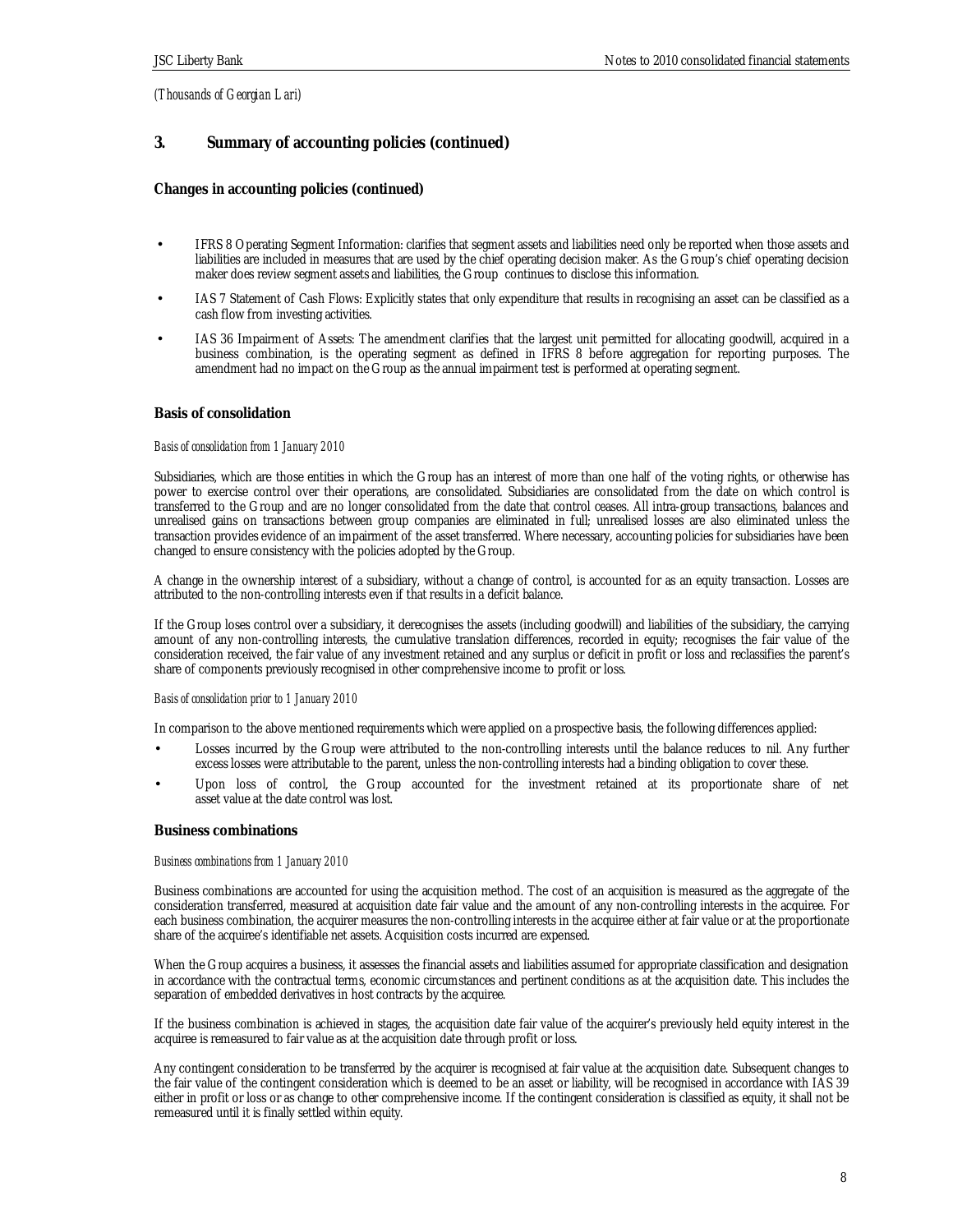### **3. Summary of accounting policies (continued)**

#### **Business combinations (continued)**

Goodwill is initially measured at cost being the excess of the consideration transferred over the Group's net identifiable assets acquired and liabilities assumed. If this consideration is lower than the fair value of the net assets of the subsidiary acquired, the difference is recognised in profit or loss.

After initial recognition, goodwill is measured at cost less any accumulated impairment losses. For the purpose of impairment testing, goodwill acquired in a business combination is, from the acquisition date, allocated to each of the Group's cash generating units that are expected to benefit from the combination, irrespective of whether other assets or liabilities of the acquiree are assigned to those units.

Where goodwill forms part of a cash-generating unit and part of the operation within that unit is disposed of, the goodwill associated with the operation disposed of is included in the carrying amount of the operation when determining the gain or loss on disposal of the operation. Goodwill disposed of in this circumstance is measured based on the relative values of the operation disposed of and the portion of the cash-generating unit retained.

#### *Business combinations prior to 1 January 2010*

In comparison to the above mentioned requirements, the following differences applied:

Business combinations were accounted for using the purchase method. Transaction costs directly attributable to the acquisition formed part of the acquisition costs. The non-controlling interests (formerly known as minority interests) were measured at the proportionate share of the acquiree's identifiable net assets.

Business combinations achieved in stages were accounted for as separate steps. Any additional acquired share of interest did not affect previously recognised goodwill.

When the Group acquired a business, embedded derivatives separated from the host contract by the acquiree were not reassessed on acquisition unless the business combination resulted in a change in the terms of the contract that significantly modified the cash flows that otherwise would have been required under the contract.

Contingent consideration was recognised if, and only if, the Group had a present obligation, the economic outflow was more likely than not and a reliable estimate was determinable. Subsequent adjustments to the contingent consideration affected goodwill.

#### **Investments in associates**

Associates are entities in which the Group generally has between 20% and 50% of the voting rights, or is otherwise able to exercise significant influence, but which it does not control or jointly control. Investments in associates are accounted for under the equity method and are initially recognised at cost, including goodwill. Subsequent changes in the carrying value reflect the post-acquisition changes in the Group's share of net assets of the associate. The Group's share of its associates' profits or losses is recognised in the consolidated income statement, and its share of movements in reserves is recognised in other comprehensive income. However, when the Group's share of losses in an associate equals or exceeds its interest in the associate, the Group does not recognise further losses, unless the Group is obliged to make further payments to, or on behalf of, the associate.

Unrealised gains on transactions between the Group and its associates are eliminated to the extent of the Group's interest in the associates; unrealised losses are also eliminated unless the transaction provides evidence of an impairment of the asset transferred.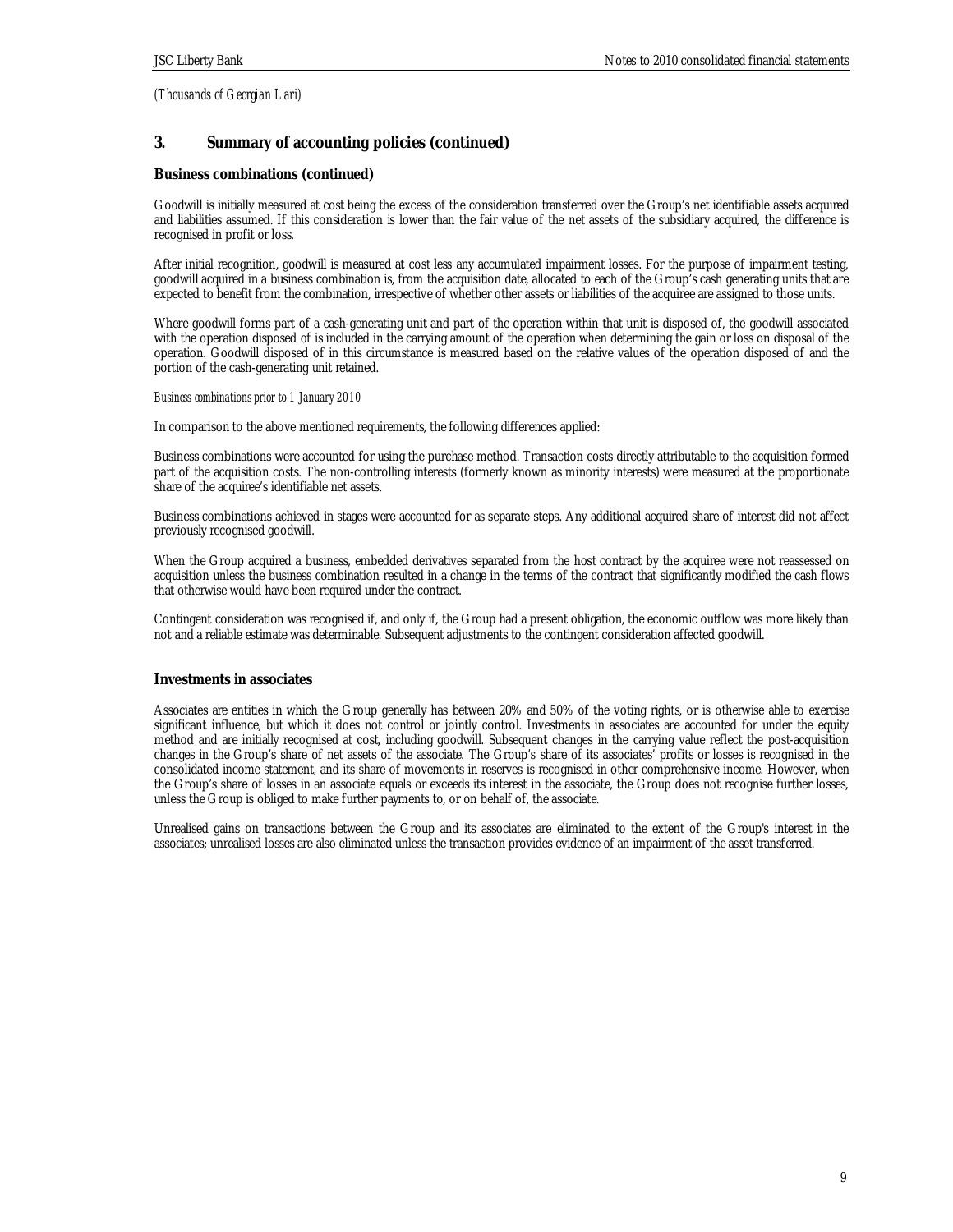### **3. Summary of accounting policies (continued)**

#### **Financial assets**

#### *Initial recognition*

Financial assets in the scope of IAS 39 are classified as either financial assets at fair value through profit or loss, loans and receivables, held-to-maturity investments, or available-for-sale financial assets, as appropriate. When financial assets are recognised initially, they are measured at fair value, plus, in the case of investments not at fair value through profit or loss, directly attributable transaction costs. The Group determines the classification of its financial assets upon initial recognition, and subsequently can reclassify financial assets in certain cases as described below.

#### *Date of recognition*

All regular way purchases and sales of financial assets are recognised on the trade date i.e. the date that the Group commits to purchase the asset. Regular way purchases or sales are purchases or sales of financial assets that require delivery of assets within the period generally established by regulation or convention in the marketplace.

#### *Held-to-maturity investments*

Non-derivative financial assets with fixed or determinable payments and fixed maturity are classified as held-to-maturity when the Group has the positive intention and ability to hold them to maturity. Investments intended to be held for an undefined period are not included in this classification. Held-to-maturity investments are subsequently measured at amortised cost. Gains and losses are recognised in the consolidated income statement when the investments are impaired, as well as through the amortisation process.

#### *Loans and receivables*

Loans and receivables are non-derivative financial assets with fixed or determinable payments that are not quoted in an active market. They are not entered into with the intention of immediate or short-term resale and are not classified as trading securities or designated as investment securities available-for-sale. Such assets are carried at amortised cost using the effective interest method. Gains and losses are recognised in the consolidated income statement when the loans and receivables are derecognised or impaired, as well as through the amortisation process.

#### *Available-for-sale financial assets*

Available-for-sale financial assets are those non-derivative financial assets that are designated as available-for-sale or are not classified in any of the three preceding categories. After initial recognition available-for sale financial assets are measured at fair value with gains or losses being recognised in other comprehensive income until the investment is derecognised or until the investment is determined to be impaired at which time the cumulative gain or loss previously reported in other comprehensive income is reclassified to the consolidated income statement. However, interest calculated using the effective interest method is recognised in the consolidated income statement.

#### *Determination of fair value*

The fair value for financial instruments traded in active market at the reporting date is based on their quoted market price or dealer price quotations (bid price for long positions and ask price for short positions), without any deduction for transaction costs.

For all other financial instruments not listed in an active market, the fair value is determined by using appropriate valuation techniques. Valuation techniques include net present value techniques, comparison to similar instruments for which market observable prices exist, options pricing models and other relevant valuation models.

#### *Offsetting*

Financial assets and liabilities are offset and the net amount is reported in the consolidated statement of financial position when there is a legally enforceable right to set off the recognised amounts and there is an intention to settle on a net basis, or to realise the asset and settle the liability simultaneously. This is not generally the case with master netting agreements, and the related assets and liabilities are presented gross in the consolidated statement of financial position.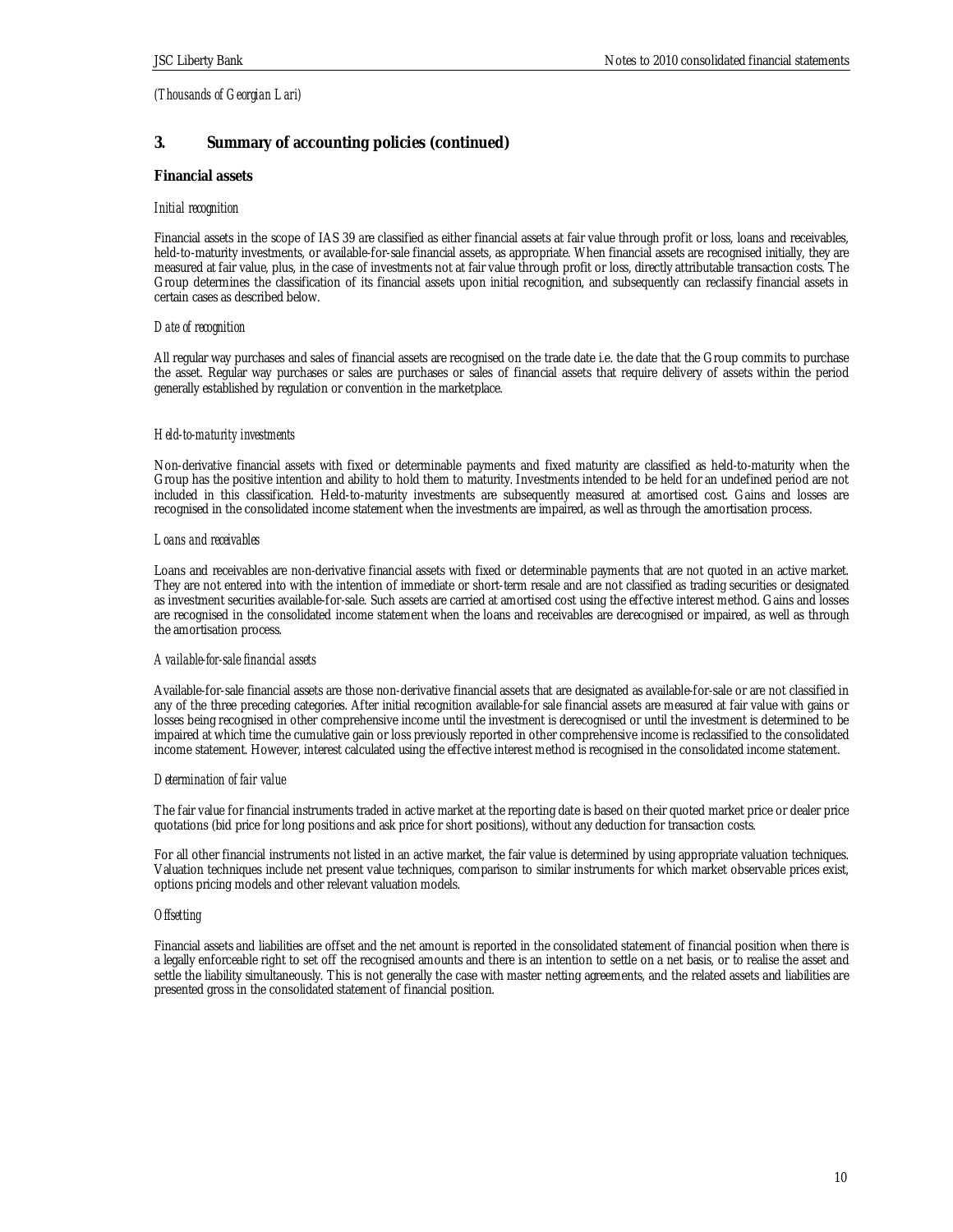## **3. Summary of accounting policies (continued)**

#### **Cash and cash equivalents**

Cash and cash equivalents consist of cash on hand, amounts due from the NBG, excluding obligatory reserves, and amounts due from credit institutions that mature within ninety days of the date of origination and are free from contractual encumbrances.

#### **Amounts due from credit institutions**

In the normal course of business, the Group maintains advances or deposits for various periods of time with other banks. Due from credit institutions are initially recognised at fair value. Due from credit institutions are subsequently measured at amortised cost using the effective interest method. Amounts due from credit institutions are carried net of any allowance for impairment losses.

### **Derivative financial instruments**

In the normal course of business, the Group enters into various derivative financial instruments including futures, forwards, swaps and options in the foreign exchange and capital markets. Such financial instruments are held for trading and are recorded at fair value. The fair values are estimated based on quoted market prices or pricing models that take into account the current market and contractual prices of the underlying instruments and other factors. Derivatives are carried as assets when their fair value is positive and as liabilities when it is negative. Gains and losses resulting from these instruments are included in the consolidated income statement as net gains/(losses) from trading securities or net gains/(losses) from foreign currencies dealing, depending on the nature of the instrument.

Derivatives embedded in other financial instruments are treated as separate derivatives and recorded at fair value if their economic characteristics and risks are not closely related to those of the host contract, and the host contract is not itself held for trading or designated at fair value through profit or loss. The embedded derivatives separated from the host are carried at fair on the trading portfolio with changes in fair value recognised in the consolidated income statement.

#### **Borrowings**

Issued financial instruments or their components are classified as liabilities, where the substance of the contractual arrangement results in the Group having an obligation either to deliver cash or another financial asset to the holder, or to satisfy the obligation other than by the exchange of a fixed amount of cash or another financial asset for a fixed number of own equity instruments. Such instruments include amounts due to credit institutions, amounts due to customers and debt securities issued. After initial recognition, borrowings are subsequently measured at amortised cost using the effective interest method. Gains and losses are recognised in the consolidated income statement when the borrowings are derecognised as well as through the amortisation process.

If the Group purchases its own debt, it is removed from the statement of financial position and the difference between the carrying amount of the liability and the consideration paid is recognised in the consolidated income statement.

#### **Leases**

#### *i.* **Finance - Group as lessee**

The Group recognises finance leases as assets and liabilities in the consolidated statement of financial position at the date of commencement of the lease term at amounts equal to the fair value of the leased property or, if lower, at the present value of the minimum lease payments. In calculating the present value of the minimum lease payments the discount factor used is the interest rate implicit in the lease, when it is practicable to determine; otherwise, the Group's incremental borrowing rate is used. Initial direct costs incurred are included as part of the asset. Lease payments are apportioned between the finance charge and the reduction of the outstanding liability. The finance charge is allocated to periods during the lease term so as to produce a constant periodic rate of interest on the remaining balance of the liability for each period.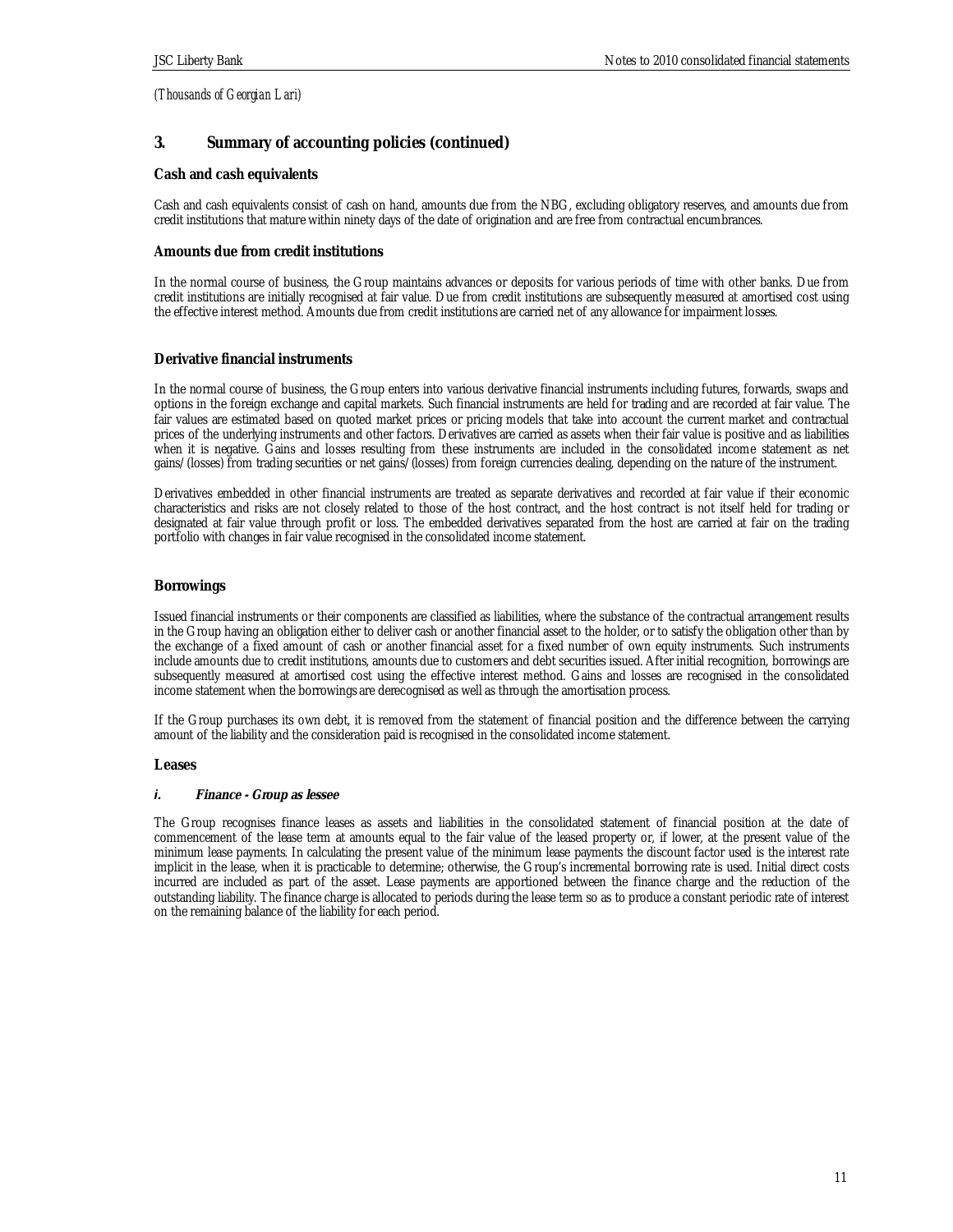## **3. Summary of accounting policies (continued)**

### **Leases (continued)**

The costs identified as directly attributable to activities performed by the lessee for a finance lease, are included as part of the amount recognised as an asset under the lease.

#### *ii.* **Operating - Group as lessee**

Leases of assets under which the risks and rewards of ownership are effectively retained by the lessor are classified as operating leases. Lease payments under an operating lease are recognised as expenses on a straight-line basis over the lease term and included into other operating expenses.

#### *iii.* **Operating - Group as lessor**

The Group presents assets subject to operating leases in the consolidated statement of financial position according to the nature of the asset. Lease income from operating leases is recognised in the consolidated income statement on a straight-line basis over the lease term as other income. The aggregate cost of incentives provided to lessees is recognised as a reduction of rental income over the lease term on a straight-line basis. Initial direct costs incurred specifically to earn revenues from an operating lease are added to the carrying amount of the leased asset.

#### **Impairment of financial assets**

The Group assesses at each reporting date whether there is any objective evidence that a financial asset or a group of financial assets is impaired. A financial asset or a group of financial assets is deemed to be impaired if, and only if, there is objective evidence of impairment as a result of one or more events that has occurred after the initial recognition of the asset (an incurred 'loss event') and that loss event (or events) has an impact on the estimated future cash flows of the financial asset or the group of financial assets that can be reliably estimated. Evidence of impairment may include indications that the borrower or a group of borrowers is experiencing significant financial difficulty, default or delinquency in interest or principal payments, the probability that they will enter bankruptcy or other financial reorganisation and where observable data indicate that there is a measurable decrease in the estimated future cash flows, such as changes in arrears or economic conditions that correlate with defaults.

#### *Amounts due from credit institutions and loans to customers*

For amounts due from credit institutions and loans to customers carried at amortised cost, the Group first assesses individually whether objective evidence of impairment exists individually for financial assets that are individually significant, or collectively for financial assets that are not individually significant. If the Group determines that no objective evidence of impairment exists for an individually assessed financial asset, whether significant or not, it includes the asset in a group of financial assets with similar credit risks characteristics and collectively assesses them for impairment. Assets that are individually assessed for impairment and for which an impairment loss is, or continues to be, recognised are not included in a collective assessment of impairment.

If there is an objective evidence that an impairment loss has been incurred, the amount of the loss is measured as the difference between the assets' carrying amount and the present value of estimated future cash flows (excluding future expected credit losses that have not yet been incurred). The carrying amount of the asset is reduced through the use of an allowance account and the amount of the loss is recognised in the consolidated income statement. Interest income continues to be accrued on the reduced carrying amount based on the original effective interest rate of the asset. Loans together with the associated allowance are written off when there is no realistic prospect of future recovery and all collateral has been realised or has been transferred to the Group. If, in a subsequent year, the amount of the estimated impairment loss increases or decreases because of an event occurring after the impairment was recognised, the previously recognised impairment loss is increased or reduced by adjusting the allowance account. If a future write-off is later recovered, the recovery is credited to the consolidated income statement.

The present value of the estimated future cash flows is discounted at the financial asset's original effective interest rate. If a loan has a variable interest rate, the discount rate for measuring any impairment loss is the current effective interest rate. The calculation of the present value of the estimated future cash flows of a collateralised financial asset reflects the cash flows that may result from foreclosure less costs for obtaining and selling the collateral, whether or not foreclosure is probable.

For the purpose of a collective evaluation of impairment, financial assets are grouped on the basis of the Group's internal credit grading system that considers credit risk characteristics such as asset type, industry, geographical location, collateral type, past-due status and other relevant factors.

Future cash flows on a group of financial assets that are collectively evaluated for impairment are estimated on the basis of historical loss experience for assets with credit risk characteristics similar to those in the group. Historical loss experience is adjusted on the basis of current observable data to reflect the effects of current conditions that did not affect the years on which the historical loss experience is based and to remove the effects of conditions in the historical period that do not exist currently. Estimates of changes in future cash flows reflect, and are directionally consistent with, changes in related observable data from year to year (such as changes in unemployment rates, property prices, commodity prices, payment status, or other factors that are indicative of incurred losses in the group or their magnitude). The methodology and assumptions used for estimating future cash flows are reviewed regularly to reduce any differences between loss estimates and actual loss experience.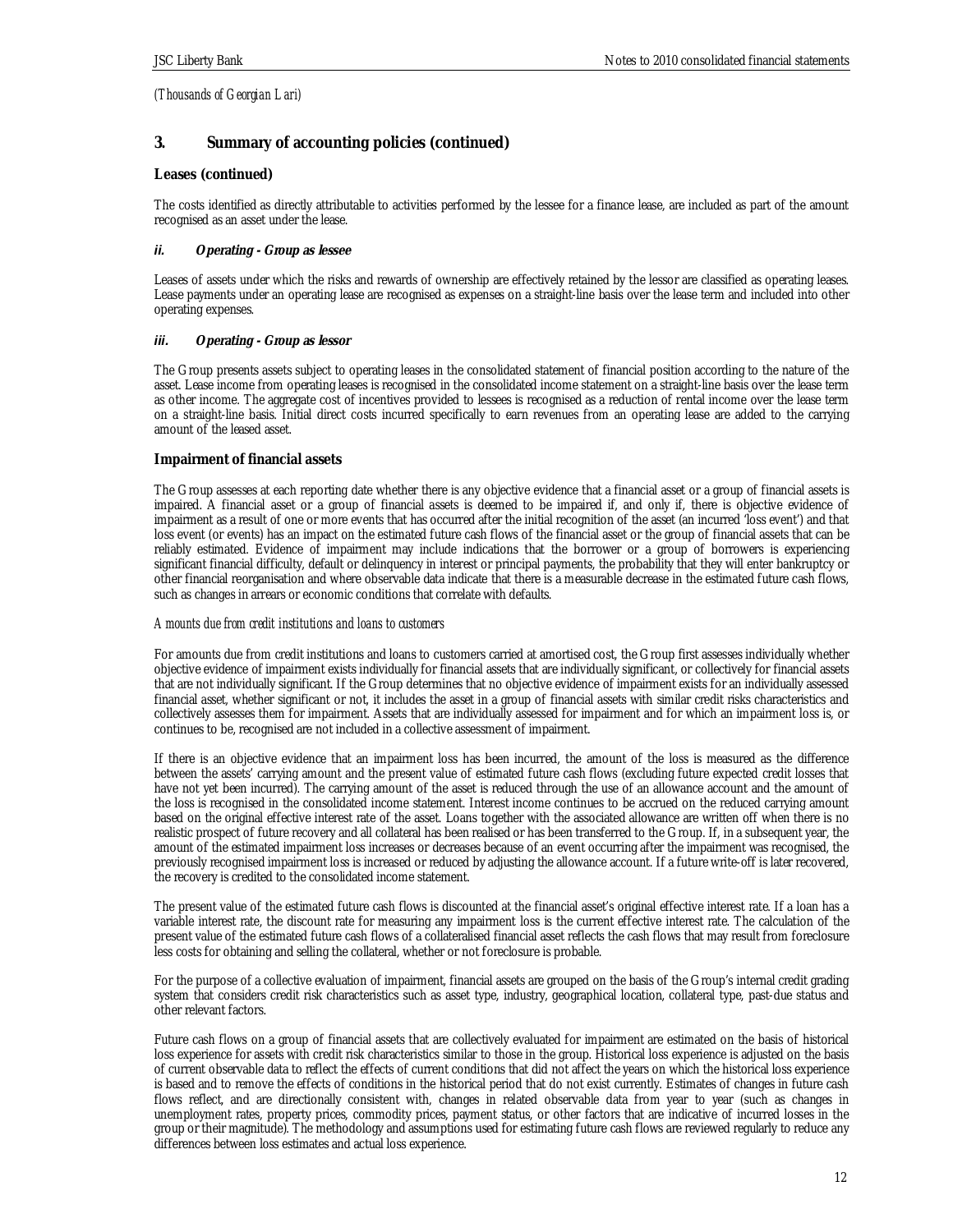## **3. Summary of accounting policies (continued)**

#### **Impairment of financial assets (continued)**

#### *Held-to-maturity financial investments*

For held-to-maturity investments the Group assesses individually whether there is objective evidence of impairment. If there is objective evidence that an impairment loss has been incurred, the amount of the loss is measured as the difference between the asset's carrying amount and the present value of estimated future cash flows. The carrying amount of the asset is reduced and the amount of the loss is recognised in the consolidated income statement.

If, in a subsequent year, the amount of the estimated impairment loss decreases because of an event occurring after the impairment was recognised, any amounts formerly charged are credited to the consolidated income statement.

#### *Available-for-sale financial investments*

For available-for-sale financial investments, the Group assesses at each reporting date whether there is objective evidence that an investment or a group of investments is impaired.

In the case of equity investments classified as available-for-sale, objective evidence would include a significant or prolonged decline in the fair value of the investment below its cost. Where there is evidence of impairment, the cumulative loss – measured as the difference between the acquisition cost and the current fair value, less any impairment loss on that investment previously recognised in the consolidated income statement – is reclassified from other comprehensive income to the consolidated income statement. Impairment losses on equity investments are not reversed through the consolidated income statement; increases in their fair value after impairment are recognised in other comprehensive income.

In the case of debt instruments classified as available-for-sale, impairment is assessed based on the same criteria as financial assets carried at amortised cost. Future interest income is based on the reduced carrying amount and is accrued using the rate of interest used to discount the future cash flows for the purpose of measuring the impairment loss. The interest income is recorded in the consolidated income statement. If, in a subsequent year, the fair value of a debt instrument increases and the increase can be objectively related to an event occurring after the impairment loss was recognised in the consolidated income statement, the impairment loss is reversed through the consolidated income statement.

#### *Renegotiated loans*

Where possible, the Group seeks to restructure loans rather than to take possession of collateral. This may involve extending the payment arrangements and the agreement of new loan conditions. Once the terms have been renegotiated, the loan is no longer considered past due. Management continuously reviews renegotiated loans to ensure that all criteria are met and that future payments are likely to occur. The loans continue to be subject to an individual or collective impairment assessment, calculated using the loan's original effective interest rate.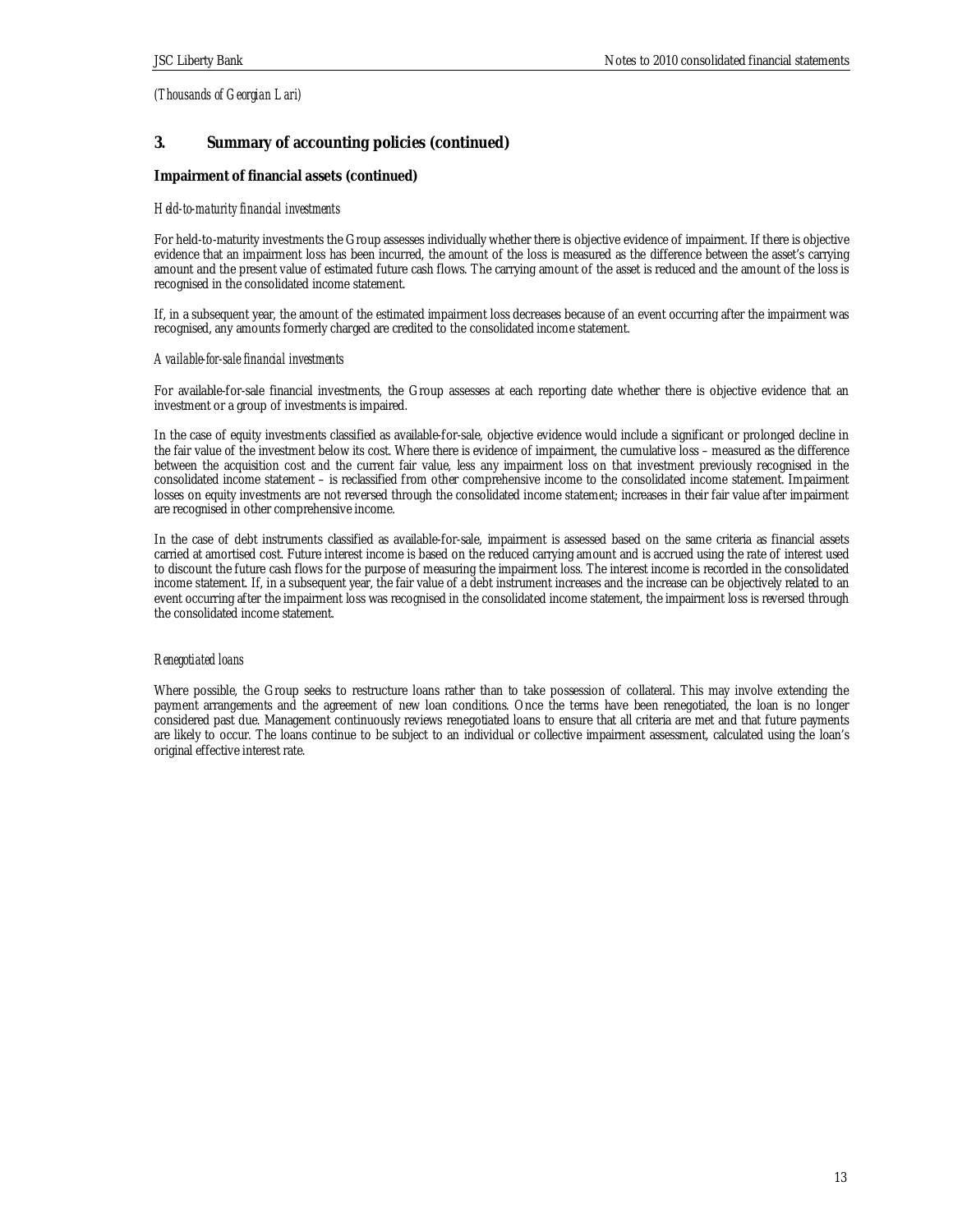## **3. Summary of accounting policies (continued)**

**Derecognition of financial assets and liabilities** 

#### *Financial assets*

A financial asset (or, where applicable a part of a financial asset or part of a group of similar financial assets) is derecognised where:

- the rights to receive cash flows from the asset have expired;
- the Group has transferred its rights to receive cash flows from the asset, or retained the right to receive cash flows from the asset, but has assumed an obligation to pay them in full without material delay to a third party under a 'pass-through' arrangement; and
- the Group either (a) has transferred substantially all the risks and rewards of the asset, or (b) has neither transferred nor retained substantially all the risks and rewards of the asset, but has transferred control of the asset.

Where the Group has transferred its rights to receive cash flows from an asset and has neither transferred nor retained substantially all the risks and rewards of the asset nor transferred control of the asset, the asset is recognised to the extent of the Group's continuing involvement in the asset. Continuing involvement that takes the form of a guarantee over the transferred asset is measured at the lower of the original carrying amount of the asset and the maximum amount of consideration that the Group could be required to repay.

Where continuing involvement takes the form of a written and/or purchased option (including a cash-settled option or similar provision) on the transferred asset, the extent of the Group's continuing involvement is the amount of the transferred asset that the Group may repurchase, except that in the case of a written put option (including a cash-settled option or similar provision) on an asset measured at fair value, the extent of the Group's continuing involvement is limited to the lower of the fair value of the transferred asset and the option exercise price.

#### *Financial liabilities*

A financial liability is derecognised when the obligation under the liability is discharged or cancelled or expires.

Where an existing financial liability is replaced by another from the same lender on substantially different terms, or the terms of an existing liability are substantially modified, such an exchange or modification is treated as a derecognition of the original liability and the recognition of a new liability, and the difference in the respective carrying amounts is recognised in the consolidated income statement.

#### **Financial guarantees**

In the ordinary course of business, the Group gives financial guarantees, consisting of letters of credit, guarantees and acceptances. Financial guarantees are initially recognised in the consolidated financial statements at fair value, in 'Other liabilities', being the premium received. Subsequent to initial recognition, the Group's liability under each guarantee is measured at the higher of the amortised premium and the best estimate of expenditure required to settle any financial obligation arising as a result of the guarantee.

Any increase in the liability relating to financial guarantees is taken to the consolidated income statement. The premium received is recognised in the consolidated income statement on a straight-line basis over the life of the guarantee.

#### **Taxation**

The current income tax expense is calculated in accordance with the regulations of Georgia. It represents the sum of the current and deferred tax expenses.

Deferred tax assets and liabilities are calculated in respect of temporary differences using the liability method. Deferred income taxes are provided for all temporary differences arising between the tax bases of assets and liabilities and their carrying values for financial reporting purposes, except where the deferred income tax arises from the initial recognition of goodwill or of an asset or liability in a transaction that is not a business combination and, at the time of the transaction, affects neither the accounting profit nor taxable profit or loss.

A deferred tax asset is recorded only to the extent that it is probable that taxable profit will be available against which the deductible temporary differences can be utilised. Deferred tax assets and liabilities are measured at tax rates that are expected to apply to the period when the asset is realised or the liability is settled, based on tax rates that have been enacted or substantively enacted at the reporting date.

Deferred income tax is provided on temporary differences arising on investments in subsidiaries, associates and joint ventures, except where the timing of the reversal of the temporary difference can be controlled and it is probable that the temporary difference will not reverse in the foreseeable future.

Georgia also has various operating taxes, which are assessed on the Group's activities. These taxes are included as a component of other operating expenses.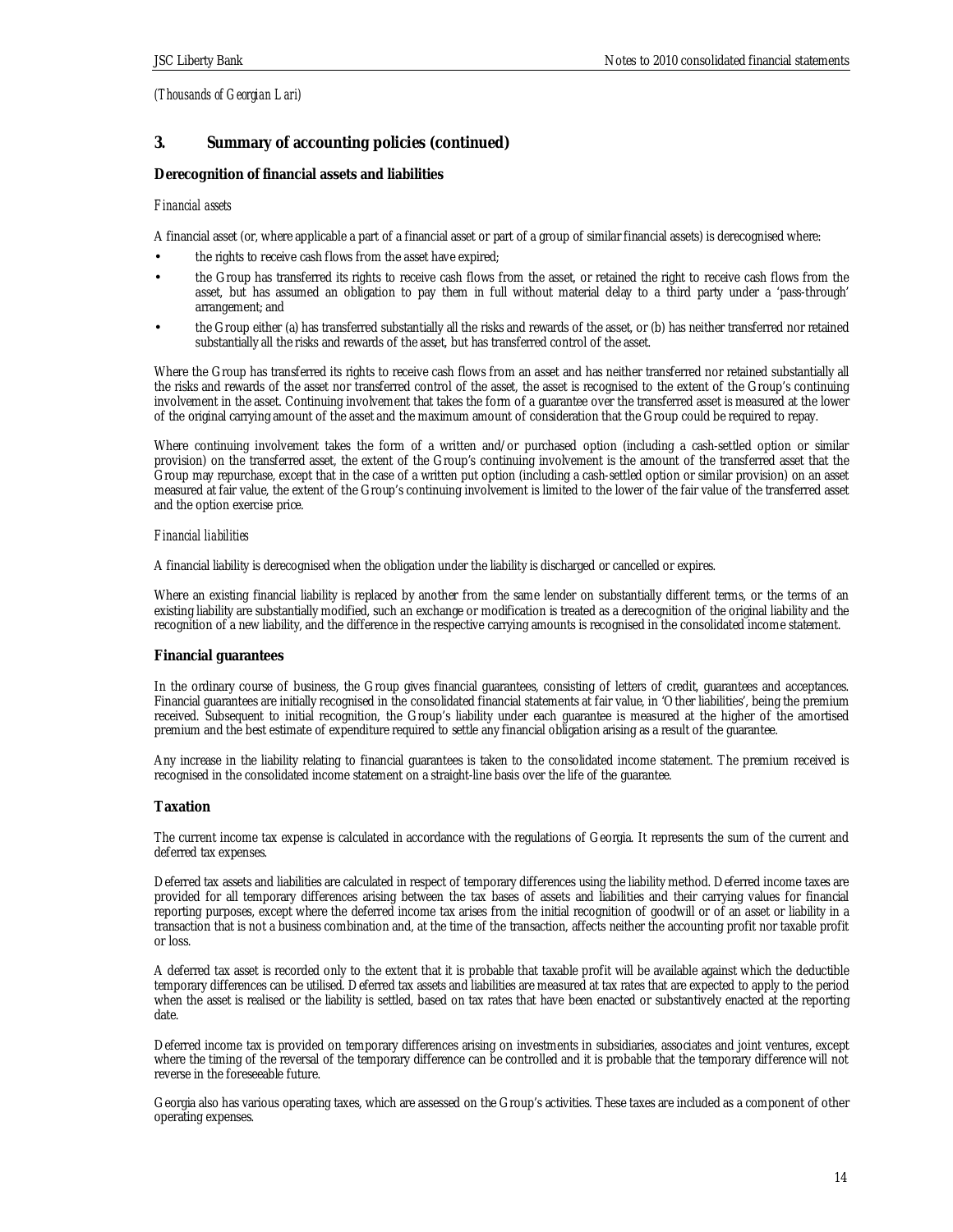### **3. Summary of accounting policies (continued)**

#### **Property and equipment**

Property and equipment is carried at cost, excluding the costs of day-to-day servicing, less accumulated depreciation and any accumulated impairment. Such cost includes the cost of replacing part of equipment when that cost is incurred if the recognition criteria are met.

The carrying values of property and equipment are reviewed for impairment when events or changes in circumstances indicate that the carrying value may not be recoverable.

Following initial recognition at cost, buildings are carried at a revalued amount, which is the fair value at the date of the revaluation less any subsequent accumulated depreciation and subsequent accumulated impairment losses. Valuations are performed frequently enough to ensure that the fair value of a revalued asset does not differ materially from its carrying amount.

Accumulated depreciation as at the revaluation date is eliminated against the gross carrying amount of the asset and the net amount is restated to the revalued amount of the asset. Any revaluation surplus is credited to the revaluation reserve for property and equipment included in other comprehensive income, except to the extent that it reverses a revaluation decrease of the same asset previously recognised in the consolidated income statement, in which case the increase is recognised in the consolidated income statement. A revaluation deficit is recognised in the consolidated income statement, except that a deficit directly offsetting a previous surplus on the same asset is directly offset against the surplus in the revaluation reserve for property and equipment.

An annual transfer from the revaluation reserve for property and equipment to retained earnings is made for the difference between depreciation based on the revalued carrying amount of the assets and depreciation based on the assets original cost. Upon disposal, any revaluation reserve relating to the particular asset being sold is transferred to retained earnings.

Depreciation of an asset begins when it is available for use. Depreciation is calculated on a straight-line basis at the following annual prescribed rates:

| Buildings and other real estate | 2%-5%   |
|---------------------------------|---------|
| Furniture and equipment         | 15%-20% |
| Computer equipment              | 20%-25% |
| Vehicles.                       | 20%-25% |
| Leasehold improvements          | 15%-25% |

The asset's residual values, useful lives and methods are reviewed, and adjusted as appropriate, at each financial year-end.

Costs related to repairs and renewals are charged when incurred and included in other operating expenses, unless they qualify for capitalisation.

Construction-in-progress comprise costs directly related to construction of property and equipment including an appropriate allocation of directly attributable variable and fixed overheads that are incurred in construction. Depreciation of these assets, on the same basis as similar property assets, commences when the assets are put into operation.

#### **Investment properties**

The Group holds certain properties as investments to earn rental income, generate capital appreciation or both. Investment properties are measured initially at cost, including subsequent costs. Subsequent to initial recognition, Investment properties is stated to fair value. Gains or losses arising from changes in fair values of investment properties are included in the consolidated income statement.

#### **Intangible assets**

#### Intangible assets include computer software and licenses.

Intangible assets acquired separately are measured on initial recognition at cost. The cost of intangible assets acquired in a business combination is fair value as at the date of acquisition. Following initial recognition, intangible assets are carried at cost less any accumulated amortisation and any accumulated impairment losses. The useful lives of intangible assets are assessed to be either finite or indefinite. Intangible assets with finite lives are amortised over the useful economic lives of 5 to 10 years and assessed for impairment whenever there is an indication that the intangible asset may be impaired. Amortisation periods and methods for intangible assets with indefinite useful lives are reviewed at least at each financial year-end.

#### **Provisions**

Provisions are recognised when the Group has a present legal or constructive obligation as a result of past events, and it is probable that an outflow of resources embodying economic benefits will be required to settle the obligation and a reliable estimate of the amount of obligation can be made.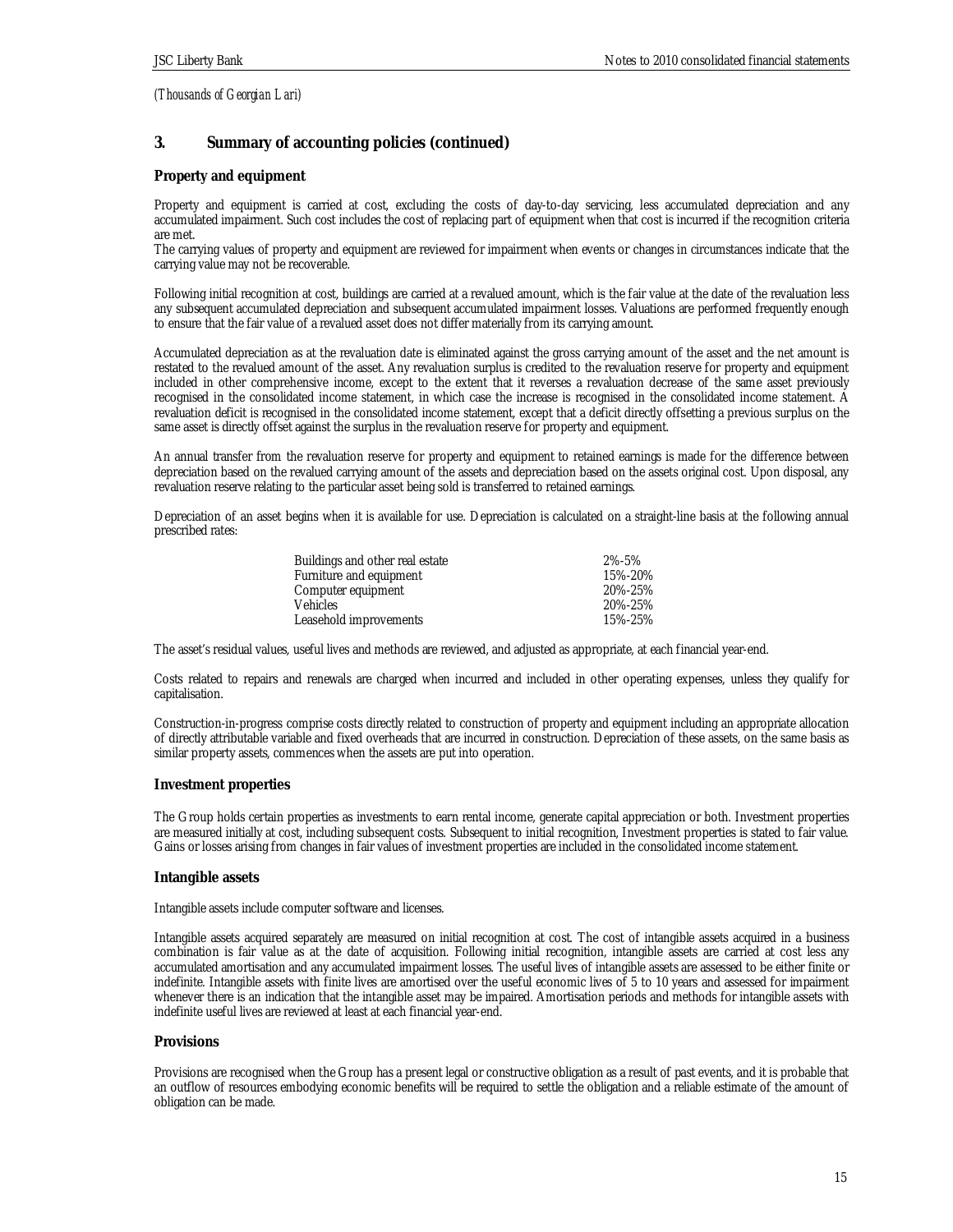### **3. Summary of accounting policies (continued)**

#### **Assets classified as held-for-sale**

The Group classifies a non-current asset as held-for-sale if its carrying amount will be recovered principally through a sale transaction rather than through continuing use. For this to be the case, the non-current asset (or disposal group) must be available for immediate sale in its present condition subject only to terms that are usual and customary for sales of such assets (or disposal groups) and its sale must be highly probable.

The sale qualifies as highly probable if the Bank's management is committed to a plan to sell the non-current asset (or disposal group) and an active program to locate a buyer and complete the plan must have been initiated. Further, the non-current asset (or disposal group) must have been actively marketed for a sale at price that is reasonable in relation to its current fair value and in addition the sale should be expected to qualify for recognition as a completed sale within one year from the date of classification of the non-current asset (or disposal group) as held for sale.

The Group measures an asset (or disposal group) classified as held for sale at the lower of its carrying amount and fair value less costs to sell. The Group recognises an impairment loss for any initial or subsequent write-down of the asset (or disposal group) to fair value less costs to sell if events or changes in circumstance indicate that their carrying amount may be impaired.

#### **Share capital**

#### *Share capital*

Ordinary shares are classified as equity. External costs directly attributable to the issue of new shares, other than on a business combination, are shown as a deduction from the proceeds in equity. Any excess of the fair value of consideration received over the par value of shares issued is recognised as additional paid-in capital.

#### *Treasury shares*

Where the Bank purchase the Bank's shares, the consideration paid, including any attributable transaction costs, net of income taxes, is deducted from total equity as treasury shares until they are cancelled, sold or reissued. Where such shares are subsequently sold or reissued, any consideration received is included in equity. Treasury shares are stated at weighted average cost.

#### *Dividends*

Dividends are recognised as a liability and deducted from equity at the reporting date only if they are declared before or on the reporting date. Dividends are disclosed when they are proposed before the reporting date or proposed or declared after the reporting date but before the financial statements are authorised for issue.

#### **Segment reporting**

The Group's segment reporting is based on the following operating segments: Retail Banking, Corporate and Merchant Banking, Private Banking and Corporate Centre functions.

#### **Contingencies**

Contingent liabilities are not recognised in the consolidated statement of financial position but are disclosed unless the possibility of any outflow in settlement is remote. A contingent asset is not recognised in the consolidated statement of financial position but disclosed when an inflow of economic benefits is probable.

#### **Retirement and other benefit obligations**

 The Group does not have any pension arrangements separate from the state pension system of Georgia. In addition, the Group has no post-retirement benefits or other significant compensated benefits requiring accrual.

#### **Recognition of income and expenses**

Revenue is recognised to the extent that it is probable that the economic benefits will flow to the Group and the revenue can be reliably measured. The following specific recognition criteria must also be met before revenue is recognised:

#### *Interest and similar income and expense*

For all financial instruments measured at amortised cost and interest bearing securities classified as trading or available-for-sale, interest income or expense is recorded at the effective interest rate, which is the rate that exactly discounts estimated future cash payments or receipts through the expected life of the financial instrument or a shorter period, where appropriate, to the net carrying amount of the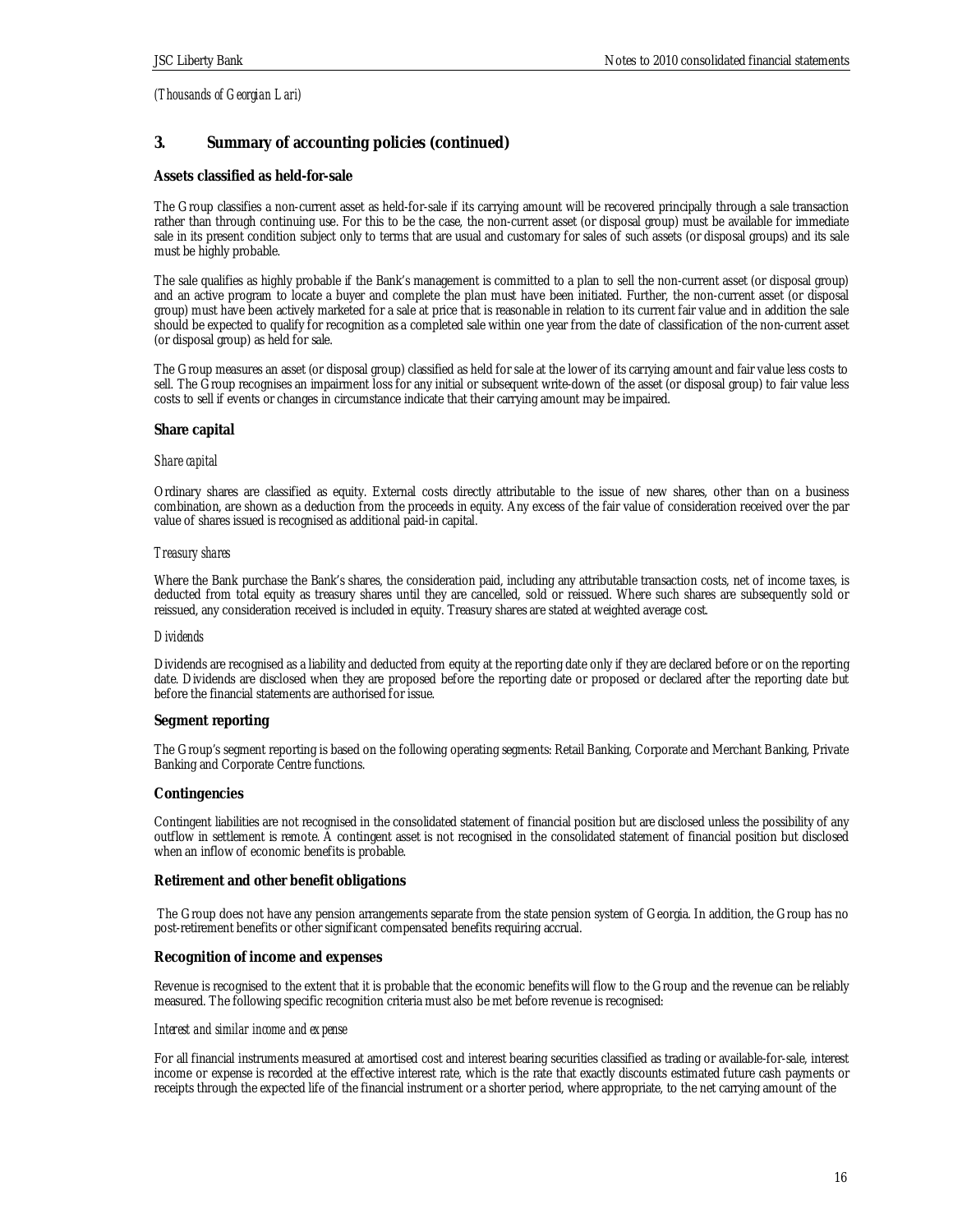## **3. Summary of accounting policies (continued)**

### **Recognition of income and expenses (continued)**

financial asset or financial liability. The calculation takes into account all contractual terms of the financial instrument (for example, prepayment options) and includes any fees or incremental costs that are directly attributable to the instrument and are an integral part of the effective interest rate, but not future credit losses. The carrying amount of the financial asset or financial liability is adjusted if the Group revises its estimates of payments or receipts. The adjusted carrying amount is calculated based on the original effective interest rate and the change in carrying amount is recorded as interest income or expense.

Once the recorded value of a financial asset or a group of similar financial assets has been reduced due to an impairment loss, interest income continues to be recognised using the original effective interest rate applied to the new carrying amount.

#### *Fee and commission income*

The Group earns fee and commission income from a diverse range of services it provides to its customers. Fee income can be divided into the following two categories:

#### • *Fee income earned from services that are provided over a certain period of time*

Fees earned for the provision of services over a period of time are accrued over that period. These fees include commission income and asset management, custody and other management and advisory fees. Loan commitment fees for loans that are likely to be drawn down and other credit related fees are deferred (together with any incremental costs) and recognised as an adjustment to the effective interest rate on the loan.

#### • *Fee income from providing transaction services*

Fees arising from negotiating or participating in the negotiation of a transaction for a third party – such as the arrangement of the acquisition of shares or other securities or the purchase or sale of businesses – are recognised on completion of the underlying transaction. Fees or components of fees that are linked to a certain performance are recognised after fulfilling the corresponding criteria.

#### *Dividend income*

Revenue is recognised when the Groups' right to receive the payment is established.

#### **Foreign currency translation**

The consolidated financial statements are presented in Georgian Lari, which is the Bank's and subsidiaries' functional and presentation currency. Transactions in foreign currencies are initially recorded in the functional currency, converted at the rate of exchange ruling at the date of the transaction. Monetary assets and liabilities denominated in foreign currencies are retranslated at the functional currency rate of exchange ruling at the reporting date. Gains and losses resulting from the translation of foreign currency transactions are recognised in the consolidated income statement as gains less losses from foreign currencies - translation differences. Non-monetary items that are measured in terms of historical cost in a foreign currency are translated using the exchange rates as at the dates of the initial transactions. Non-monetary items measured at fair value in a foreign currency are translated using the exchange rates at the date when the fair value was determined.

Differences between the contractual exchange rate of a transaction in a foreign currency and the NBG exchange rate on the date of the transaction are included in gains less losses from dealing in foreign currencies

The exchange rates used by the Group in the preparation of the consolidated financial statements as at 31 December 2010 and 2009 are as follows:

|                 | <i>29 April 2011</i> | <i>31 December 2010</i> | <i>31 December 2009</i> |
|-----------------|----------------------|-------------------------|-------------------------|
| GEL/1 US Dollar | 0.6388               | 1.7728                  | 1.6858                  |
| GEL/1 Euro      | 2.4285               | 2.3500                  | 2.4195                  |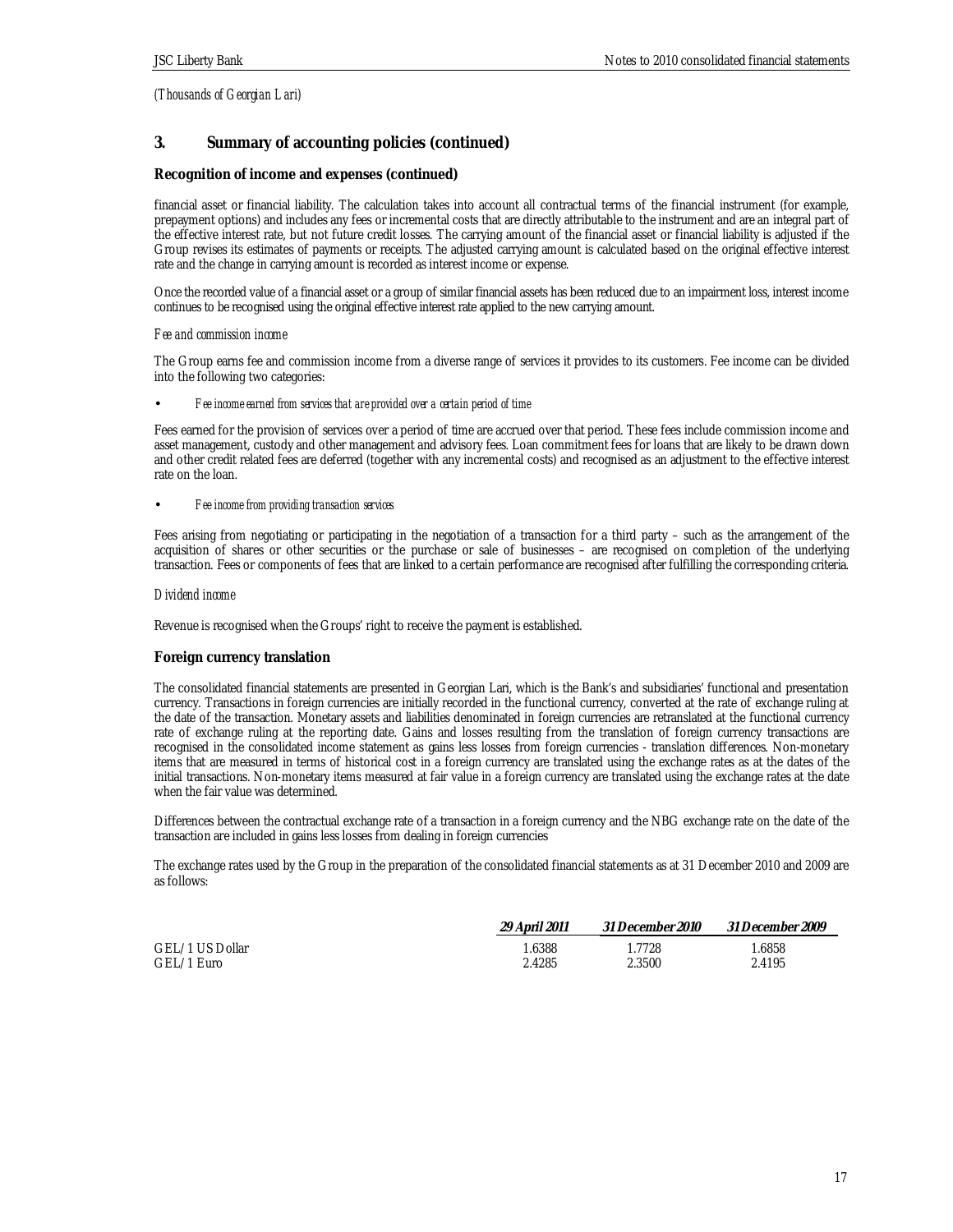## **3. Summary of accounting policies (continued)**

**Future changes in accounting policies** 

#### *Standards and interpretations issued but not yet effective*

#### *Amendments to IAS 32 "Financial instruments: Presentation": Classification of Rights Issues"*

In October 2009, the IASB issued amendment to IAS 32. Entities shall apply that amendment for annual periods beginning on or after 1 February 2010. Earlier application is permitted. The amendment alters the definition of a financial liability in IAS 32 to classify rights issues and certain options or warrants as equity instruments. This is applicable if the rights are given pro rata to all of the existing owners of the same class of an entity's non-derivative equity instruments, in order to acquire a fixed number of the entity's own equity instruments for a fixed amount in any currency. The Group expects that this amendment will have no impact on the Group's consolidated financial statements.

#### *IFRS 9 "Financial Instruments"*

In November 2009 the IASB issued the first phase of IFRS 9 Financial instruments. This Standard will eventually replace IAS 39 Financial Instrument: Recognition and Measurement. IFRS 9 becomes effective for financial years beginning on or after 1 January 2013. Entities may adopt the first phase for reporting periods ending on or after 31 December 2009. The first phase of IFRS 9 introduces new requirements on classification and measurement of financial assets. In particular, for subsequent measurement all financial assets are to be classified at amortised cost or at fair value through profit or loss with the irrevocable option for equity instruments not held for trading to be measured at fair value through other comprehensive income. The Group now evaluates the impact of the adoption of new Standard and considers the initial application date.

#### *IFRIC 19 "Extinguishing Financial Liabilities with Equity Instruments"*

IFRIC Interpretation 19 was issued in November 2009 and is effective for annual periods beginning on or after 1 July 2010. The interpretation clarifies the accounting when the terms of a financial liability are renegotiated and result in the entity issuing equity instruments to a creditor to extinguish all or part of the financial liability. IFRIC 19 is not expected to have any material impact on the Group's consolidated financial statements.

#### *Improvements to IFRSs*

In May 2010 the IASB issued the third omnibus of amendments to its standards, primarily with a view to removing inconsistencies and clarifying wording. Most of the amendments are effective for annual periods beginning on or after 1 January 2011. There are separate transitional provisions for each standard. Amendments included in May 2010 "Improvements to IFRS" will have impact on the accounting policies, financial position or performance of the Group, as described below.

- IFRS 3 Business combinations: limits the scope of the measurement choices that only the components of NCI that are present ownership interests that entitle their holders to a proportionate share of the entity's net assets, in the event of liquidation, shall be measured either at fair value or at the present ownership instruments' proportionate share of the acquiree's identifiable net assets. As the amendment should be applied from the date the Group applies IFRS 3 Revised, it may be required to restate for effects incurred under IFRS 3 Revised, but before the adoption of this amendment. The Group expects that other amendments to IFRS 3 will have no impact on consolidated financial statements of the Group.
- IFRS 7 Financial instruments: Disclosures; introduces the amendments to quantitative and credit risk disclosures. The additional requirements are expected to have minor impact as information is expected to be readily available.
- IAS 34 Interim Financial Reporting: adds disclosure requirements about the circumstances affecting fair values and classification of financial instruments, about transfers of financial instruments between levels of the fair value hierarchy, changes in classification of financial assets and changes in contingent liabilities and assets. Additional disclosures required will be introduced in interim consolidated financial statements of the Group.
- Amendments to IFRS 1, IAS 1, IAS 27 and IFRIC 13 will have no impact on the accounting policies, financial position or performance of the Group.

#### *Amendments to IFRS 7 "Financial Instruments: Disclosures"*

The Amendments were issued in October 2010 and are effective for annual periods beginning on or after 1 July 2011. The Amendments introduce additional disclosure requirements for transferred financial assets that are not derecognised. The Group expects that these amendments will have no impact on the Group's financial position.

#### *Amendments to IAS 12 "Income Taxes" – Deferred tax: Recovery of underlying assets*

In December 2010 the IASB issued amendments to IAS 12 effective for annual periods beginning on or after 1 January 2012. IAS 12 has been updated to include a rebuttable presumption that deferred tax on investment property measured using the fair value model in IAS 40 should be determined on the basis that its carrying amount will be recovered through sale and a requirement that deferred tax on non-depreciable assets, measured using the revaluation model in IAS 16, should always be measured on a sale basis The Group now evaluates the impact of the adoption of these amendments.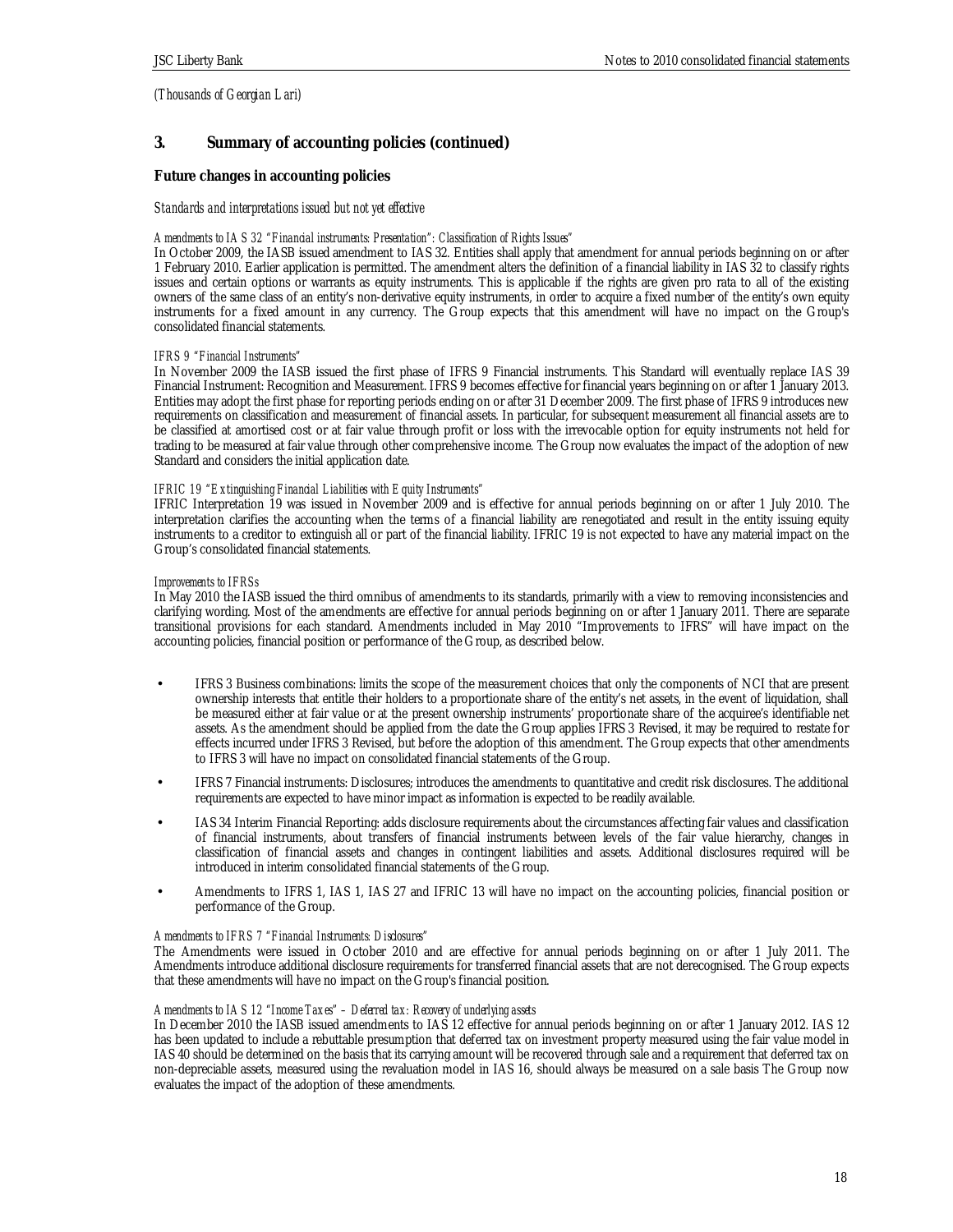### **4. Significant accounting judgments and estimates**

The preparation of the Group's consolidated financial statements requires management to make estimates and judgments that affect the reported amounts of assets and liabilities at the balance sheet date and the reported amount of income and expenses during the year ended. Management evaluates its estimates and judgments on an ongoing basis. Management bases its estimates and judgments on historical experience and on various other factors that are believed to be reasonable under the circumstances. Actual results may differ from these estimates under different assumptions or conditions. The following estimates and judgments are considered important to the Group's financial condition.

#### *Allowance for impairment of loans*

The Group regularly reviews its loans to assess for impairment. The Group's loan impairment provisions are established to recognize incurred impairment losses in its portfolio of loans and receivables. The Group considers accounting estimates related to allowance for impairment of loans and receivables a key source of estimation uncertainty because (i) they are highly susceptible to change from period to period as the assumptions about future default rates and valuation of potential losses relating to impaired loans and receivables are based on recent performance experience, and (ii) any significant difference between the Group's estimated losses and actual losses would require the Group to record provisions which could have a material impact on its consolidated financial statements in future periods.

The Group uses management's judgment to estimate the amount of any impairment loss in cases where a borrower has financial difficulties and there are few available sources of historical data relating to similar borrowers. Similarly, the Group estimates changes in future cash flows based on past performance, past customer behavior, observable data indicating an adverse change in the payment status of borrowers in a group, and national or local economic conditions that correlate with defaults on assets in the group. Management uses estimates based on historical loss experience for assets with credit risk characteristics and objective evidence of impairment similar to those in the group of loans. The Group uses management's judgment to adjust observable data for a group of loans to reflect current circumstances not reflected in historical data.

The allowances for impairment of financial assets in the consolidated financial statements have been determined on the basis of existing economic and political conditions. The Group is not in a position to predict what changes in conditions will take place in Georgia and what effect such changes might have on the adequacy of the allowances for impairment of financial assets in future periods.

#### *Valuation of financial instruments*

Financial instruments that are classified as available-for-sale are stated at fair value. The fair value of such financial instruments is the estimated amount at which the instrument could be exchanged between willing parties, other than in a forced or liquidation sale. If a quoted market price is available for an instrument, the fair value is calculated based on the market price. When valuation parameters are not observable in the market or cannot be derived from observable market prices, the fair value is derived through analysis of other observable market data appropriate for each product and pricing models which use a mathematical methodology based on accepted financial theories. Pricing models take into account the contract terms of the securities as well as market-based valuation parameters, such as interest rates, volatility, exchange rates and the credit rating of the counterparty. Where market-based valuation parameters are missed, management will make a judgment as to its best estimate of that parameter in order to determine a reasonable reflection of how the market would be expected to price the instrument. In exercising this judgment, a variety of tools are used including proxy observable data, historical data, and extrapolation techniques. The best evidence of fair value of a financial instrument at initial recognition is the transaction price unless the instrument is evidenced by comparison with data from observable markets. Any difference between the transaction price and the value based on a valuation technique is not recognised in the consolidated statement of operations on initial recognition.

Subsequent gains or losses are only recognised to the extent that it arises from a change in a factor that market participants would consider in setting a price.

The Group considers that the accounting estimate related to valuation of financial instruments where quoted markets prices are not available is a key source of estimation uncertainty because: (i) it is highly susceptible to change from period to period because it requires management to make assumptions about interest rates, volatility, exchange rates, the credit rating of the counterparty, valuation adjustments and specific feature of the transactions and (ii) the impact that recognising a change in the valuations would have on the assets reported on its balance sheet as well as its profit/loss could be material. Had management used different assumptions regarding the interest rates, volatility, exchange rates, the credit rating of the counterparty and valuation adjustments, a larger or smaller change in the valuation of financial instruments where quoted market prices are not available would have resulted that could have had a material impact on the Group's reported net income.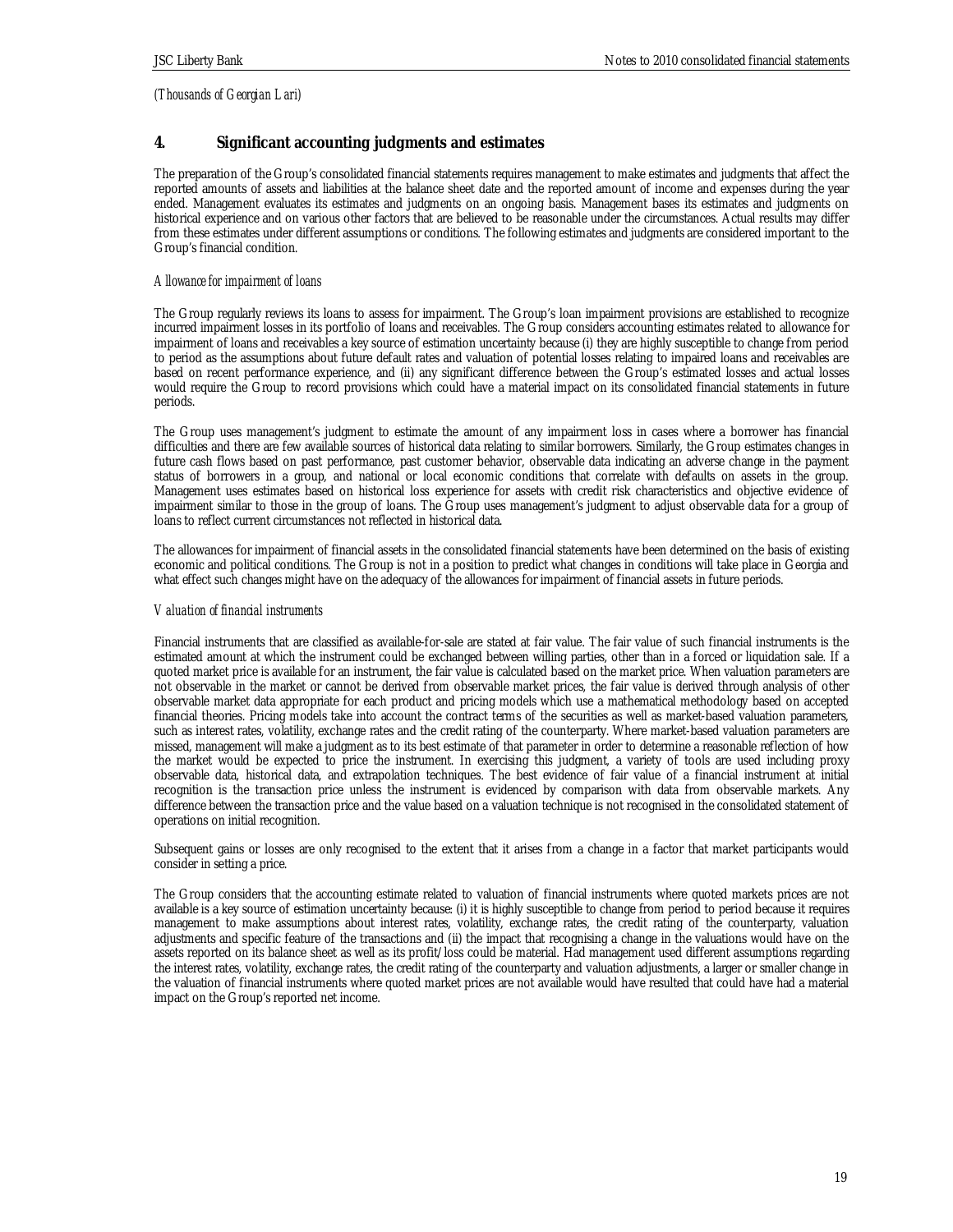## **4. Significant accounting judgments and estimates (continued)**

### *Property and equipment*

Certain property (land and buildings) is measured at revalued amounts. The date of the latest appraisal was 31 December 2008. The next revaluation is preliminarily determined as at 31 December 2011. No material changes have been observed in the real estate market since the last revaluation date that would require unexpected revaluation of existing property. Other items of property, plant and equipment are stated at cost less accumulated depreciation and less any accumulated impairment losses. The estimation of the useful life of an item of property, plant and equipment is a matter of management judgment based upon experience with similar assets. In determining the useful life of an asset, management considers the expected usage, estimated technical obsolescence, physical wear and tear and the physical environment in which the asset is operated. Changes in any one of these conditions or estimates may result in adjustments to future depreciation rates.

### *Valuation of investment property*

Fair value of investment properties was determined by independent professionally qualified appraisers. Fair value was determined by applying income approach based on discounted cash flow method, supported by the terms of any existing lease and other contracts and, when available, by external evidence such as current market rents for similar properties in a comparable location and condition, and using discount rates that reflect current market assessments of the uncertainty in the amount and timing of the cash flows. The estimates of future cash flows include projections of cash outflows for rent or purchase of the land. The key assumptions used to determine the fair value of the investment properties, are further explained in Note 11.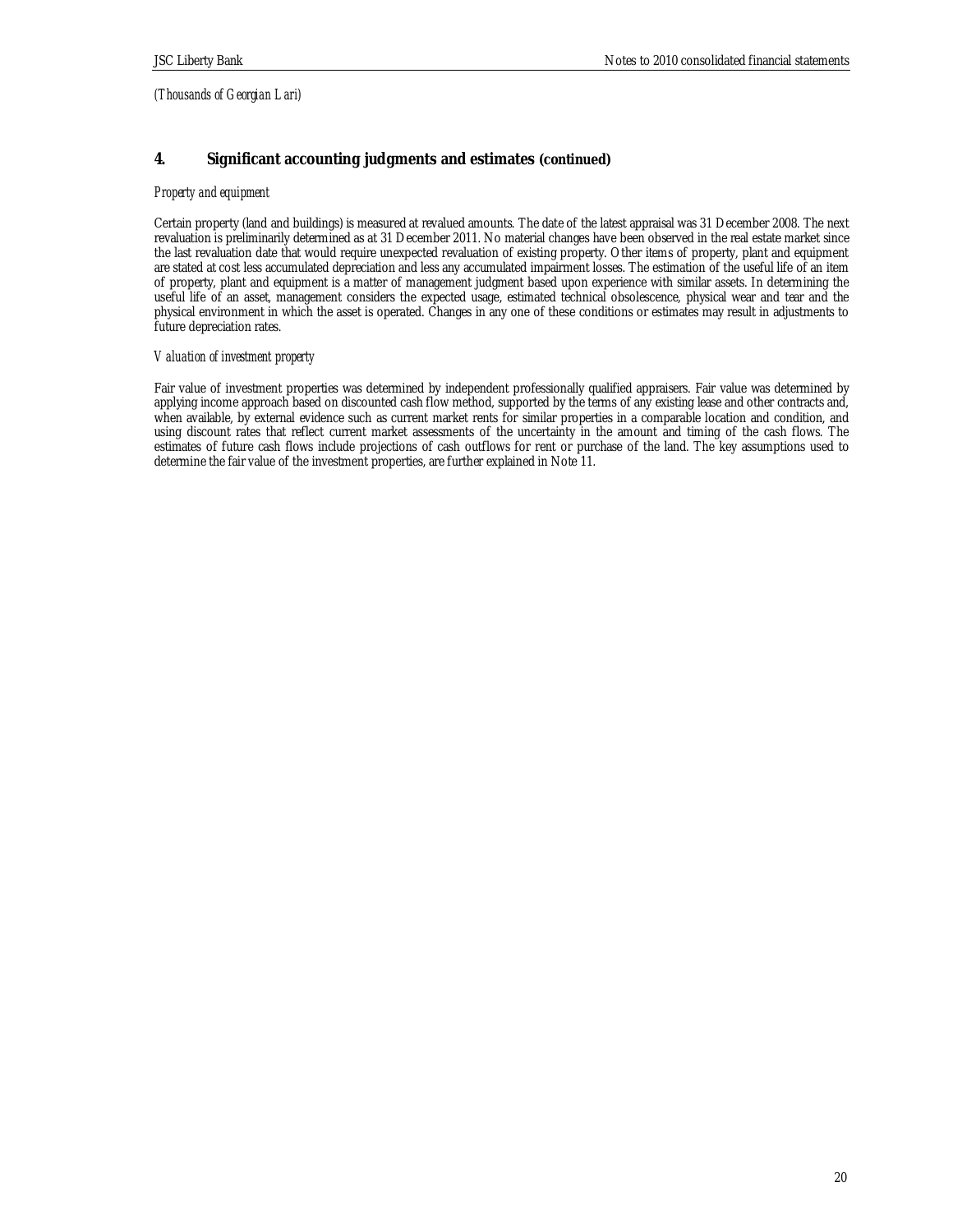## **5. Segment information**

For management purposes, the Group is organised into the following operating segments based on products and service:

| Retail Banking                    | Principally handling individual customers' deposits, and providing consumer loans, overdrafts,<br>credit cards facilities and funds transfer facilities. |
|-----------------------------------|----------------------------------------------------------------------------------------------------------------------------------------------------------|
| Corporate and Merchant<br>Banking | Principally handling loans and other credit facilities and deposit and current accounts for<br>corporate and institutional customers.                    |
| Private Banking                   | Principally providing private banking and wealth management services to high net worth<br>individuals.                                                   |
| Corporate Center                  | Principally providing back office services to all operating segments of the Bank.                                                                        |
| Other                             | Segments not classified above                                                                                                                            |

Management monitors the operating results of its business units separately for the purpose of making decisions about resource allocation and performance assessment. Segment performance, as explained in the table below, is measured differently from profit or loss in the consolidated financial statements. Income taxes are managed on a group basis and are not allocated to operating segments.

Transfer prices between operating segments are on an arm's length basis in a manner similar to transactions with third parties.

Revenue from transactions with Social Service Agency amounted to GEL 17,015 (2009: GEL 17,323) representing 18% (2009: 23%) of the Group's total revenue in 2010.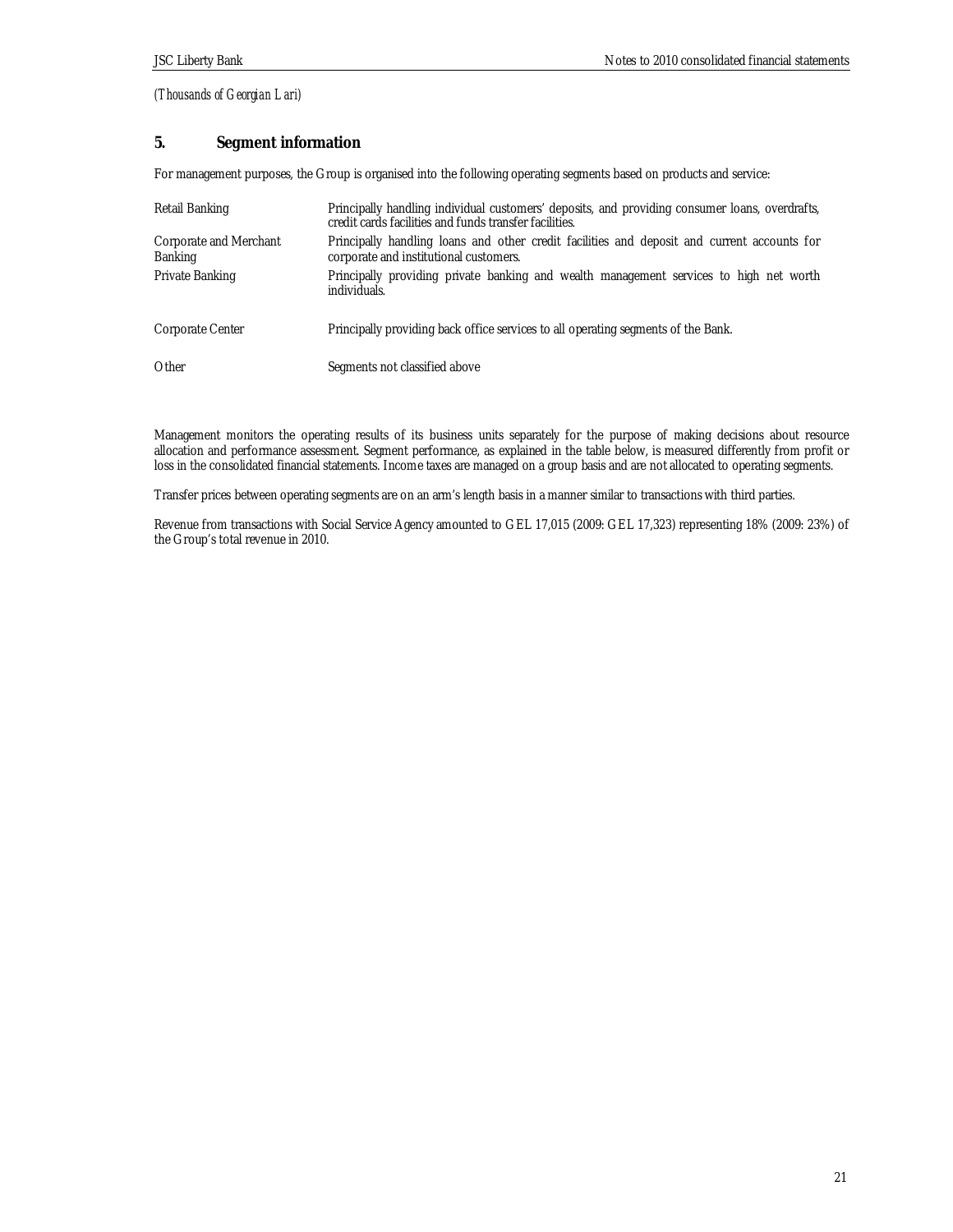## **5. Segment information (continued)**

|                                                                                                                                        |                                            | Corporate &<br>Merchant                  |                              |                                            |                              | Adjustments                          |                                               |
|----------------------------------------------------------------------------------------------------------------------------------------|--------------------------------------------|------------------------------------------|------------------------------|--------------------------------------------|------------------------------|--------------------------------------|-----------------------------------------------|
| 2010                                                                                                                                   | Retail<br>Banking                          | Banking                                  | Private<br><b>Banking</b>    | Corporate<br>Centre                        | Other                        | &<br>Eliminations                    | Total                                         |
| Revenue                                                                                                                                |                                            |                                          |                              |                                            |                              |                                      |                                               |
| Third party<br>Interest income<br>Net fee and commission income<br>Net gains from investment securities                                | 32,602<br>19,451                           | 7,363<br>8,669                           | 1,036<br>80                  | 9,194<br>4,179                             | 38<br>(44)                   | (46)<br>3                            | 50,187<br>32,338                              |
| available-for-sale<br>Net gains from foreign currencies<br>Other income<br>Total revenue                                               | 781<br>268<br>53,102                       | 585<br>2,469<br>19,086                   | 117<br>130<br>1,363          | 2,420<br>268<br>16,061                     | 105<br>(5)<br>3,398<br>3,492 | (719)<br>(762)                       | 105<br>3,898<br>5,814<br>92.342               |
| Interest expense                                                                                                                       | (14, 364)                                  | (7,998)                                  | (727)                        | (5,948)                                    | (196)                        | 196                                  | (29, 037)                                     |
| Net impairment charge on interest-<br>bearing assets<br>Personnel expenses                                                             | (1, 974)<br>(18, 325)                      | (4,047)<br>(3,878)                       | (40)<br>(245)                | (3, 421)<br>(2, 312)                       | $\mathbf{1}$<br>(1, 167)     | 87                                   | (9, 481)<br>(25, 840)                         |
| Depreciation, amortisation and<br>impairment<br>Other impairment and provisions                                                        | (3, 547)<br>(1, 449)                       | (886)<br>(835)                           | (58)                         | (1, 477)<br>(126)                          | (2,024)<br>(119)             | 1,948<br>5                           | (5,986)<br>(2,582)                            |
| General and administrative and other<br>operating expenses<br>Segment results                                                          | (7,743)<br>5,700                           | (2,190)<br>(748)                         | (216)<br>77                  | (4,071)<br>(1, 294)                        | (1, 110)<br>(1, 123)         | 533<br>2.007                         | (14, 797)<br>4,619                            |
| Income tax benefit<br>Profit for the year                                                                                              |                                            |                                          |                              |                                            |                              |                                      | 110<br>4.729                                  |
| Segment assets<br>Segment liabilities                                                                                                  | 324,561<br>158,927                         | 168,575<br>280,115                       | 11,637<br>36,338             | 25,523<br>20,877                           | 3,159<br>812                 | (2,670)<br>(894)                     | 530,785<br>496,175                            |
| Other segment information<br>Investments in associates<br>Share of loss of associates                                                  |                                            |                                          |                              |                                            |                              |                                      |                                               |
| 2009                                                                                                                                   | Retail<br>Banking                          | Corporate &<br>Merchant<br>Banking       | Private<br>Banking           | Corporate<br>Centre                        | Other                        | Adjustments<br>&<br>Eliminations     | Total                                         |
| Revenue                                                                                                                                |                                            |                                          |                              |                                            |                              |                                      |                                               |
| Third party<br>Interest income<br>Net fees and commission income<br>Net gains from foreign currencies<br>Other income<br>Total revenue | 13,922<br>16,958<br>502<br>3,324<br>34,706 | 4,758<br>9.007<br>377<br>3,324<br>17,466 | 631<br>87<br>76<br>82<br>876 | 4,814<br>3,723<br>1,556<br>4,580<br>14,673 | (1)<br>1,066<br>1,065        | (20)<br>(1)<br>924<br>5,598<br>6,501 | 24,105<br>29,774<br>3,434<br>17,974<br>75,287 |
| Interest expense                                                                                                                       | (8, 470)                                   | (6,087)                                  | (206)                        | (5, 156)                                   | (20)                         | 20                                   | (19, 919)                                     |
| Net impairment charge on interest-<br>bearing assets                                                                                   | (553)                                      | (19, 131)                                | (17)                         | 2,935                                      |                              |                                      | (16, 766)                                     |
| Share of loss of associate<br>Salaries and other employee benefits                                                                     | (14, 528)                                  | (105)<br>(3,332)                         | (203)                        | (1, 732)                                   | (411)                        |                                      | (105)<br>(20, 206)                            |
| Depreciation, amortisation and<br>impairment<br>Other impairment and provisions                                                        | (2,950)                                    | (737)                                    |                              | (1,229)<br>(2, 295)                        | (52)                         | (1,938)                              | (6,906)<br>(2, 295)                           |
| General and administrative and other<br>operating expenses                                                                             | (7,269)                                    | (2, 485)                                 | (181)                        | (5, 429)                                   | (421)                        | 348                                  | (15, 437)                                     |
| Segment results                                                                                                                        | 936                                        | (14.411)                                 | 269                          | 1.767                                      | 161                          | 4.931                                | (6, 347)                                      |
| Income tax benefit<br>Loss for the year                                                                                                |                                            |                                          |                              |                                            |                              |                                      | 899<br>(5, 448)                               |

Segment assets 196,653 64,210 2,552 59,587 6,384 (8,346) 321,040<br>Segment liabilities 118,283 166,113 15,416 11,965 614 (575) 311,816 Segment liabilities **Other segment information** Investments in associates - - - 788 - - 788 Share of loss of associates and the contract of loss of associates (105) (105) (105)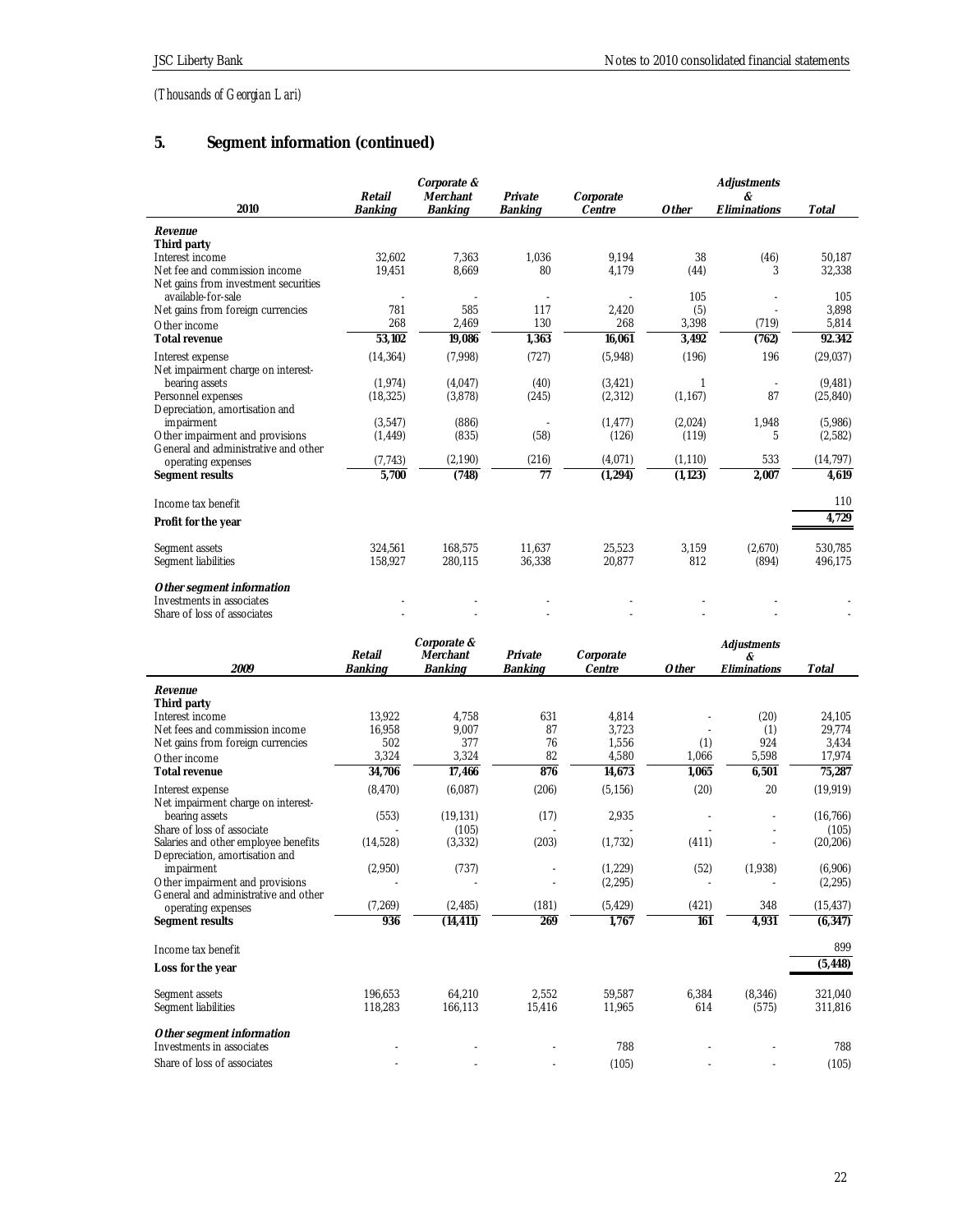### **6. Cash and cash equivalents**

Cash and cash equivalents comprise:

|                                                      | 2010    | 2009    |
|------------------------------------------------------|---------|---------|
| Cash on hand                                         | 49.709  | 44.075  |
| Current accounts with the NBG                        | 13.662  | 34,308  |
| Current accounts with other credit institutions      | 59.354  | 19.664  |
| Time deposits with credit institutions up to 90 days | 16.546  | 10.516  |
| Cash and cash equivalents                            | 139.271 | 108.563 |

As of 31 December 2010 GEL 53,226 (2009: GEL 16,794) was placed on current and time deposit accounts with internationally recognised OECD banks that are the counterparties of the Group in performing international settlements.

#### **7. Amounts due from credit institutions**

Amounts due from credit institutions comprise:

|                                                | 2010  | 2009  |
|------------------------------------------------|-------|-------|
| Obligatory reserve with the NBG                | 5.636 | 3.611 |
| Time deposits for more than 90 days or overdue | 1.872 | 218   |
| Less – allowance for impairment                |       |       |
| Amounts due from credit institutions           | 7.508 | 3.829 |

Credit institutions are required to maintain an interest earning cash deposit with the NBG, the amount of which depends on the level of funds attracted by the credit institution. The Group's ability to withdraw such deposit is significantly restricted by the statutory legislation.

As of 31 December 2010, GEL 1,872 (2009: GEL 218) was placed on current accounts and inter-bank deposits with number of internationally recognised OECD banks, who are the main counterparties of the Group in performing international settlements.

The movements in allowance for impairment of amounts due from credit institutions were as follows:

|                                       | 2010 | 2009                         |
|---------------------------------------|------|------------------------------|
| 1 January<br>(Reversal)<br>Write-offs | -    | 10,499<br>(102)<br>(10, 397) |
| 31 December                           | -    | -                            |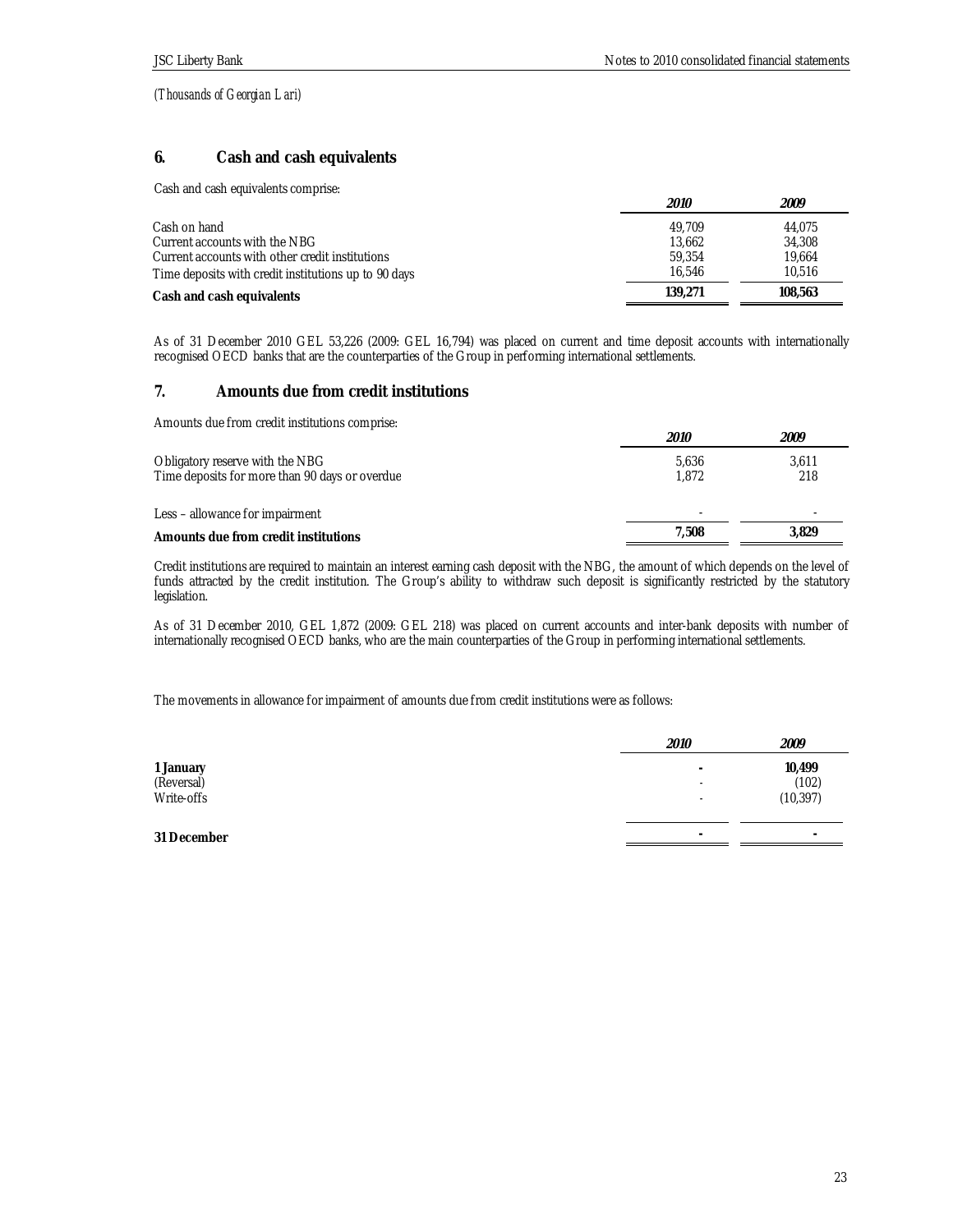### **8. Derivative financial instruments**

The Group enters into derivative financial instruments for trading purposes. The table below shows the fair values of derivative financial instruments, recorded as assets or liabilities, together with their notional amounts. The notional amount, recorded gross, is the amount of a derivative's underlying asset, reference rate or index and is the basis upon which changes in the value of derivatives are measured. The notional amounts indicate the volume of transactions outstanding at the year end and are not indicative of the credit risk.

|                                                                    | 2010     |       | 2009        |                        |       |           |
|--------------------------------------------------------------------|----------|-------|-------------|------------------------|-------|-----------|
|                                                                    | Notional |       | Fair values | Fair value<br>Notional |       |           |
|                                                                    | amount   | Asset | Liability   | amount                 | Asset | Liability |
| Foreign exchange contracts<br>Forwards - with foreign counterparty | 7.091    |       | 102         |                        |       |           |
| Total derivative assets/liabilities                                |          |       | 102         |                        |       |           |

Foreign and domestic in the table above stand for counterparties where foreign means non-Georgian entities and domestic means Georgian entities.

As of 31 December 2010, the Group has positions in the following type of derivative:

#### **Forwards**

Forward contracts are contractual agreements to buy or sell a specified financial instrument at a specific price and date in the future. Forwards are customised contracts transacted in the over-the-counter market.

## **9. Loans to customers**

Loans to customers comprise:

|                                 | <i>2010</i> | <i>2009</i> |
|---------------------------------|-------------|-------------|
| Loans to legal entities         | 66.878      | 43.403      |
| Pension advances                | 45,355      | 28,468      |
| Payroll Ioans                   | 38.056      | 16.598      |
| Consumer Ioans                  | 28.745      | 18,512      |
| Residential mortgage loans      | 4.911       | 561         |
| Gross loans to customers        | 183,945     | 107.542     |
| Less – allowance for impairment | (24, 779)   | (24, 790)   |
| Loans to customers              | 159.166     | 82.752      |
|                                 |             |             |

#### **Allowance for impairment of loans to customers**

A reconciliation of the allowance for impairment of loans to customers by class is as follows:

|                                                                                                                                         | Loans to                      |                        | Residential            | Pension                      |                  |               |
|-----------------------------------------------------------------------------------------------------------------------------------------|-------------------------------|------------------------|------------------------|------------------------------|------------------|---------------|
|                                                                                                                                         | legal entities<br><i>2010</i> | Consumer<br>loans 2010 | mortgage<br>loans 2010 | Payroll Ioans<br><i>2010</i> | advances<br>2010 | Total<br>2010 |
| At 1 January 2010                                                                                                                       | 16.946                        | 6.854                  |                        | 661                          | 329              | 24,790        |
| Charge for the year                                                                                                                     | 7,672                         | 958                    |                        | 620                          | 231              | 9,481         |
| Recoveries                                                                                                                              | 747                           | 69                     |                        |                              |                  | 819           |
| Amounts written off                                                                                                                     | (7,505)                       | (752)                  |                        | (45)                         | (277)            | (8,579)       |
| Interest accrued on impaired loans                                                                                                      | (1,566)                       | (165)                  |                        | (1)                          |                  | (1, 732)      |
| At 31 December 2010                                                                                                                     | 16,294                        | 6,964                  |                        | 1.235                        | 286              | 24,779        |
| Individual impairment                                                                                                                   | 16.059                        | 5,611                  |                        | 1.031                        | 252              | 22,953        |
| Collective impairment                                                                                                                   | 235                           | 1,353                  |                        | 203                          | 35               | 1,826         |
|                                                                                                                                         | 16,294                        | 6,964                  |                        | 1,234                        | 287              | 24,779        |
| Gross amount of loans, individually<br>determined to be impaired, before<br>deducting any individually<br>assessed impairment allowance | 28.701                        | 5,611                  |                        | 1,031                        | 252              | 35,595        |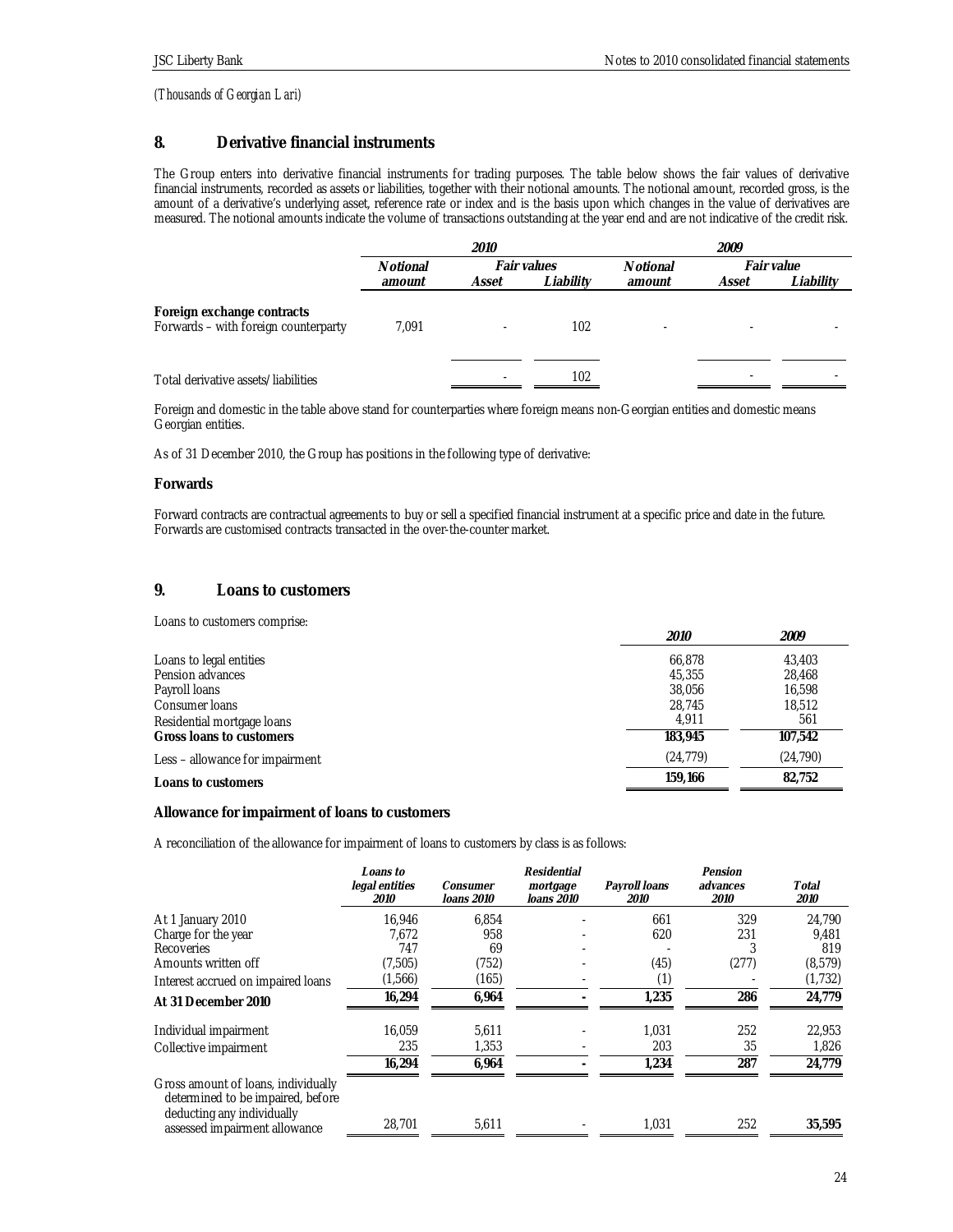## **9. Loans to customers (continued)**

|                                                                                                        | Loans to<br>legal<br>entities 2009 | Consumer<br>loans 2009 | Residential<br>mortgage<br><i>loans</i> 2009 | Payroll<br>loans<br>2009 | Pension<br>advances<br>2009 | Total<br>2009 |
|--------------------------------------------------------------------------------------------------------|------------------------------------|------------------------|----------------------------------------------|--------------------------|-----------------------------|---------------|
| At 1 January 2009                                                                                      | 11,463                             | 10,356                 | 5                                            | 3,596                    |                             | 25,421        |
| Charge for the year                                                                                    | 19,234                             | 208                    | (5)                                          | (2,935)                  | 366                         | 16,868        |
| Recoveries                                                                                             | 1.159                              | 23                     |                                              |                          |                             | 1,182         |
| Amounts written off                                                                                    | (14, 290)                          | (3, 442)               |                                              |                          | (38)                        | (17, 770)     |
| Interest accrued on impaired loans                                                                     | (620)                              | (291)                  |                                              |                          |                             | (911)         |
| At 31 December 2009                                                                                    | 16,946                             | 6.854                  |                                              | 661                      | 329                         | 24,790        |
| Individual impairment                                                                                  | 16.784                             | 5,854                  |                                              | 586                      | 288                         | 23,512        |
| Collective impairment                                                                                  | 162                                | 1,000                  |                                              | 75                       | 41                          | 1,278         |
|                                                                                                        | 16,946                             | 6,854                  |                                              | 661                      | 329                         | 24,790        |
| Gross amount of loans, individually<br>determined to be impaired, before<br>deducting any individually | 35,543                             | 5,854                  |                                              | 682                      | 290                         | 42,369        |
| assessed impairment allowance                                                                          |                                    |                        |                                              |                          |                             |               |

**Individually impaired loans** 

Interest income accrued on loans, for which individual impairment allowances have been recognised as at 31 December 2010 comprised GEL 4,911 (2009: GEL 3,288). Related allowance charges were recognised both in 2010 and 2009 and are recorded in consolidated income statement under net impairment charge on interest-bearing assets.

**Collateral and other credit enhancements** 

The amount and type of collateral required depends on an assessment of the credit risk of the counterparty. Guidelines are implemented regarding the acceptability of types of collateral and valuation parameters.

The main types of collateral obtained are as follows:

- For lending to legal entities, charges over real estate properties, inventory and trade receivables,
- For retail lending, mortgages over residential properties.

Management monitors the market value of collateral, requests additional collateral in accordance with the underlying agreement, and monitors the market value of collateral obtained during its review of the adequacy of the allowance for loan impairment.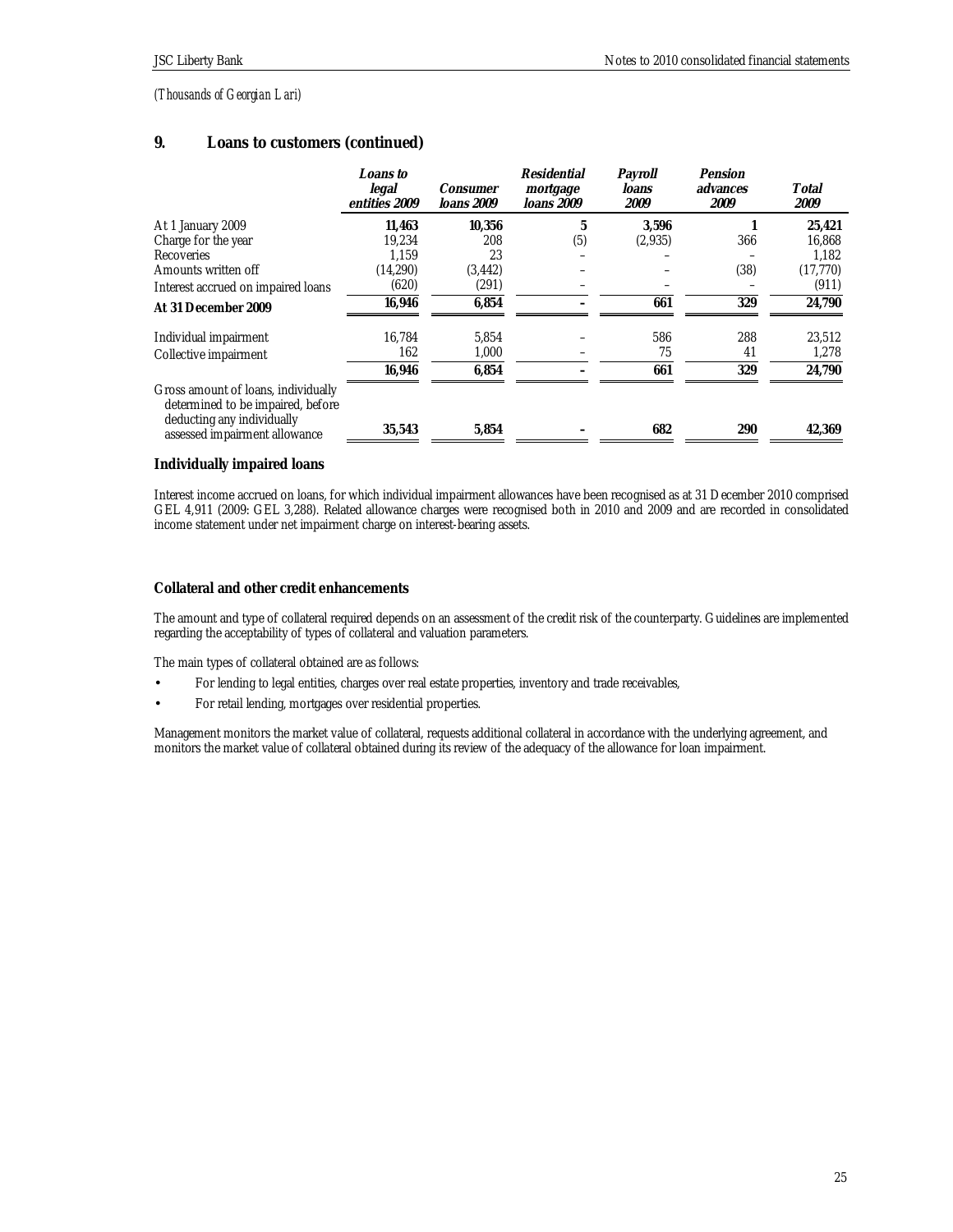### **9. Loans to customers (continued)**

#### **Concentration of loans to customers**

As of 31 December 2010, the concentration of loans granted by the Group to ten largest third party borrowers comprised GEL 34,720 accounting for 18.9% of the gross loan portfolio of the Group (2009: GEL 33,358 and 31.02%, respectively). An allowance of GEL 11,524 (2009: GEL 13,043) was established against these loans.

Loans have been extended to the following types of customers:

|                                                                   | <i>2010</i>         | <i>2009</i>          |
|-------------------------------------------------------------------|---------------------|----------------------|
| <b>Individuals</b>                                                | 121,304             | 64.139               |
| Private companies                                                 | 62.641              | 43,353               |
| State owned companies                                             |                     | 50                   |
| Loans to customers, gross<br>Less - allowance for loan impairment | 183,945<br>(24.779) | 107.542<br>(24, 790) |
| Loans to customers, net                                           | 159,166             | 82.752               |

Loans are made principally within Georgia in the following industry sectors:

|                                      | 2010      | 2009      |
|--------------------------------------|-----------|-----------|
| <b>Individuals</b>                   | 121,304   | 64,139    |
| Trade and service                    | 41.569    | 37,686    |
| Construction                         | 3,610     | 3,909     |
| Energy                               | 57        | 1.129     |
| Agriculture                          | 359       |           |
| Other                                | 17.046    | 677       |
| Loans to customers, gross            | 183,945   | 107,542   |
| Less - allowance for loan impairment | (24, 779) | (24, 790) |
| Loans to customers, net              | 159,166   | 82.752    |

### **10. Investment securities**

Available-for-sale securities comprise:

|                                           | 2009    | 2009    |
|-------------------------------------------|---------|---------|
| Corporate shares                          | 5.627   | 5.670   |
| Less – allowance for impairment (Note 15) | (4.910) | (3.410) |
| Available-for-sale securities             | 717     | 2.260   |

Corporate shares as of 31 December 2010 are primarily comprised of investments in a Georgian casual dining restaurant chain of GEL 408, net (2009: GEL 1,909, net) and global payments technology company VISA Inc. GEL 272 (2009: GEL 319).

| <i>2010</i> | 2009  |
|-------------|-------|
| 16.254      | 1.995 |
| 51,520      |       |
| 12.793      |       |
| 2.764       |       |
| 529         |       |
| 83,860      | 1.995 |
| 83,860      | 1.995 |
|             |       |

\* Bloomberg: GRAIL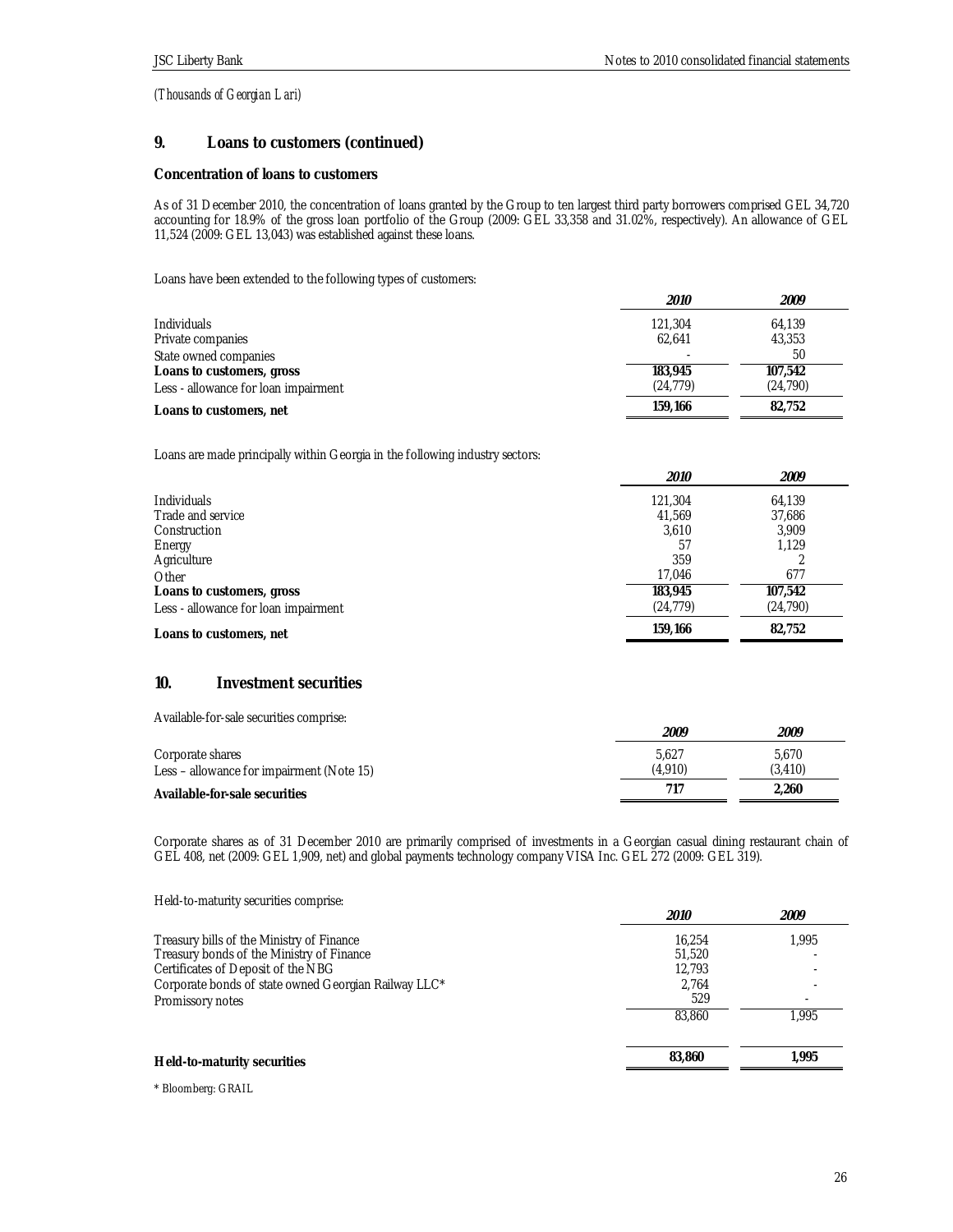## **11. Investment properties**

|                | 2010   | 2009                     |
|----------------|--------|--------------------------|
| At 1 January   | 20,184 | $\overline{\phantom{0}}$ |
| Additions      | 931    | 20.184                   |
| At 31 December | 21,115 | 20.184                   |

Investment properties primarily comprise class B office spaces at Liberty Tower building with separate entrance and lobby area, in Liberty Tower, an 18 storey building in a prime residential and commercial downtown area of Tbilisi, which is wholly owned by the Bank and where its headquarters is located. Total rental space comprises 4,453 sqm, of which 1,897 sqm was rented out during 2010 (2009: 1,346 sqm). Investment properties are stated at fair value, which has been determined based on valuation performed by GREMIC, an accredited independent appraiser, as at 31 December 2010. GREMIC is an industry specialist in valuing these types of investment property. The fair value represents the amount at which asset could be exchanged between a knowledgeable, willing buyer and a knowledgeable, willing seller in an arm's length transaction at the date of valuation, in accordance with International Valuation Standards Committee standards. GREMIC used the income approach for the purposes of valuation of the investment properties.

The table below sets out the rental income and the direct operating expenses arising from the investment properties:

|                                            | <i>2010</i> | 2009      |
|--------------------------------------------|-------------|-----------|
| Rental income<br>Direct operating expenses | 532         | 420<br>53 |

The entire amount of direct operating expenses participated in the generation of rental income during the respective periods.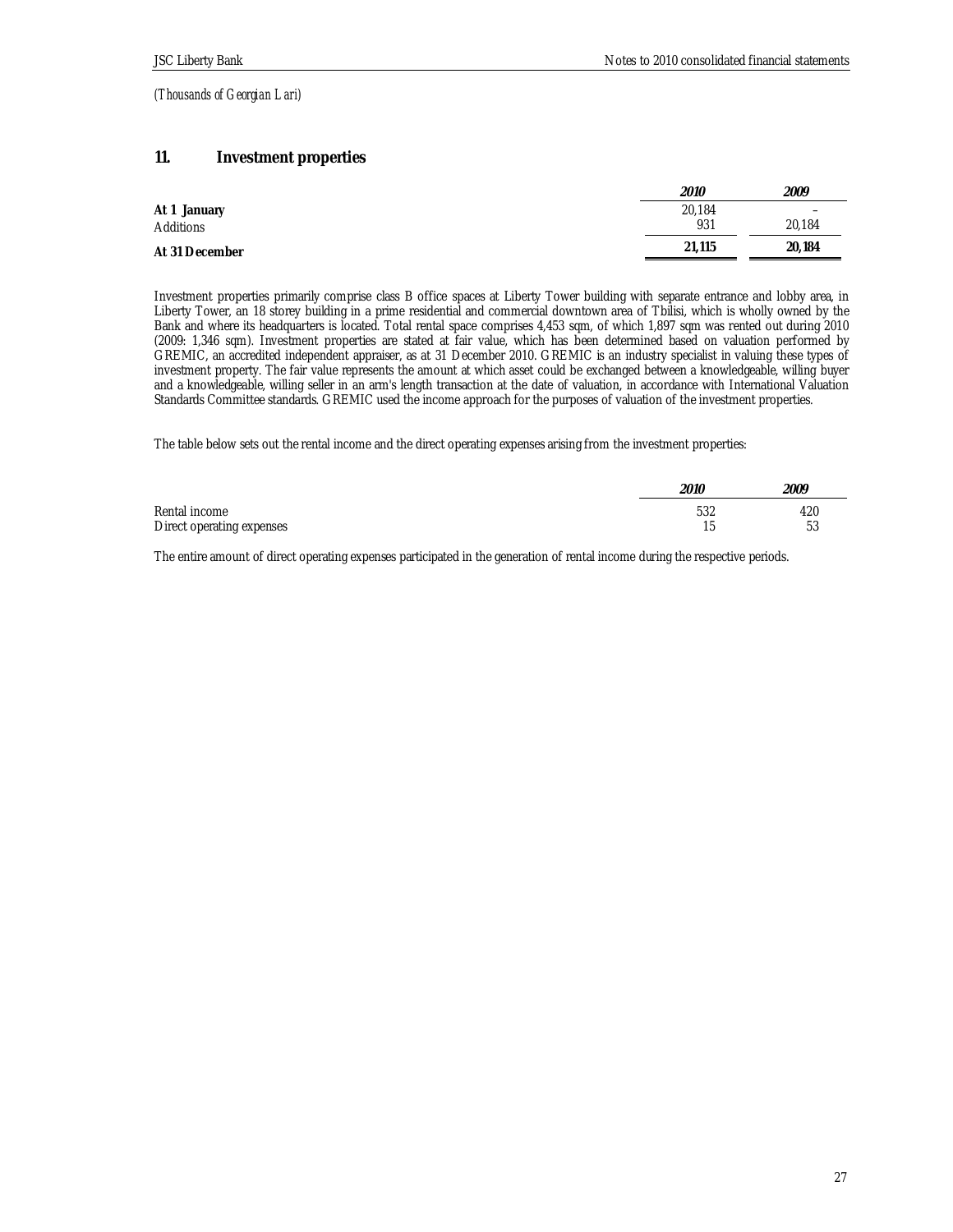## **12. Property and equipment**

The movements in property and equipment were as follows:

|                             | Land and<br>buildings | Furniture<br>and<br>fixtures | Computers<br>and office<br>equipment | Motor<br>vehicles | Leasehold<br><i>improvements</i> | Assets under<br>construction | Total   |
|-----------------------------|-----------------------|------------------------------|--------------------------------------|-------------------|----------------------------------|------------------------------|---------|
| Cost or revalued<br>amount  |                       |                              |                                      |                   |                                  |                              |         |
| 31 December, 2009           | 53,556                | 18,108                       | 8,144                                | 3,150             | 4,079                            | 4,588                        | 91,625  |
| <b>Additions</b>            | 2,995                 | 8,969                        | 1,479                                | 1,747             | 776                              | 1,549                        | 17,515  |
| <b>Disposals</b>            | (135)                 |                              |                                      |                   |                                  |                              | (135)   |
| <b>Transfers</b>            | 2,853                 |                              |                                      |                   |                                  | (2,853)                      |         |
| 31 December, 2010           | 59,269                | 27,077                       | 9,623                                | 4,897             | 4,855                            | 3,284                        | 109,005 |
| Accumulated<br>depreciation |                       |                              |                                      |                   |                                  |                              |         |
| 31 December, 2009           | 778                   | 4,431                        | 4,695                                | 1,329             | 247                              |                              | 11,480  |
| Depreciation charge         | 1,026                 | 2,082                        | 1,439                                | 695               | 123                              |                              | 5,365   |
| <b>Disposals</b>            | (5)                   |                              |                                      |                   |                                  |                              | (5)     |
| <b>31 December 2010</b>     | 1,799                 | 6,513                        | 6,134                                | 2,024             | 370                              |                              | 16,840  |
| Net book value:             |                       |                              |                                      |                   |                                  |                              |         |
| 31 December 2009            | 52,778                | 13,677                       | 3,449                                | 1,821             | 3,832                            | 4,588                        | 80,145  |
| 31 December 2010            | 57,470                | 20,564                       | 3,489                                | 2,873             | 4,485                            | 3.284                        | 92,165  |

|                                     | Land and<br>buildings | Furniture and<br>fixtures | Computers<br>and office<br>equipment | Motor<br>vehicles | Leasehold<br><i>improvements construction</i> | Assets under | Total     |
|-------------------------------------|-----------------------|---------------------------|--------------------------------------|-------------------|-----------------------------------------------|--------------|-----------|
| Cost or revalued amount             |                       |                           |                                      |                   |                                               |              |           |
| 31 December 2008                    | 73.772                | 16,811                    | 7,805                                | 1.906             | 3.798                                         | 4,676        | 108,768   |
| Additions                           | 3,914                 | 1.714                     | 525                                  | 1.366             | 281                                           |              | 7,803     |
| <b>Disposals</b>                    | (3,946)               | (417)                     | (186)                                | (122)             |                                               | (91)         | (4,762)   |
| Transfers to investment<br>property | (20,184)              |                           |                                      |                   |                                               |              | (20, 184) |
| 31 December 2009                    | 53,556                | 18,108                    | 8,144                                | 3,150             | 4,079                                         | 4,588        | 91,625    |
| Accumulated depreciation            |                       |                           |                                      |                   |                                               |              |           |
| 31 December 2008                    | 112                   | 2,911                     | 3,405                                | 873               | 184                                           |              | 7,485     |
| Depreciation charge                 | 980                   | 1.616                     | 1.345                                | 485               | 63                                            |              | 4,489     |
| <b>Disposals</b>                    | (314)                 | (96)                      | (55)                                 | (29)              |                                               |              | (494)     |
| 31 December 2009                    | 778                   | 4,431                     | 4,695                                | 1,329             | 247                                           |              | 11,480    |
| Net book value:                     |                       |                           |                                      |                   |                                               |              |           |
| 31 December 2008                    | 73,660                | 13,900                    | 4,400                                | 1,033             | 3,614                                         | 4,676        | 101,283   |
| 31 December 2009                    | 52,778                | 13,677                    | 3,449                                | 1,821             | 3,832                                         | 4,588        | 80,145    |

If the buildings were measured using the cost model, the carrying amounts would be as follows:

|                                         | <i>2010</i> | <i>2009</i> |
|-----------------------------------------|-------------|-------------|
| Cost                                    | 64.280      | 57,302      |
| Accumulated depreciation and impairment | 5.531       | 4.315       |
| Net carrying amount                     | 58.749      | 52.987      |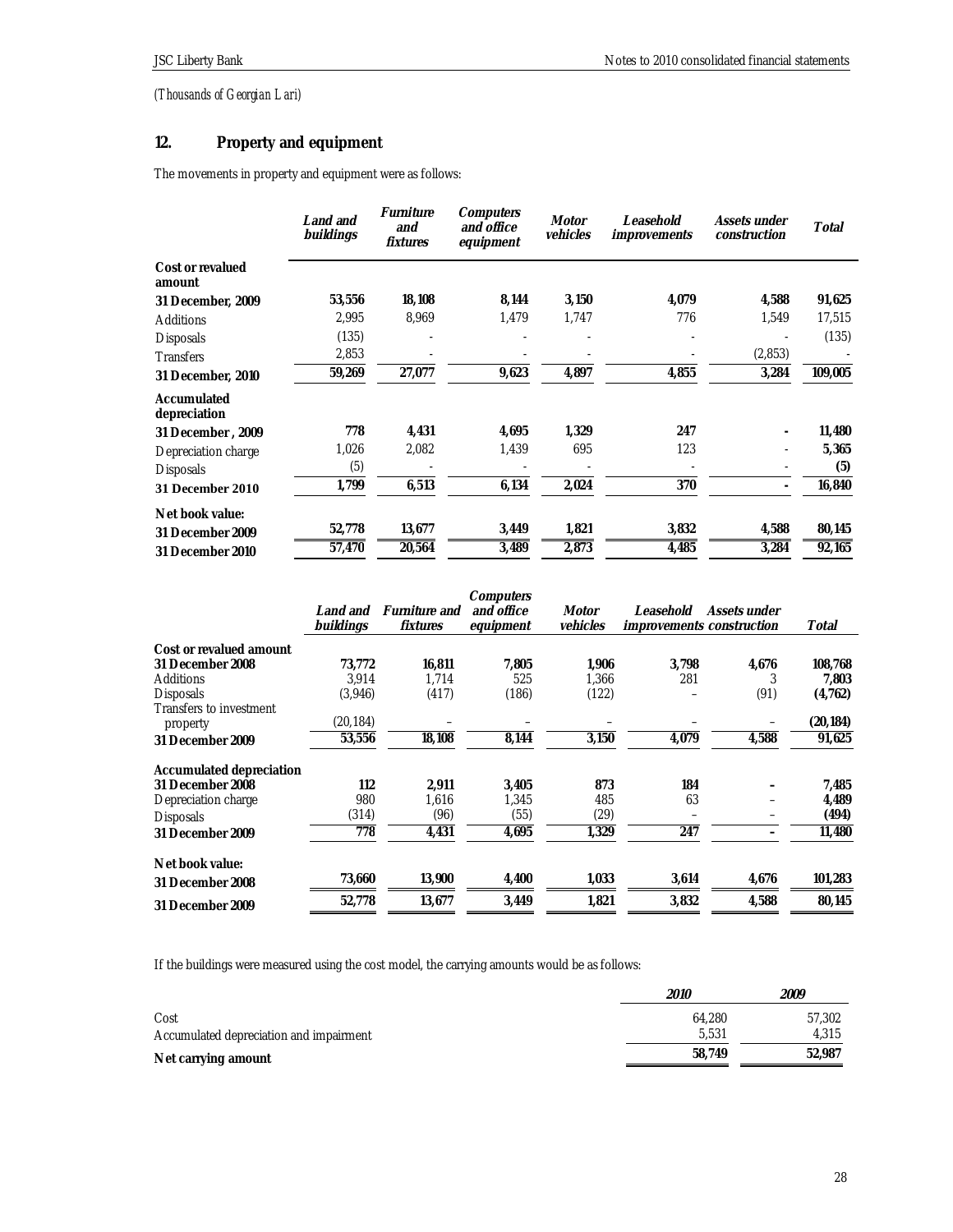## **13. Intangible assets**

## The movements in intangible assets, which comprised computer software, were as follows:

|                                         | Computer<br>software |
|-----------------------------------------|----------------------|
| Cost                                    |                      |
| 31 December 2009                        | 7,663                |
| Additions                               | 1,428                |
| Disposals                               | (12)                 |
| 31 December 2010                        | $\frac{1}{9,079}$    |
| Accumulated amortisation                |                      |
| 31 December 2009                        | 3,103                |
| Amortisation charge                     | 621                  |
| Disposals                               | (2)                  |
| 31 December 2010                        | 3,722                |
| Net book value:                         |                      |
| 31 December 2009                        | 4,560                |
| 31 December 2010                        | 5,357                |
|                                         | Computer<br>software |
| Cost                                    |                      |
| 31 December 2008                        | 4,233                |
| Additions                               | 3,457                |
| <b>Disposals</b>                        | (27)                 |
| 31 December 2009                        | 7,663                |
| Accumulated amortisation and impairment |                      |
| 31 December 2008                        | 693                  |
| Amortisation charge                     | 469                  |
| <b>Disposals</b>                        | (7)                  |
| Impairment                              | 1,948                |
| 31 December 2009                        | 3,103                |
| 31 December 2008                        | 3,540                |
| 31 December 2009                        | 4,560                |

## **14. Taxation**

The corporate income tax expense comprises:

|                                                                         | 2010  | 2009  |
|-------------------------------------------------------------------------|-------|-------|
| Current tax charge                                                      | 180   | 26    |
| Deferred tax charge – origination and reversal of temporary differences | (290) | (925) |
| Less: deferred tax recognised in other comprehensive income             |       |       |
| Income tax benefit                                                      | (110) | (899) |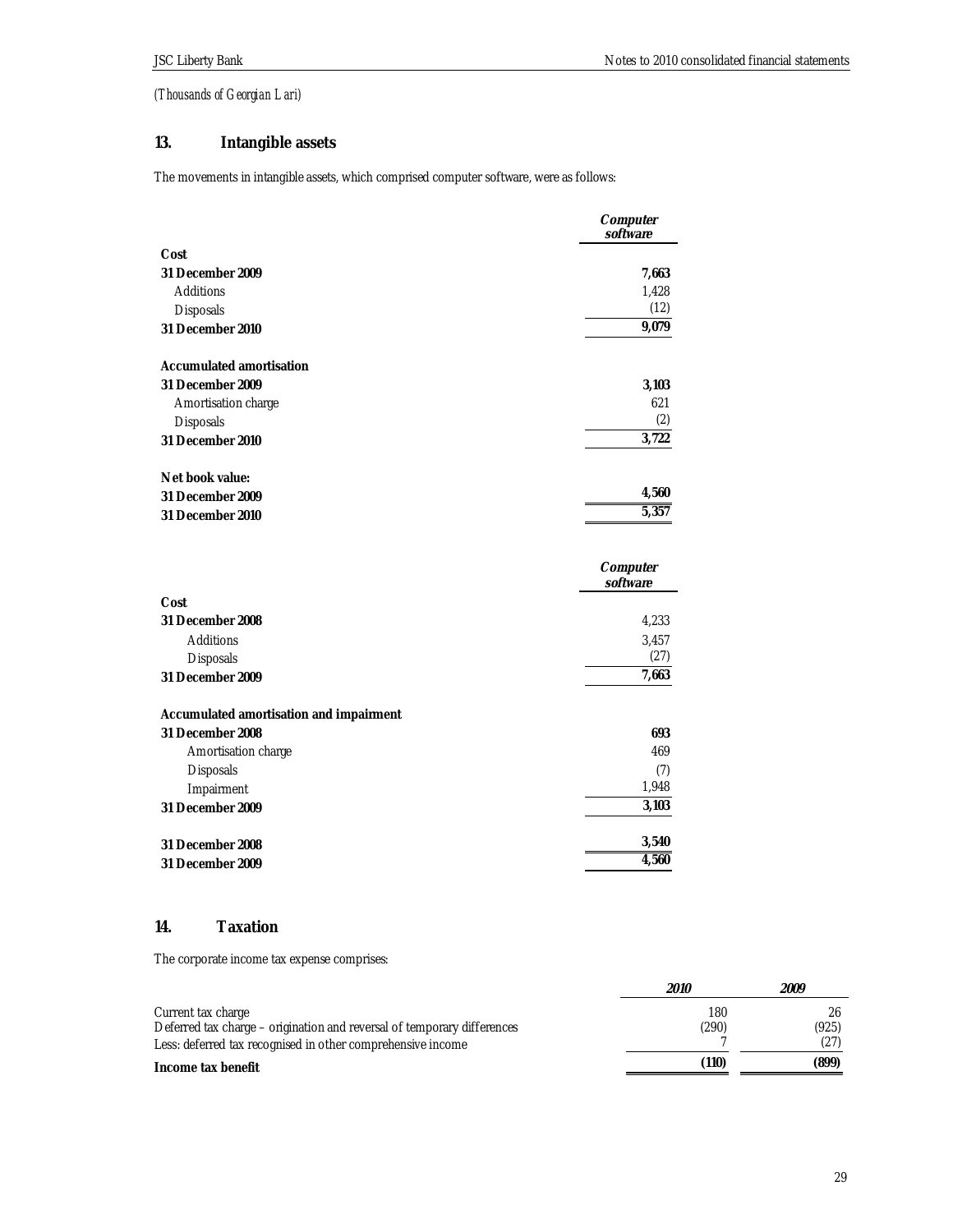## **14. Taxation (continued)**

Deferred tax related to items charged or credited to other comprehensive income during the year is as follows:

|                                                                  | 2010 | 2009 |
|------------------------------------------------------------------|------|------|
| Net gains / (losses) on investment securities available for sale | (47) | 178  |
| Statutory tax rate                                               | 15%  | 15%  |
| Income tax charged on other comprehensive income                 |      |      |

Georgian legal entities must file individual tax declarations. The tax rate for banks for profits other than on state securities was 15% for 2010 and 2009. The tax rate for interest income on state securities changed from 10% to 7.5%, effective 1 January 2009 and further from 7.5% to 0%, effective 9 August 2009.

The effective income tax rate differs from the statutory income tax rates. A reconciliation of the income tax expense based on statutory rates with actual is as follows:

|                                                                                                                                                            | 2010                          | 2009            |
|------------------------------------------------------------------------------------------------------------------------------------------------------------|-------------------------------|-----------------|
| Profit/(loss) before tax<br>Statutory tax rate                                                                                                             | 4.619<br>15%                  | (6, 347)<br>15% |
| Theoretical income tax expense/(benefit) at the statutory rate<br>Change in unrecognised deferred tax asset<br>Income from state securities at 0%<br>Other | 692<br>(269)<br>(463)<br>(70) | (952)<br>53     |
| Income tax benefit                                                                                                                                         | (110)                         | (899)           |

As at 31 December tax assets and liabilities consist of the following:

|                                 | 2010  | 2009  |
|---------------------------------|-------|-------|
| Current income tax assets       | 630   | 630   |
| Deferred income tax assets      | 1.610 | 1.313 |
| Income tax assets               | 2.240 | 1.943 |
| Current income tax liabilities  | 182   | 82    |
| Deferred income tax liabilities |       |       |
| Income tax liabilities          | 182   | 82    |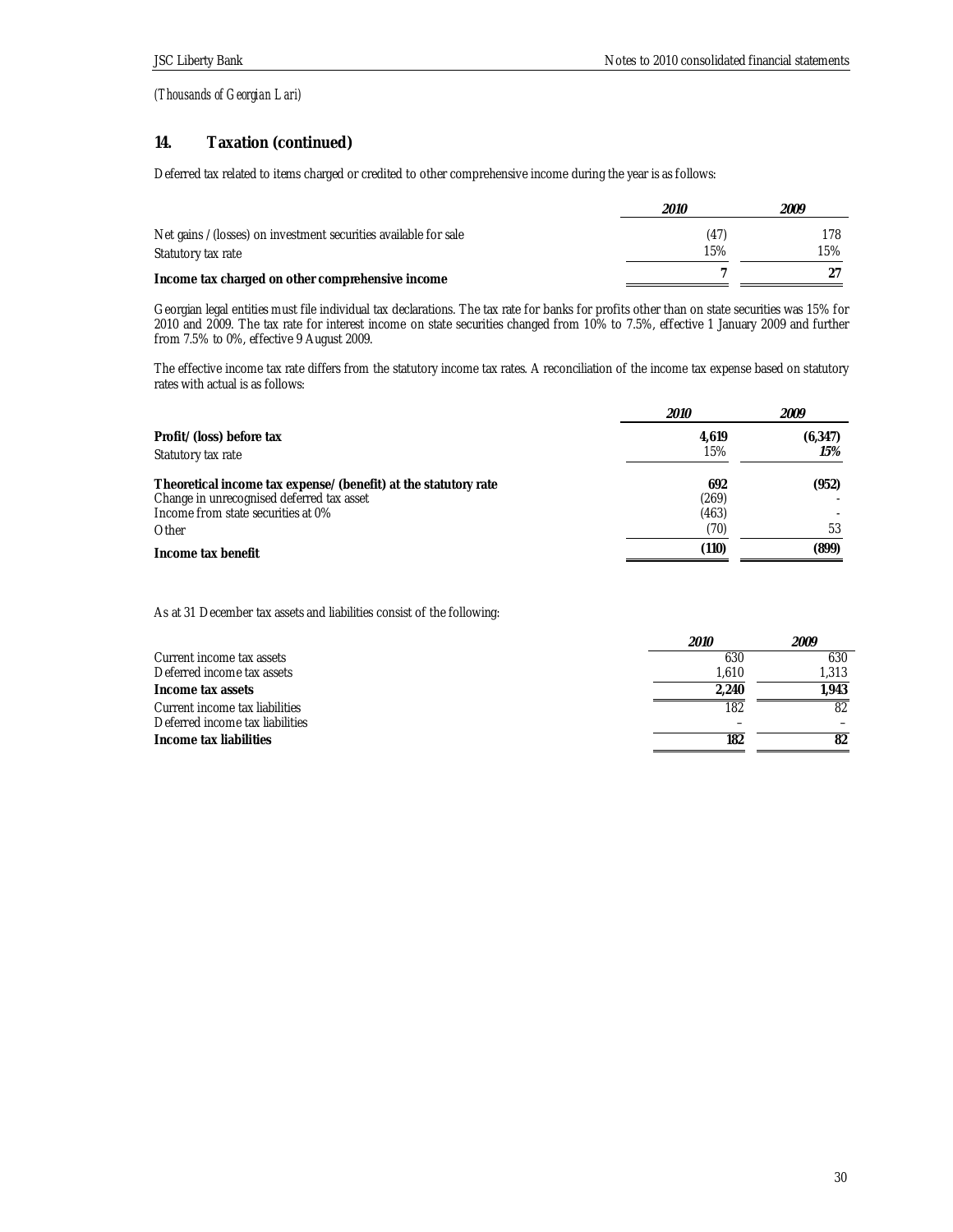### **14. Taxation (continued)**

Deferred tax assets and liabilities as of 31 December and their movements for the respective years comprise:

|                                                    |         | Origination and reversal of<br>temporary differences |                                      |          |          |                               | Origination and reversal<br>of temporary differences |          |
|----------------------------------------------------|---------|------------------------------------------------------|--------------------------------------|----------|----------|-------------------------------|------------------------------------------------------|----------|
|                                                    | 2008    | In the<br>income<br>statement                        | In other<br>comprehen<br>sive income | Disposal | 2009     | In the<br>income<br>statement | In other<br>comprehen<br>sive income                 | 2010     |
| Tax effect of deductible<br>temporary differences: |         |                                                      |                                      |          |          |                               |                                                      |          |
| Impairment of goodwill                             | 163     | (163)                                                |                                      |          |          |                               |                                                      |          |
| Property and equipment                             | 1,016   | (1,016)                                              |                                      |          |          | 269                           |                                                      | 269      |
| Tax loss carry forward                             | 7,741   | (301)                                                |                                      |          | 7,440    | 204                           |                                                      | 7,644    |
| Loans to customers                                 |         | 580                                                  |                                      | ٠        | 580      | 583                           |                                                      | 1,163    |
| Other assets                                       |         | 587                                                  |                                      |          | 587      | (329)                         |                                                      | 258      |
| Equity investments                                 |         | 377                                                  |                                      |          | 377      | 653                           |                                                      | 1,030    |
| Deferred tax assets                                | 8,920   | 64                                                   |                                      |          | 8,984    | 1,380                         |                                                      | 10,364   |
| Unrecognised deferred tax<br>asset                 |         |                                                      |                                      |          |          | (269)                         |                                                      | (269)    |
| Tax effect of taxable<br>temporary differences:    |         |                                                      |                                      |          |          |                               |                                                      |          |
| Property and<br>equipment/Intangible assets        | (7,659) | 983                                                  | i,                                   | (879)    | (7, 555) | (687)                         |                                                      | (8, 242) |
| Other liabilities                                  |         | $\overline{\phantom{a}}$                             |                                      |          |          | (134)                         |                                                      | (134)    |
| Securities owned                                   | (21)    | (122)                                                | 27                                   |          | (116)    |                               | 7                                                    | (109)    |
| Deferred tax liabilities<br>(assets)               | (7,680) | 861                                                  | 27                                   | (879)    | (7,671)  | (821)                         | 7                                                    | (8, 485) |
| Deferred tax assets<br>(liabilities)               | 1,240   | 925                                                  | 27                                   | (879)    | 1,313    | 290                           | 7                                                    | 1,610    |

The Group has available GEL 50,957 (2009: GEL 49,606) of tax losses carried forward which begin to expire in 2012, if not utilised. The Group has recognised a tax loss carry forward related deferred tax asset of GEL 7,644 and GEL 7,440 in 2010 and 2009, respectively.

## **15. Other assets and liabilities**

| Other assets comprise:                          |         |       |
|-------------------------------------------------|---------|-------|
|                                                 | 2010    | 2009  |
| Receivable from the Social Service Agency       | 6,607   |       |
| Receivables from remittances systems operators  | 2,062   | 3,464 |
| Assets held-for-sale                            | 1,889   | 2,032 |
| Guarantee deposits placed                       | 1.457   | 849   |
| Receivable from quarantees paid                 | 801     | 445   |
| Prepaid taxes other than income tax             | 552     | 611   |
| Receivable from documentary operations          | 202     | 215   |
| Other                                           | 1,716   | 731   |
|                                                 | 15,286  | 8,347 |
| Less – allowance for impairment of other assets | (1,514) | (601) |
| Other assets                                    | 13.772  | 7,746 |
|                                                 |         |       |

Receivable from the Social Service Agency in the amount of GEL 6,607 represents disbursements made to the pensioners at the yearend that were subsequently repaid by the Social Service Agency within 30 days of the disbursement date in accordance with the service contract.

Guarantee deposits placed at 31 December 2010 primarily represents pledged funds at VISA Inc. and MasterCard Inc. in amount of GEL 594 and GEL 810, respectively. (2009: Visa Inc for GEL 565).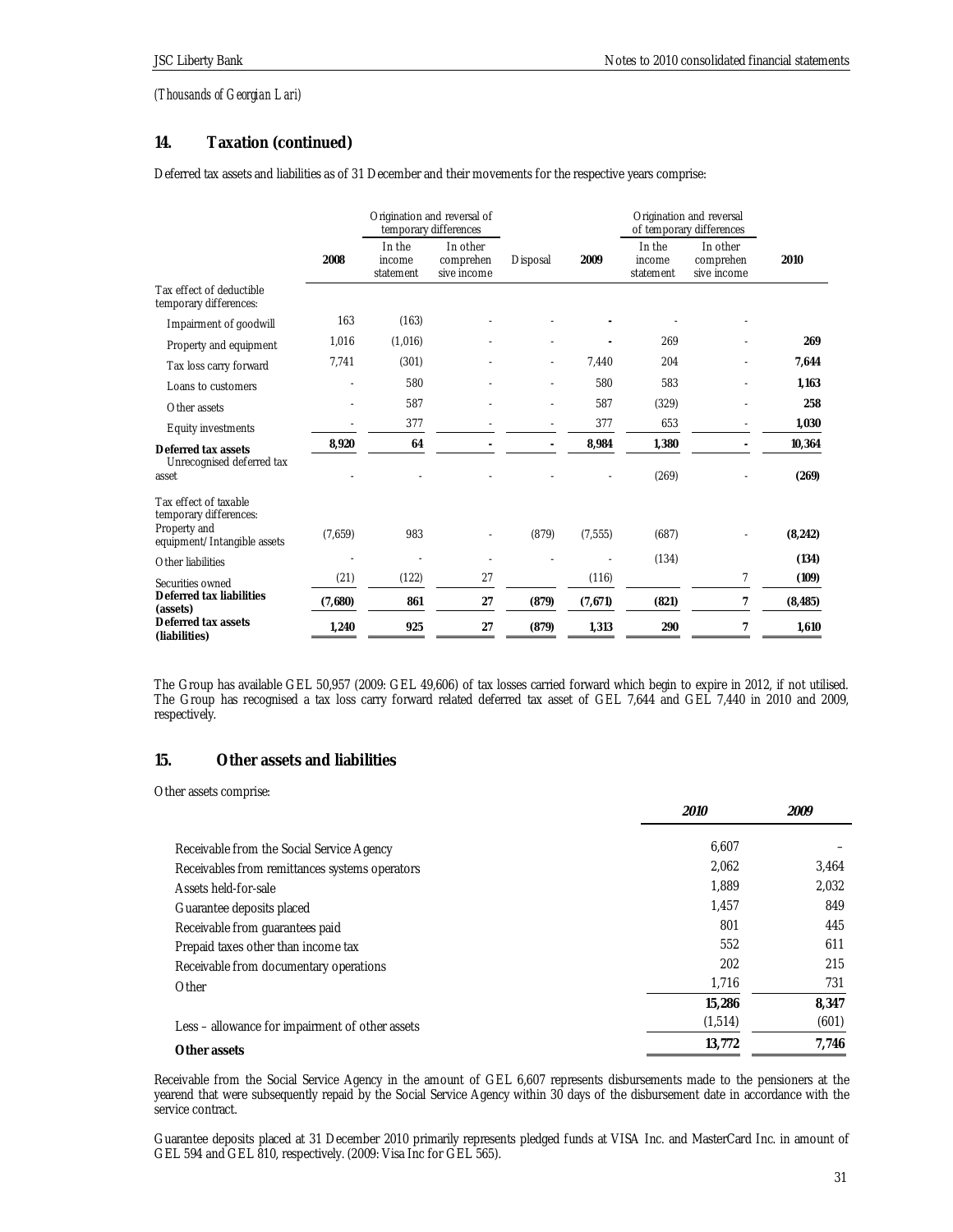## **15. Other assets and liabilities (continued)**

Other liabilities comprise:

|                                                | 2010   | 2009   |
|------------------------------------------------|--------|--------|
| Funds pending settlements                      | 6,341  | 3,479  |
| Unclaimed funds                                | 3,141  | 3,183  |
| Sundry creditors                               | 1,163  | 2,361  |
| Bonus accrual                                  | 1.069  |        |
| Share based payment accrual                    | 927    |        |
| Operating taxes payable                        | 253    | 158    |
| Net liabilities under finance lease agreements | 94     | 457    |
| Other                                          | 921    | 772    |
| Other liabilities                              | 13,909 | 10.410 |

Liabilities under finance lease agreements as at 31 December 2010 are analysed as follows:

|                                                | 2010 | 2009  |
|------------------------------------------------|------|-------|
| Minimum lease payments:                        |      |       |
| Not later than 1 year                          | 111  | 412   |
| Later than 1 year and not later than 5 years   |      | 149   |
| Later than 5 years                             |      |       |
|                                                | 111  | 561   |
| Less – future finance costs                    | (17) | (104) |
| Net liabilities under finance lease agreements | 94   | 457   |

The movements in other impairment allowances and provisions were as follows:

|                   | Investment securities<br>Available-for-sale | Other assets | Guarantees<br>and commitments | Total   |
|-------------------|---------------------------------------------|--------------|-------------------------------|---------|
| 31 December 2008  | 764                                         | 5,212        |                               | 5.976   |
| Charge (reversal) | 2.917                                       | (702)        | 80                            | 2.295   |
| Write-offs        | (271)                                       | (3,962)      |                               | (4,233) |
| Recoveries        |                                             | 53           |                               | 53      |
| 31 December 2009  | 3,410                                       | 601          | 80                            | 4,091   |
| Charge (reversal) | 1.593                                       | 1.000        | (11)                          | 2,582   |
| Write-offs        | (93)                                        | (113)        |                               | (206)   |
| Recoveries        |                                             | 26           |                               | 26      |
| 31 December 2010  | 4,910                                       | 1.514        | 69                            | 6,493   |

Allowance for impairment of assets is deducted from the carrying amounts of the related assets. Provisions for claims, guarantees and commitments are recorded in liabilities.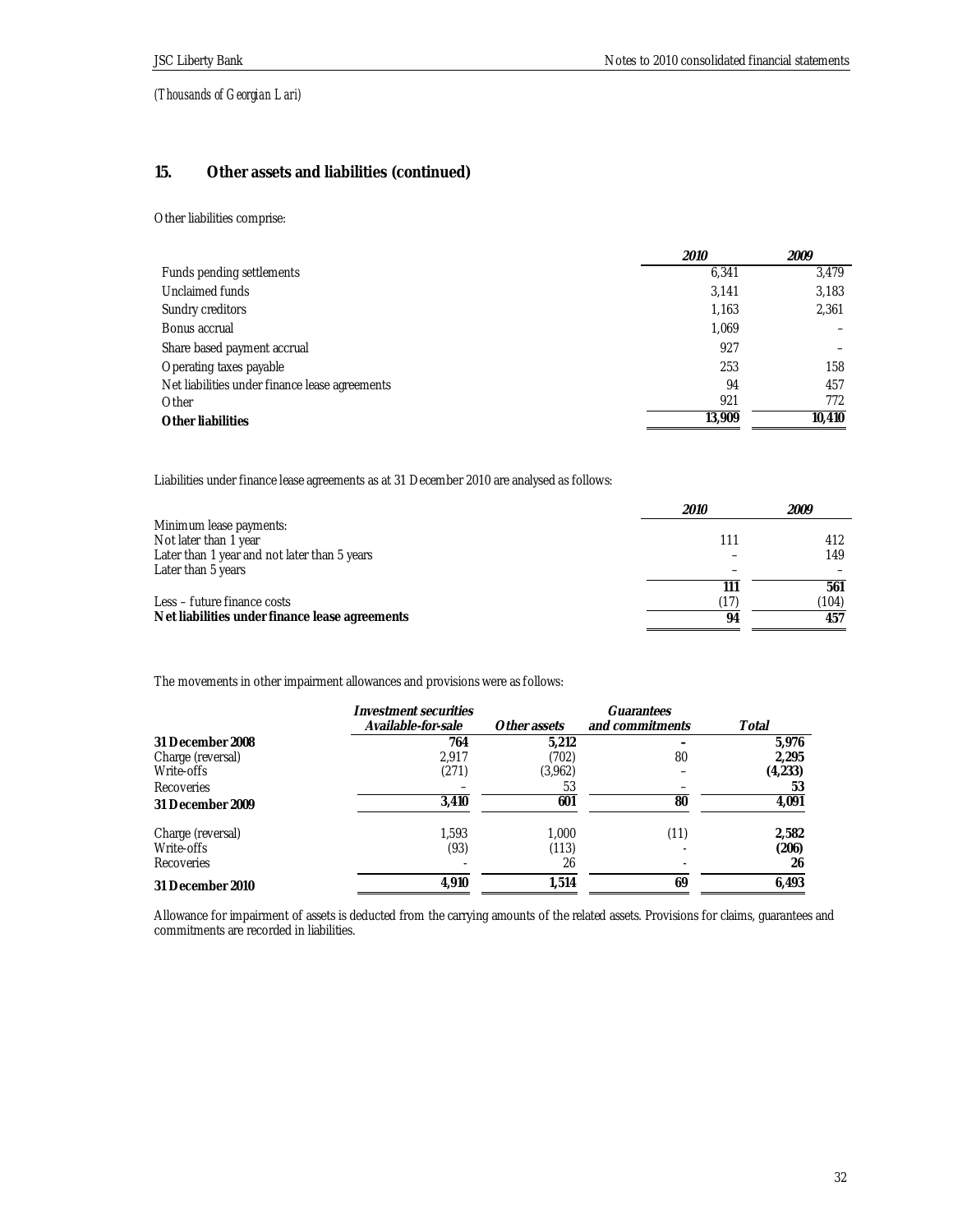### **16. Amounts due to credit institutions**

Amounts due to credit institutions comprise:

|                                    | 2010   | 2009   |
|------------------------------------|--------|--------|
| Current accounts                   | 160    |        |
| Time deposits and loans            | 77.158 | 54,600 |
| Amounts due to credit institutions | 77.318 | 54.606 |

During 2010, the Group placed with and received short-term funds from Georgian and OECD banks in different currencies. As of 31 December 2010 the Group had an equivalent of GEL 16,549 (2009: GEL 9,000) received as deposits from Georgian banks.

| As of 31 December 2010   | Grant date | Contractual<br>maturity | Currency   | Interest rate<br>per annum | Facility<br>amount in<br>original<br>currency | Balance as of<br>31 December<br>2010 in GEL |
|--------------------------|------------|-------------------------|------------|----------------------------|-----------------------------------------------|---------------------------------------------|
| The NBG                  | 30-Dec-10  | $6 - Jan - 11$          | GEL        | 7.63%                      | 60,000                                        | 60,013                                      |
| <b>BTA Bank Georgia</b>  | 31-Dec-10  | $6 - Jan - 11$          | GEL        | 7.75%                      | 2,000                                         | 2,000                                       |
| <b>BTA Bank Georgia</b>  | 31-Dec-10  | $3$ -Jan-11             | GEL        | 7.60%                      | 1.000                                         | 1.000                                       |
| <b>KOR Standard Bank</b> | 31-Dec-10  | $6$ -Jan-11             | <b>GEL</b> | 9.00%                      | 3.550                                         | 3,550                                       |
| <b>KOR Standard Bank</b> | 24-Nov-10  | 24-Nov-13               | <b>USD</b> | 0.50%                      | 100                                           | 177                                         |
| Bank Of Georgia          | 31-Dec-10  | $6$ -Jan-11             | <b>USD</b> | 1.50%                      | 5.640                                         | 9.999                                       |
| Landes Bank              | 22-Aug-07  | 14-Aug-12               | <b>USD</b> | $LIBOR+1.75%$              | 234                                           | 419                                         |
| Total                    |            |                         |            |                            |                                               | 77.158                                      |

| As of 31 December 2009                                  | Grant date                                       | Contractual<br>maturity                                 | Currency                 | Interest rate<br>per annum       | <i>Facility amount</i><br>in original<br>currency | Balance as of<br>31 December<br>2009 in GEL |
|---------------------------------------------------------|--------------------------------------------------|---------------------------------------------------------|--------------------------|----------------------------------|---------------------------------------------------|---------------------------------------------|
| The NBG<br><b>TBC Bank</b><br>Basis Bank<br>Landes Bank | 28-Jul-09<br>31-Dec-09<br>31-Dec-09<br>22-Aug-07 | 28-Jul-14<br>$4$ -Jan-10<br>$4 - Jan - 10$<br>14-Aug-12 | GEL<br>GEL<br>GEL<br>USD | 13%<br>5%<br>4%<br>$LIBOR+1.75%$ | 45,000<br>5.000<br>4.000<br>355                   | 45,000<br>5.000<br>4,000<br>600             |
| Total                                                   |                                                  |                                                         |                          |                                  |                                                   | 54,600                                      |

## **17. Amounts due to customers**

The amounts due to customers include the following:

|                                            | 2010               | <i>2009</i>       |
|--------------------------------------------|--------------------|-------------------|
| Current accounts<br>Time deposits          | 268,256<br>117.189 | 187,253<br>59,385 |
| Amounts due to customers                   | 385,445            | 246.638           |
| Held as security against guarantees issued | 849                | 8.133             |

At 31 December 2010, amounts due to customers of GEL 139,445 (36%) were due to the ten largest customers (2009: GEL 112,630 (46%)).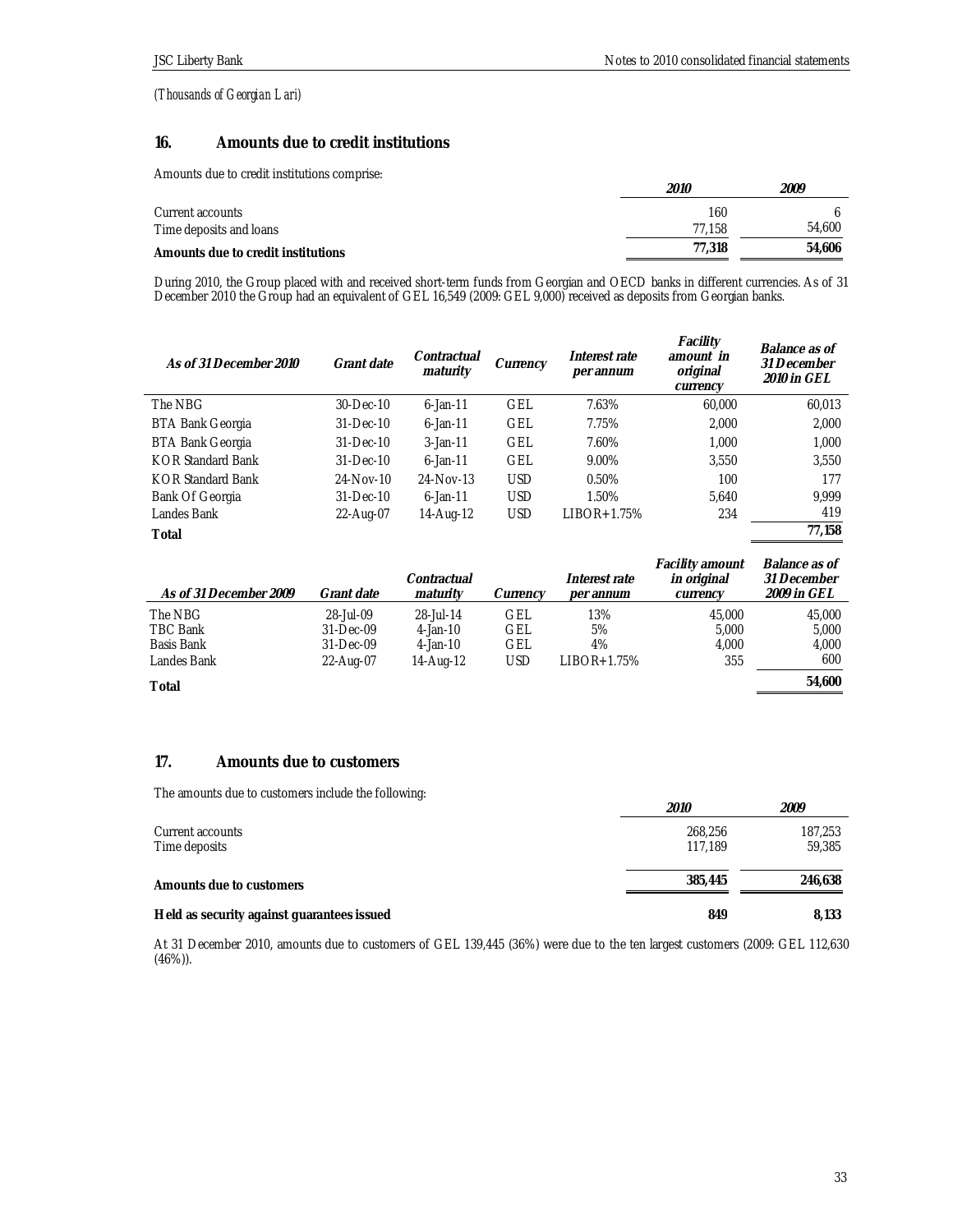### **17. Amounts due to customers (continued)**

Amounts due to customers include accounts with the following types of customers:

|                                   | 2010    | 2009    |
|-----------------------------------|---------|---------|
| State and budgetary organisations | 162.290 | 102.244 |
| Private enterprises               | 64.044  | 50.656  |
| <b>Individuals</b>                | 159.111 | 93.738  |
| Amounts due to customers          | 385,445 | 246.638 |

An analysis of customer accounts by economic sector follows:

|                             | <i>2010</i> | 2009    |
|-----------------------------|-------------|---------|
| State & Public Sector       | 162.290     | 102,244 |
| <b>Individuals</b>          | 159.111     | 93,738  |
| Trade                       | 7.257       | 5.441   |
| Real estate constructions   | 5,380       | 1,293   |
| Transport and communication | 1.951       | 1,258   |
| Energy                      | 1,348       | 674     |
| Agriculture                 | 456         | 407     |
| Mining                      | 972         | 46      |
| Other                       | 46,680      | 41,537  |
| Amounts due to customers    | 385,445     | 246,638 |

## **18. Contingent Capital Participation Notes**

|                                        | <i>2010</i> | <i>2009</i> |
|----------------------------------------|-------------|-------------|
| Principal amount outstanding           | 18.615      |             |
| Accrued interest                       | 535         |             |
| Contingent Capital Participation Notes | 19,150      | -           |

The Bank is regulated by the NBG. As such, the Bank submits to the NBG monthly reports of its financial position and operation (the "Monthly Supervision Report"), which, *inter alia*, contains the Bank's Tier I and Total Capital Adequacy Ratios, calculated in accordance with the methodology required by the NBG. The capital adequacy calculation methodology adopted by the NBG differs in certain material respects from the BIS (Basel I) framework, but has historically been more stringent, due, *inter alia*, to the higher market-risk weighing of the assets.

Minimum Tier I and Total Capital Adequacy Ratios required by the NBG are 8% and 12%, respectively, of the risk weighted assets.

The Bank's Tier I and Total Capital Adequacy Ratios are below the minimum requirements as of 31 December 2010 and 2009 (Note 28). However, the Bank operates under the waiver (the "Waiver") granted by the NBG in September 2009 and expiring in September 2012, whereby the prudential requirements (including, without limitation, the capital adequacy ratios) are calculated as though the Bank's actual Tier I Capital were increased by GEL 108,000. (Note 28)

The Bank issued two-year GEL-denominated contingent capital participation notes (the "Notes") on 22 October 2010 with initial maturity of 23 October 2012 (the "Initial Maturity Date"). The annual interest rate of the Notes (the "Initial Interest Rate") is 15 per cent. per annum. Redemption of the Notes depends on the following conditions:

**Condition A (Tier I Capital Shortage as of 30 September 2012)** 

In the event that the Bank's Tier I Capital, as reported in the Monthly Supervision Report in respect of September 2012 and calculated in accordance with the NBG's methodology then in effect, is less than eight per cent. (8%) of the Bank's Risk Weighted Assets ("**RWA**") as of 30 September 2012 (as reported in such Monthly Supervision Report), the Notes shall be automatically converted, on the Initial Maturity Date, into newly issued ordinary shares of the Bank at a specified price. Any fraction of such newly issued ordinary shares shall be rounded down. The newly issued ordinary shares received by the Note holders in the event of such automatic conversion shall rank *pari passu* to all other ordinary shares then outstanding, and other rights in accordance with the Bank's Charter then in effect.

**Condition B (Total Capital Shortage as of 30 September 2012)** 

In the event that the Bank's Tier I Capital, as reported in the Monthly Supervision Report in respect of September 2012 and calculated in accordance with the NBG's methodology then in effect, is equal to or higher than eight per cent. (8%) of the Bank's RWA as of 30 September 2012 (as reported in such Monthly Supervision Report), but the Bank's Total Capital, as reported in the Monthly Supervision Report in respect of September 2012 and calculated in accordance with the NBG's methodology then in effect, is less than 12 per cent. (12%) of the Bank's RWA as of 30 September 2012 (as reported in such Monthly Supervision Report), the Notes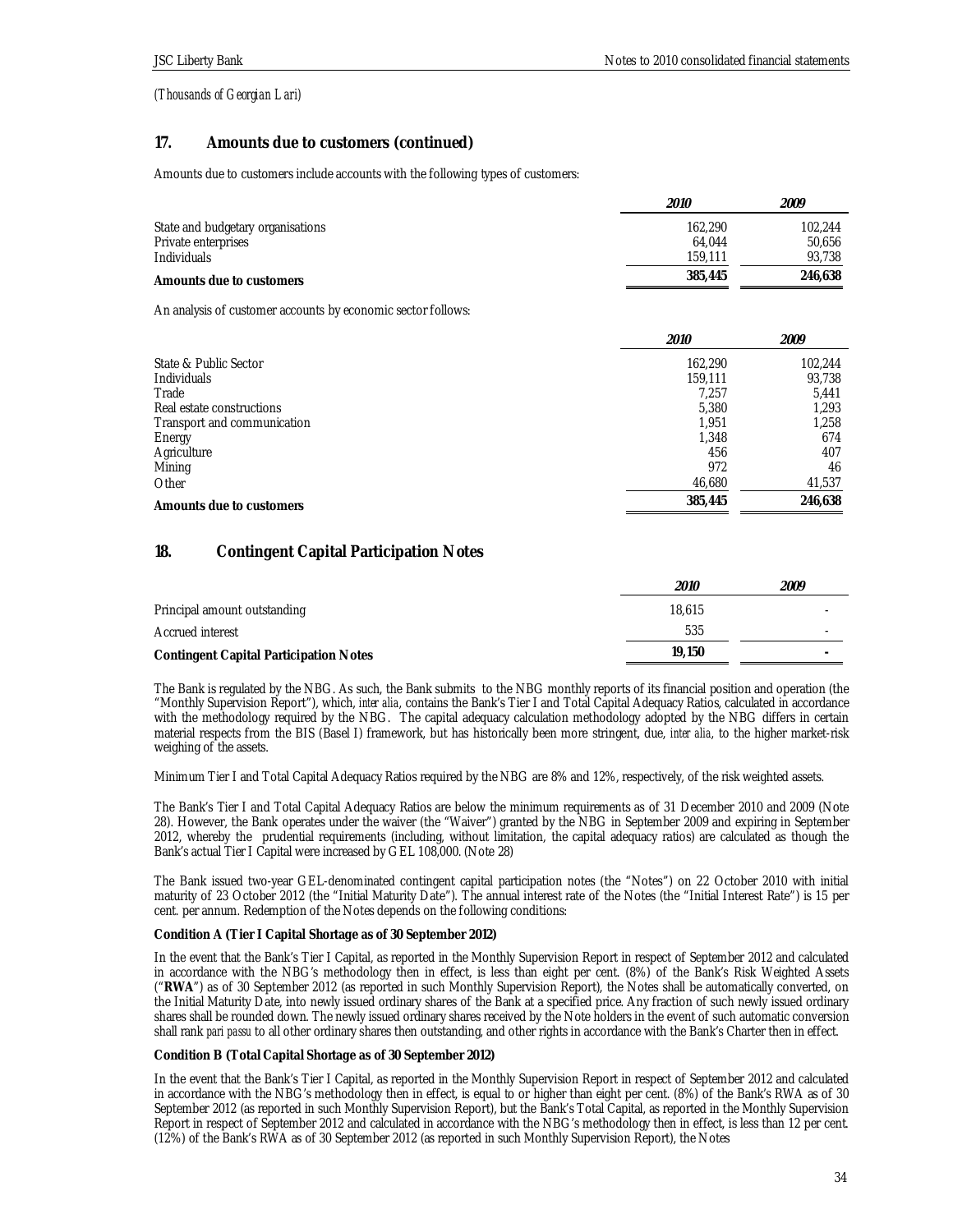### **18. Contingent Capital Participation Note (continued)**

shall become subordinated to other unsubordinated indebtedness and monetary obligations of the Bank, the maturity of the Notes shall be automatically extended for five years from the Initial Maturity Date, ending on 22 October 2017 and the interest rate shall be reset and equal the Initial Interest Rate plus 200 basis points.

#### **Change of Control/Condition C**

In the event that, at any time prior to the Initial Maturity Date, a change of control of the Bank occurs, whereby a person or a group of persons acting in concert acquires more than 50% of the ordinary shares of the Bank then outstanding, then:

- i) The Bank shall have an option to call, within 60 calendar days from the date of such change of control, all (but not less than all) Notes at the price equal to 100% of their face value, plus any accrued but unpaid interest and the amount of interest that would have accrued until the Initial Maturity Date if the Notes had not been called by the Bank; and
- ii) Each Note holder shall have an option to put to the Bank, within 60 calendar days from the date of such change of control, the Notes to the Bank at the price equal to 100% of their face value, plus any accrued but unpaid interest.

In all other cases the Notes shall be redeemed at their face value.

Liberty Capital subscribed to and held on 31 December 2010, 95.7% of the Notes, with the remainder held by certain minority shareholders.

### **19. Equity**

#### *Share capital*

As of 31 December 2010, authorised share capital comprised 6,000,000,000 ordinary shares of which 3,114,913,609 were issued and 2,663,902,689 shares were fully paid (2009: 1,572,109,700 common shares, of which 1,572,109,700 were issued and fully paid). Each share has nominal value of GEL 0.01 in full amount.

Shares issued and outstanding, net of treasury shares, and movements are described below:

|                             | Number of shares<br>(thousand shares) | Nominal amount |  |
|-----------------------------|---------------------------------------|----------------|--|
|                             | Ordinary                              | Ordinary       |  |
| 31 December 2008            | 1,536,553                             | 15,366         |  |
| Sale of treasury shares     | 841                                   | 8              |  |
| 31 December 2009            | 1,537,394                             | 15,374         |  |
| Increase in share capital   | 1,313,658                             | 13,137         |  |
| Purchase of treasury shares | (222, 715)                            | (2, 227)       |  |
| Sale of treasury shares     | 35,565                                | 356            |  |
| 31 December 2010            | 2,663,902                             | 26,640         |  |

The share capital of the Bank was contributed by the shareholders in Georgian Lari and they are entitled to dividends and any capital distribution in GEL.

On 4 February 2010 and 18 September 2010 the authorised share capital of the Bank was increased by GEL 10,000 and GEL 20,000, respectively, from GEL 30,000 as of 31 December 2009 to GEL 60,000 by September 2010 comprising of 6,000,000 thousand shares. The increase is in anticipation of the future increase in the share capital by way of selling the newly issued shares to third party investors.

#### *Basic/diluted income per share*

2010 net income attributable to ordinary shareholders of the Group comprise GEL 4,729 (2009: net loss GEL 5,448). At 31 December 2010 weighted average number of ordinary shares outstanding during the year was 2,677,708,434 (2009: 1,537,238,340), resulting in income per share of GEL 0.0018 (full amount) for 2010 (2009: loss per share of GEL 0.00350). At 31 December 2010 diluted number of shares was 3,735,363,718 (2009: 1,537,238,340), resulting in diluted income per share of GEL 0.0013 (full amount) for 2010 (2009: loss per share of GEL 0.0035). The 2010 dilution includes the effect of dilution by the issuance of 1,057,655,284 ordinary shares as a result of the possible conversion of the CCPN (Note 18) into ordinary shares at GEL 0.0176 per share, which is the lowest of the several possible conversion price alternatives and, as such, is the most conservative assumption.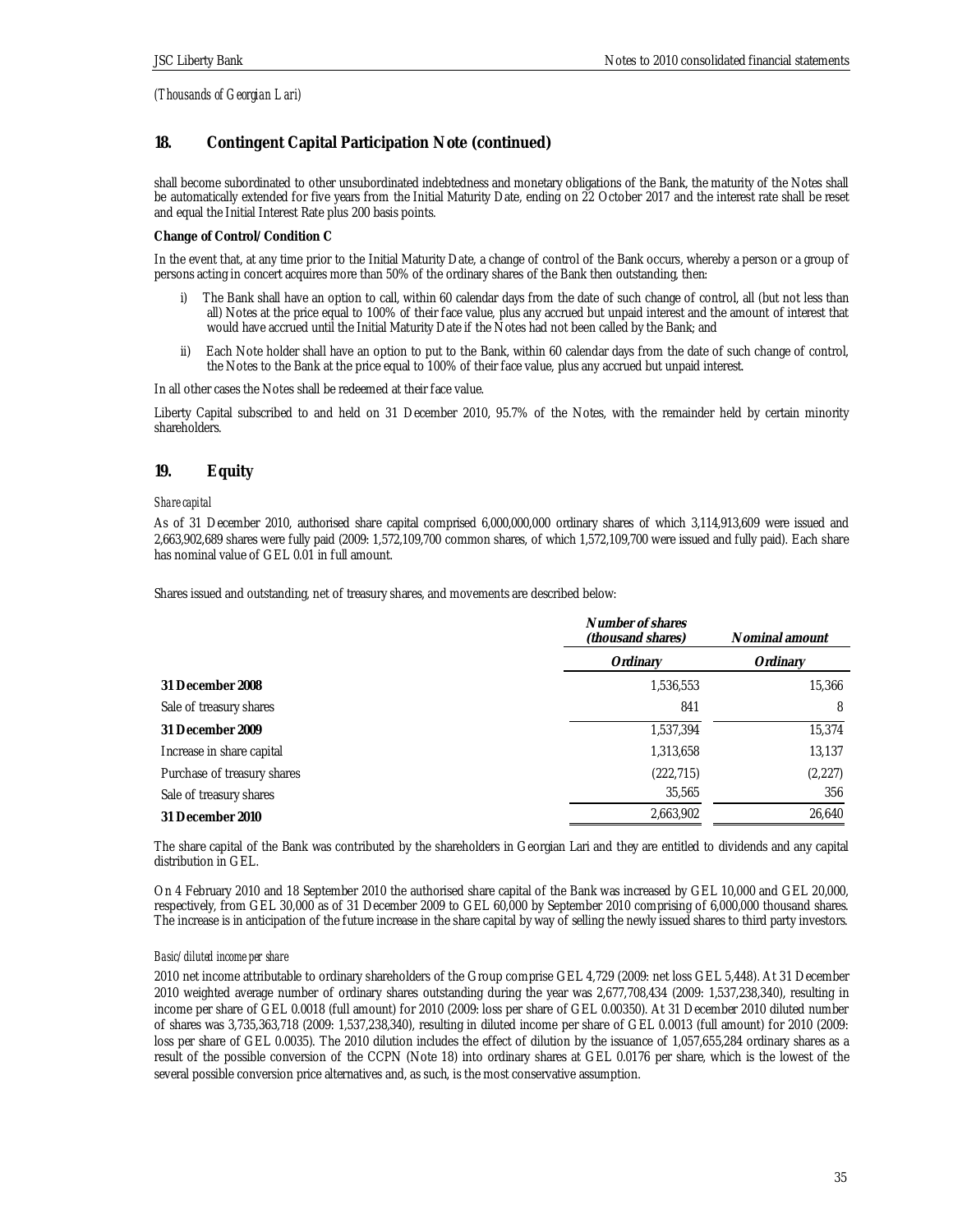## **19. Equity (continued)**

#### *ESOP Programme*

The Bank's management and eligible key personnel received a share based compensation package (the "ESOP") entitling them to purchase ordinary shares at the nominal value of GEL 0.01 per share. The effective date of such award is 1 January 2010 with a vesting period of three years, with one third of the respective share allocations vesting on each of 1 January 2011, 2012 and 2013, subject to the recipient being employed by the Bank on such vesting dates. The shares designated for the ESOP programme (174,678,856 newly issued shares) have been sold in 2010, on a deferred payment basis, to Stichting Liberty ESOP, a foundation incorporated under the laws of the Netherlands. Of those shares, 158,948,953 have been granted to 47 eligible employees of the Bank during 2010. During 2010, 8,821,282 shares have been forfeited and none of the shares vested.

In connection with the ESOP programme, the Bank has recognised expense in the amount of GEL 927 for the year ended 31 December 2010 (2009: 0). This expense is based on the weighted average price of GEL 0.0197 per share, determined on the basis of the quoted market prices at the respective actual dates such awards have been granted during the year.

#### *Treasury shares*

Treasury shares of GEL 3,371 as of 31 December 2010 (2009: GEL 347) comprise the shares owned by the Bank.

#### *Dividends*

No dividends were declared and paid in respect of 2010 and 2009.

#### *Other reserves*

Movements in other reserves were as follows:

|                                                                                                                                                                                                                                  | Revaluation<br>reserve for<br>property<br>and equipment | Unrealised<br>gains/(losses) on<br>investment<br>securities available-<br>for-sale | Total                              |
|----------------------------------------------------------------------------------------------------------------------------------------------------------------------------------------------------------------------------------|---------------------------------------------------------|------------------------------------------------------------------------------------|------------------------------------|
| At 1 January 2009                                                                                                                                                                                                                | 35,958                                                  | 120                                                                                | 36,078                             |
| Transfer of revaluation reserve to accumulated losses<br>Depreciation of revaluation reserve<br>Net unrealised gains / (losses) on available-for-sale investments<br>Reversal of revaluation reserve of sold asset               | (12, 276)<br>(483)<br>(113)                             | 178                                                                                | (12, 276)<br>(483)<br>178<br>(113) |
| Tax effect of net gains on investment securities available-for-sale                                                                                                                                                              |                                                         | (27)                                                                               | (27)                               |
| At 31 December 2009                                                                                                                                                                                                              | 23,086                                                  | 271                                                                                | 23,357                             |
| Depreciation of revaluation reserve<br>Net unrealised gains / (losses) on available-for-sale investments<br>Reversal of revaluation reserve of sold asset<br>Tax effect of net gains on investment securities available-for-sale | (483)<br>(132)                                          | (47)                                                                               | (483)<br>(47)<br>(132)             |
| At 31 December 2009                                                                                                                                                                                                              | 22.471                                                  | 231                                                                                | 22.702                             |
|                                                                                                                                                                                                                                  |                                                         |                                                                                    |                                    |

#### **Nature and purpose of other reserves**

#### *Revaluation reserve for property and equipment*

The revaluation reserve for property and equipment is used to record increases in the fair value of the buildings and decreases to the extent that such decrease relates to an increase on the same asset previously recognised in equity.

*Unrealised gains/(losses) on investment securities available-for-sale* 

This reserve records fair value changes on available-for-sale investments.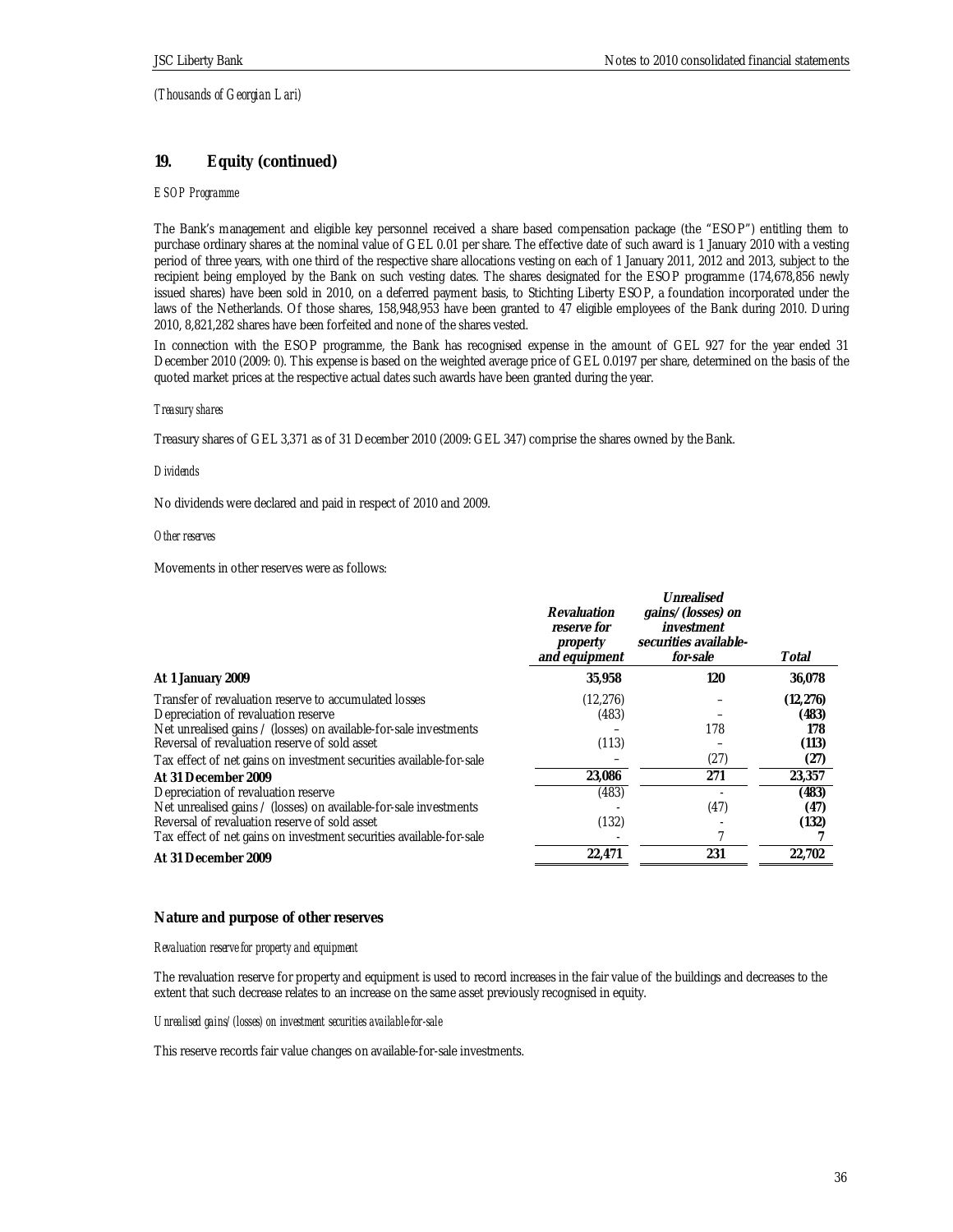## **20. Commitments and contingencies**

### **Operating environment**

Georgia continues economic reforms and development of its legal, tax and regulatory frameworks, with its transformation into an open market economy largely accomplished. The future stability of the Georgian economy is largely dependent upon these reforms and developments and the effectiveness of economic, financial and monetary measures undertaken by the Georgian Government and the NBG.

The Georgian economy is vulnerable to market downturns and economic slowdowns elsewhere in the world. The global financial crisis has resulted in a decline in the gross domestic product, capital markets instability, significant deterioration of liquidity in the banking sector, and tighter credit conditions within Georgia. While the Georgian Government has introduced a range of stabilisation measures aimed at providing liquidity to Georgian banks and companies, there continues to be uncertainty regarding the access to capital and cost of capital for the Group and its subsidiaries, which could affect the Group's financial position, results of operations and business prospects.

Also, factors including increased unemployment in Georgia, reduced corporate liquidity and profitability, and increased corporate and personal insolvencies in 2008 and 2009, have affected and continue to affect the Group's borrowers' ability to repay the amounts due to the Group. In addition, changes in economic conditions have resulted in deterioration in the value of collateral held against loans and other obligations. To the extent that information is available, the Group has reflected revised estimates of expected future cash flows in its impairment assessment.

While the Group's management believes it is taking appropriate measures to support the sustainability of the Group's business in the current circumstances, unexpected further deterioration in the areas described above could negatively affect the Group's results and financial position in a manner not currently determinable.

As at 31 December 2010 the Group has accumulated losses of GEL 32,692 (2009: accumulated losses of GEL 38,036), net income of GEL 4,729 for the year ended 31 December 2010 (2009: Net loss of GEL 5,448) and has negative liquidity gap through one year of GEL 151,508 (2009: GEL 76,634) in total as disclosed in Note 26. 2010 has been the first year of the turnaround for the Group after it has been acquired in 2009 and net income of GEL 4,729 has been generated. The Group has the standby facility from the NBG in the amount of GEL 45,000 and new capital was injected into the Group (Note 29). In 2010 Fitch Ratings assigned the Bank a Long-Term Foreign Currency Issuer Default Rating (IDR) of 'B', Short-term IDR of 'B', Individual Rating of 'D/E', Support Rating of '4' and Support Rating Floor of 'B'. The Outlook for the Long-term IDR is Stable. The Group's management believes that these conditions do not indicate the existence of material uncertainty which may cast significant doubt about the Group's ability to continue as a going concern. Based on its assessment, the Group's management believes that it has adequate resources, is able to improve liquidity, and is taking appropriate measures, to continue as a going concern, and that the preparation of the consolidated financial statements on going concern basis is appropriate.

#### **Legal**

In the ordinary course of business, the Group is subject to legal actions and complaints. Management believes that the ultimate liability, if any, arising from such actions or complaints will not have a material adverse effect on the financial condition or the results of future operations of the Group.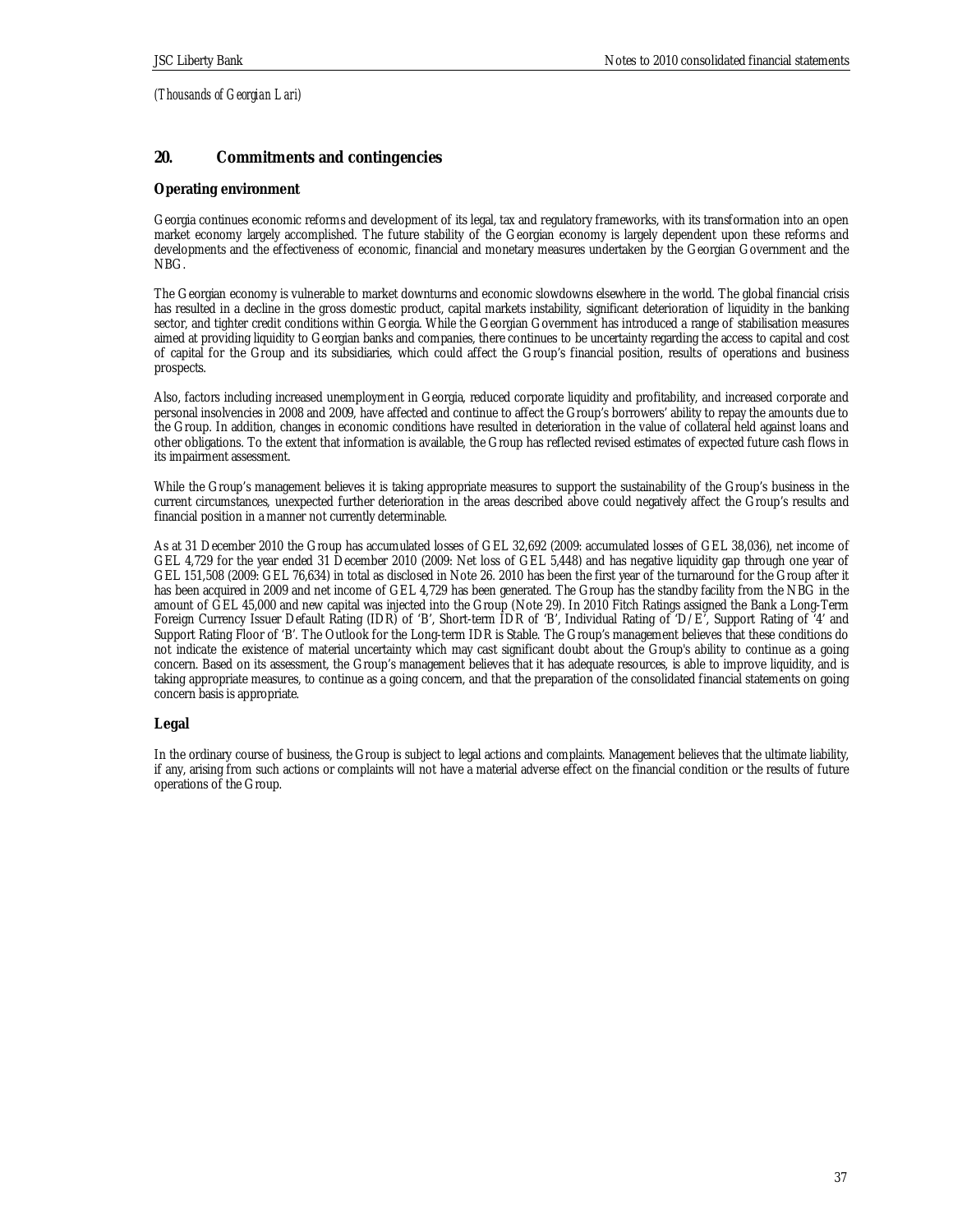## **20. Commitments and contingencies (continued)**

## **Commitments and contingencies**

As of 31 December the Group's commitments and contingencies comprised the following:

|                                                                  | 2010   | 2009     |
|------------------------------------------------------------------|--------|----------|
| Credit related commitments                                       |        |          |
| Guarantees                                                       | 18.704 | 7,527    |
| Letters of credit                                                | 1,123  |          |
| Undrawn Ioan commitments                                         |        | 1,439    |
|                                                                  | 19,827 | 8,966    |
| Operating lease commitments                                      |        |          |
| Not later than 1 year                                            | 1.895  | 1.860    |
| Later than 1 year but not later than 5 years                     | 5,700  | 4,861    |
| Later than 5 years                                               | 2.750  | 1,320    |
|                                                                  | 10,345 | 8,041    |
| Capital expenditure commitments                                  | 4,632  | 6,078    |
| Contingent tax liability                                         |        | 250      |
| Less – provisions (Note 15)                                      | (69)   | (80)     |
| Commitments and contingencies (before deducting collateral)      | 34,735 | 23,255   |
| Less – cash held as security against guarantees issued (Note 17) | (849)  | (8, 133) |
| Commitments and contingencies                                    | 33,886 | 15,122   |

#### **Insurance**

As of 31 December 2010, the Bank had Bankers Blanket Bond insurance and Directors and Officers liability insurance coverage.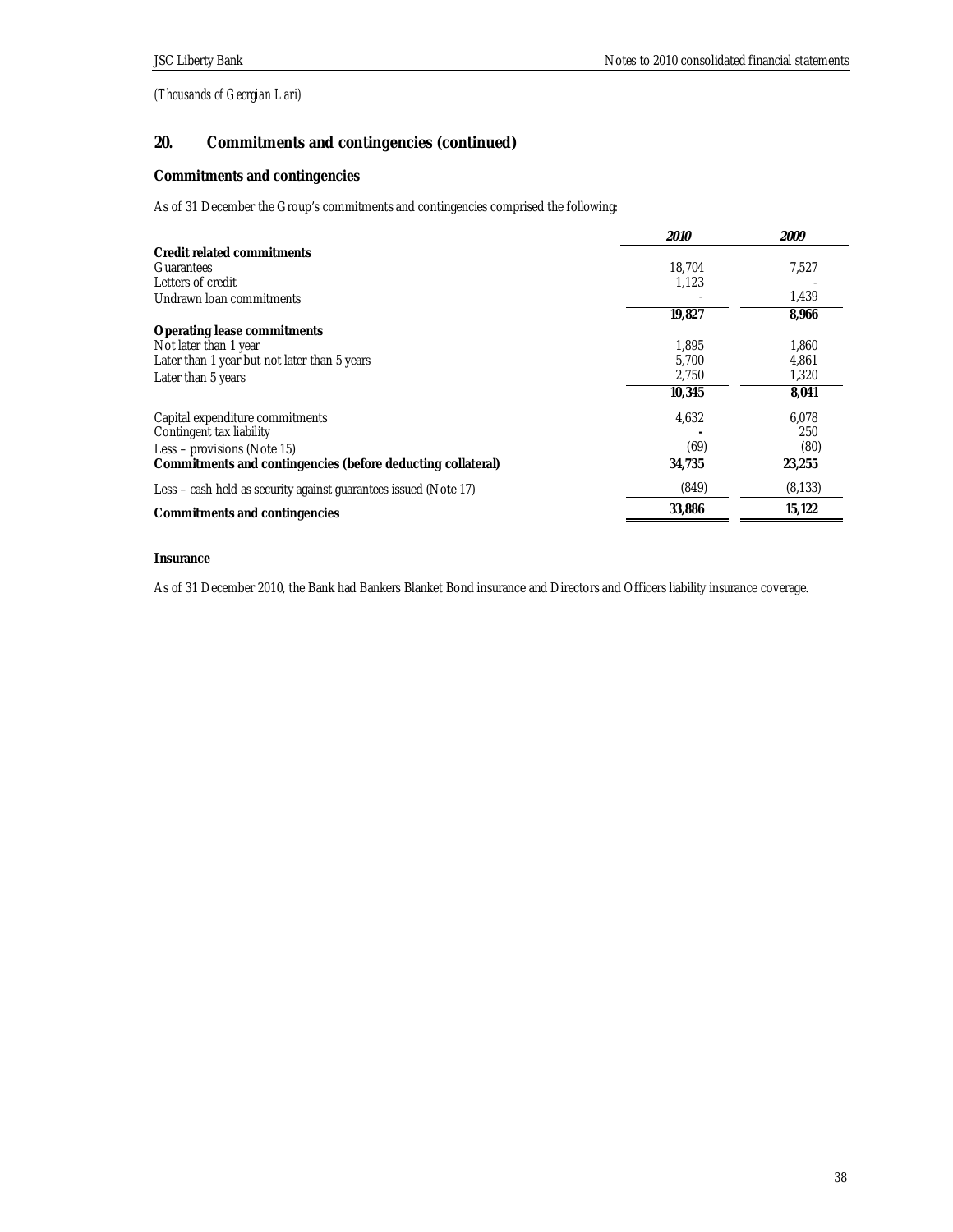## **21. Net fee and commission income**

Net fee and commission income comprises:

|                                                                             | <i>2010</i> | <i>2009</i> |
|-----------------------------------------------------------------------------|-------------|-------------|
| Fee income received from the Social Service Agency and other State entities | 17.199      | 17,552      |
| Remittances                                                                 | 6.775       | 6.047       |
| Plastic card operations                                                     | 3.799       | 2.068       |
| Settlements operations                                                      | 3.732       | 2,445       |
| Cash operations                                                             | 1.577       | 1.748       |
| Fee income received from utility payments                                   | 1.292       | 1.525       |
| Guarantees and letters of credit                                            | 549         | 289         |
| Other                                                                       | 98          | 78          |
| Fee and commission income                                                   | 35,021      | 31,752      |
| Plastic card operations                                                     | (1,730)     | (928)       |
| Settlements operations                                                      | (861)       | (865)       |
| Guarantees and letters of credit                                            | (90)        | (107)       |
| Cash operations                                                             | (2)         | (78)        |
| Direct fee and commission expense                                           | (2,683)     | (1,978)     |
| Net fee and commission income                                               | 32,338      | 29,774      |

On 7 July 2009 the Bank renewed an exclusive agreement for pension distribution service with the Social Service Agency for 41 months (expiring on 31 December 2012) with the total flat commission fee of GEL 49,000 payable in equal monthly installments over the contract period. In 2010 fee income from pension distribution comprised GEL 14,000 (2009: GEL 14,364). The remaining income to be received up to 31 December 2012 is GEL 27,999..

On 10 March, 2010 the Bank renewed an exclusive agreement for social welfare payment distribution service with the Social Service Agency for 34 months (expiring on 31 December 2012) with the total flat commission fee of GEL 8,496 payable in equal monthly installments over the contract period. In 2010 fee income comprised GEL 2,499 (2009: GEL 2,958). The remaining income to be received up to 31 December 2012 is GEL 5,997.

During the year there were other one-off agreements with the Social Service Agency and local municipalities on social welfare distributions which are included in fee income received from the State.

## **22. Other income**

|                                         | <i>2010</i> | 2009  |
|-----------------------------------------|-------------|-------|
| Income from penalty on late             |             |       |
| payments on customer loans & advances   | 1.727       | 2,711 |
| Income from brokerage operations        | 1.090       |       |
| Income from rent                        | 984         | 286   |
| Income from architectural works         | 810         | 408   |
| Income from postal and courier services | 294         | 296   |
| Gain from sale of assets                | 13          |       |
| Other                                   | 896         | 149   |
| Total other income                      | 5.814       | 3.850 |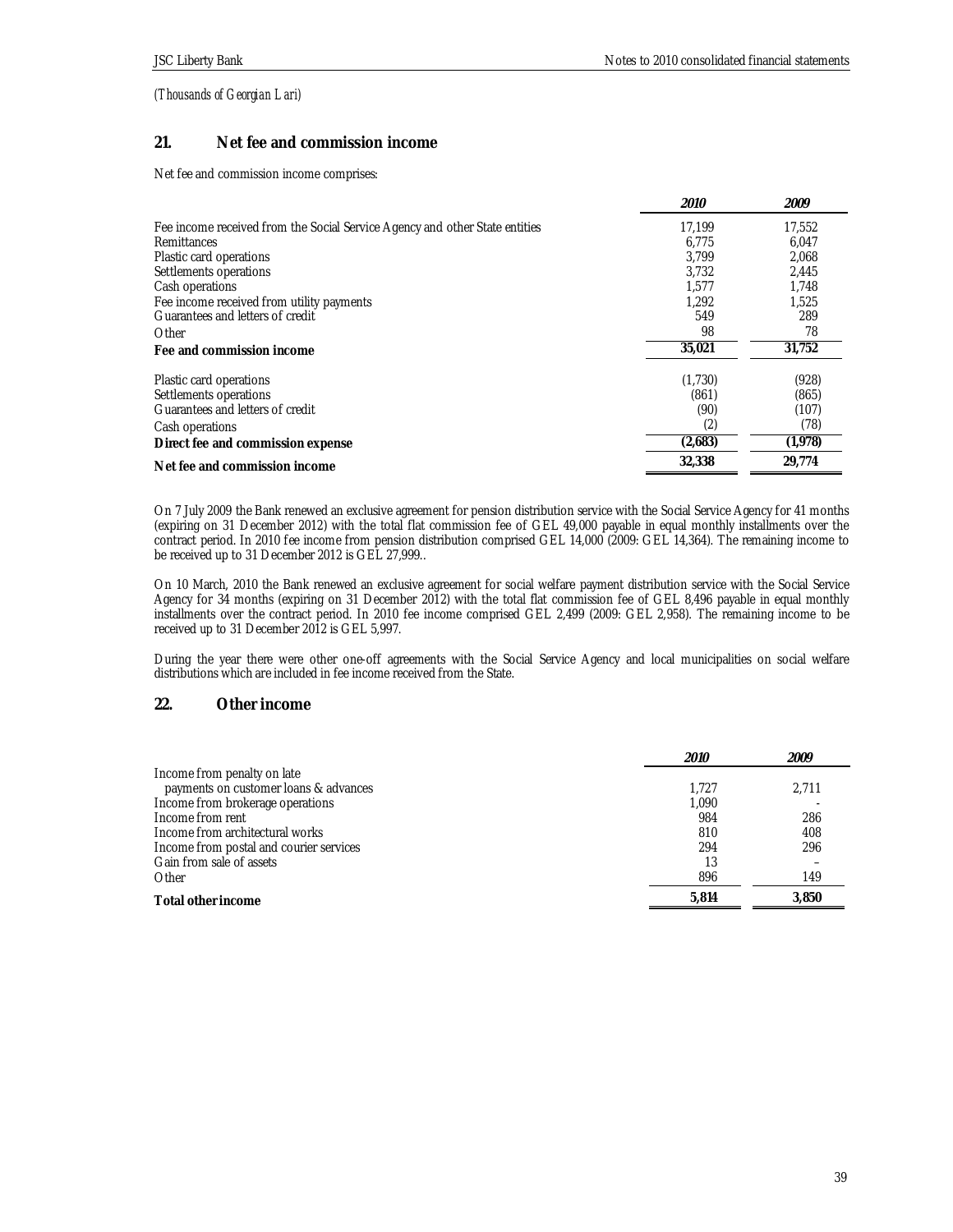## **23. Personnel and other operating expenses**

Personnel and other operating expenses comprise:

|                                            | 2010   | 2009   |
|--------------------------------------------|--------|--------|
|                                            |        |        |
| <b>Salaries</b>                            | 22,980 | 19,819 |
| Variable bonuses                           | 1,033  | 387    |
| Performance based discretionary bonus pool | 900    |        |
| Share based payment compensation           | 927    |        |
| Personnel expenses                         | 25,840 | 20,206 |
| Occupancy and rent                         | 3,803  | 3,011  |
| Marketing and advertising                  | 1,292  | 527    |
| Operating taxes                            | 1,207  | 1,232  |
| Utility expense                            | 1,097  | 1,081  |
| Office supplies                            | 1,052  | 1,049  |
| Security                                   | 977    | 1,000  |
| Communication                              | 930    | 994    |
| Legal and other professional services      | 738    | 1,691  |
| Corporate hospitality and entertainment    | 526    | 1,160  |
| Travel expenses                            | 441    | 352    |
| <b>Banking services</b>                    | 436    | 586    |
| Insurance                                  | 331    | 234    |
| Cash packing                               | 49     | 103    |
| Repair and maintenance                     | 126    | 491    |
| Subscription expense                       | 22     | 20     |
| Personnel training and recruitment         | 44     | 6      |
| Other                                      | 1,055  | 1,285  |
| General and administrative expenses        | 14,126 | 14,822 |

Other operating expenses comprise:

|                          | <i>2010</i> | <i>2009</i> |
|--------------------------|-------------|-------------|
| Penalties and fines      | 102         |             |
| Other expenses           | 569         | 615         |
| Other operating expenses |             | 615         |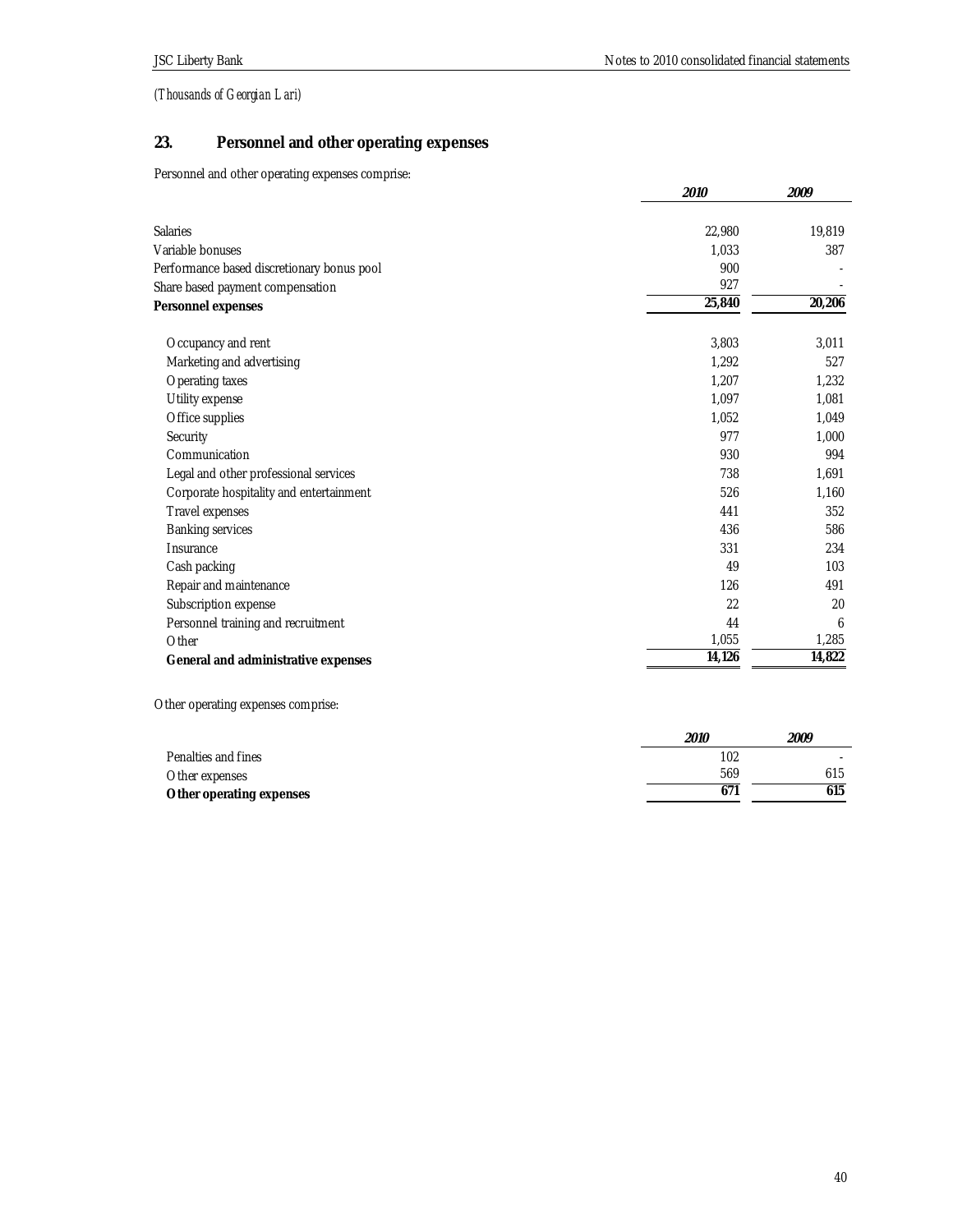#### **24. Risk management**

#### **Introduction**

Risk is inherent in the Group's activities but it is managed through a process of ongoing identification, measurement and monitoring, subject to risk limits and other controls. This process of risk management is critical to the Group's continuing profitability and each individual within the Group is accountable for the risk exposures relating to his or her responsibilities. The Group is exposed to credit risk, liquidity risk and market risk. It is also subject to operating risks.

The independent risk control process does not include business risks such as changes in the environment, technology and industry. They are monitored through the Group's strategic planning process.

#### *Risk Management Structure*

The Supervisory Board is ultimately responsible for identifying and controlling risks; however, there are separate independent bodies responsible for managing and monitoring risks.

#### *Supervisory Board*

The Supervisory Board is responsible for the overall risk management approach and for approving the risk strategies and principles.

#### *Management Board*

The Management Board has the responsibility to monitor the overall risk process within the Group.

#### *Audit Committee*

The Audit Committee has the overall responsibility for the development of the risk strategy and implementing principles, frameworks, policies and limits. It is responsible for the fundamental risk issues and manages and monitors relevant risk decisions.

#### *Risk Management*

The Risk Management Unit is responsible for implementing and maintaining risk related procedures to ensure an independent control process.

#### *Risk Controlling*

The Risk Controlling Unit is responsible for monitoring compliance with risk principles, policies and limits, across the Group. Each business group has a decentralised unit which is responsible for the independent control of risks, including monitoring the risk of exposures against limits and the assessment of risks of new products and structured transactions. This unit also ensures the complete capture of the risks in risk measurement and reporting systems.

#### *Group Treasury*

Group Treasury is responsible for managing the Group's assets and liabilities and the overall financial structure. It is also primarily responsible for the funding and liquidity risks of the Group.

#### *Internal Audit*

Risk management processes throughout the Group are audited annually by the internal audit function, which examines both the adequacy of the procedures and the Group's compliance with the procedures. Internal Audit discusses the results of all assessments with management, and reports its findings and recommendations to the Audit Committee.

#### *Risk Measurement and Reporting Systems*

The Group's risks are measured using a method which reflects both the expected loss likely to arise in normal circumstances and unexpected losses, which are an estimate of the ultimate actual loss based on statistical models. The models make use of probabilities derived from historical experience, adjusted to reflect the economic environment. The Group also runs worst case scenarios that would arise in the event that extreme events which are unlikely to occur do, in fact, occur.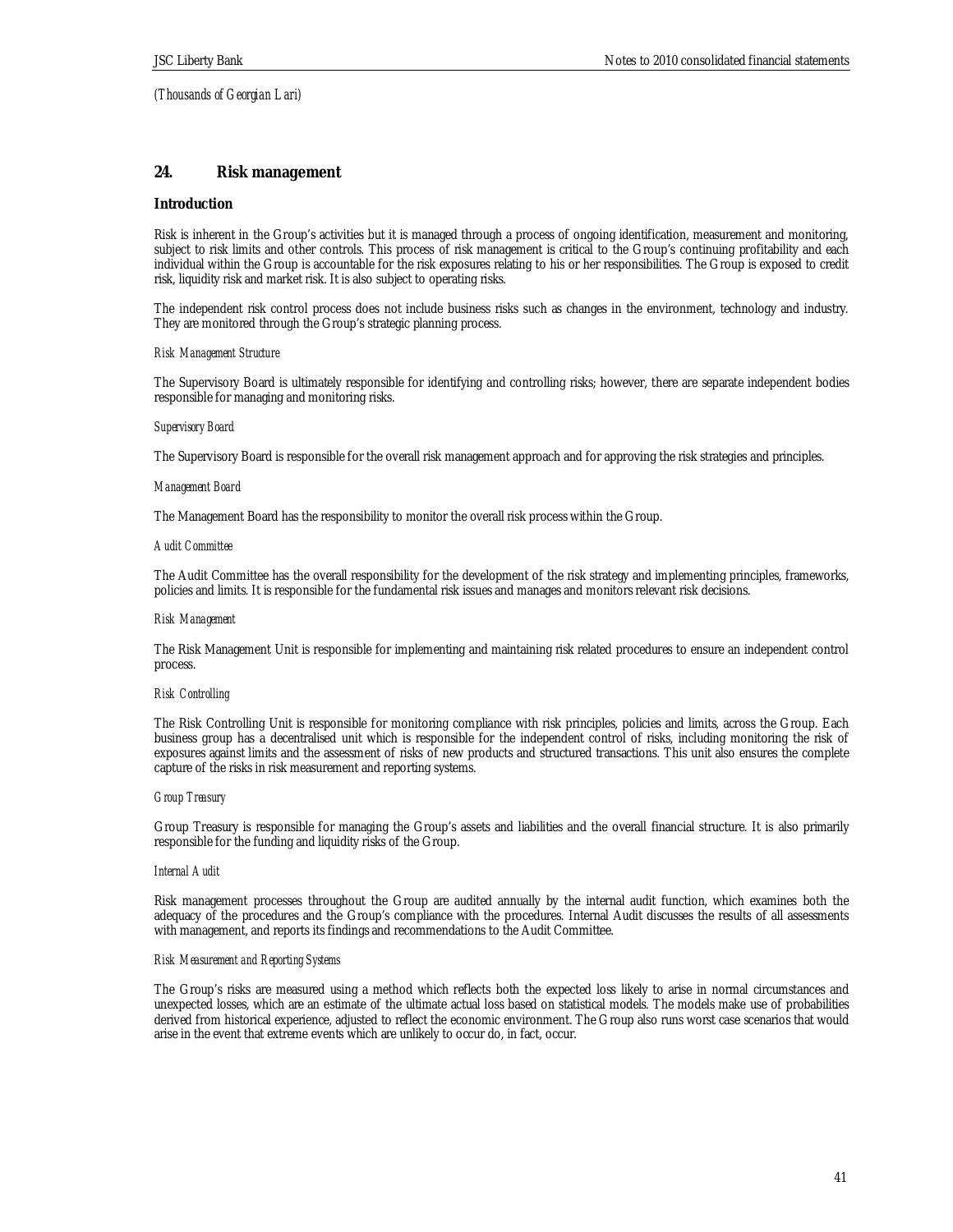### **24. Risk management (continued)**

#### **Introduction (continued)**

Monitoring and controlling risks is primarily performed based on limits established by the Group. These limits reflect the business strategy and market environment of the Group as well as the level of risk that the Group is willing to accept, with additional emphasis on selected industries. In addition the Group monitors and measures the overall risk bearing capacity in relation to the aggregate risk exposure across all risks types and activities.

Information compiled from all the businesses is examined and processed in order to analyse, control and identify early risks. This information is presented and explained to the Management Board, the Risk Committee, and the head of each business division. The report includes aggregate credit exposure, hold limit exceptions, liquidity ratios and risk profile changes. On a monthly basis detailed reporting of industry, customer and geographic risks takes place. Senior management assesses the appropriateness of the allowance for credit losses on a quarterly basis. The Board of Directors receives a comprehensive risk report once a quarter which is designed to provide all the necessary information to assess and conclude on the risks of the Group.

For all levels throughout the Group, specifically tailored risk reports are prepared and distributed in order to ensure that all business divisions have access to extensive, necessary and up-to-date information.

A daily briefing is given to the Management Board and all other relevant employees of the Group on the utilisation of market limits, proprietary investments and liquidity, plus any other risk developments.

The Group actively uses collateral to reduce its credit risks (see below for more detail).

#### *Excessive risk concentration*

Concentrations arise when a number of counterparties are engaged in similar business activities, or activities in the same geographic region, or have similar economic features that would cause their ability to meet contractual obligations to be similarly affected by changes in economic, political or other conditions. Concentrations indicate the relative sensitivity of the Group's performance to developments affecting a particular industry or geographical location.

In order to avoid excessive concentrations of risks, the Group's policies and procedures include specific guidelines to focus on maintaining a diversified portfolio. Identified concentrations of credit risks are controlled and managed accordingly.

#### **Credit risk**

Credit risk is the risk that the Group will incur a loss because its customers, clients or counterparties failed to discharge their contractual obligations. The Group manages and controls credit risk by setting limits on the amount of risk it is willing to accept for individual counterparties and for geographical and industry concentrations, and by monitoring exposures in relation to such limits.

The Group has established a credit quality review process to provide early identification of possible changes in the creditworthiness of counterparties, including regular collateral revisions. Counterparty limits are established by the use of a credit risk classification system, which assigns each counterparty a risk rating. Risk ratings are subject to regular revision. The credit quality review process allows the Group to assess the potential loss as a result of the risks to which it is exposed and take corrective action.

Limits on the level of credit risk by borrower are reviewed and approved by the Supervisory Board twice a year. Actual exposure per borrower against limits is monitored on new loans granted. The Credit Committee may initiate a change in the limits; however this must be approved by the Supervisory Board.

Where appropriate, and in the case of most loans, the Group obtains collateral and corporate guarantees. The credit risks are monitored on a continuous basis and are subject to annual or more frequent reviews, especially where no such security can be obtained.

#### *Credit-related commitments risks*

The Group makes available to its customers guarantees which may require that the Group make payments on their behalf. Such payments are collected from customers based on the terms of the letter of credit. They expose the Group to similar risks to loans and these are mitigated by the same control processes and policies.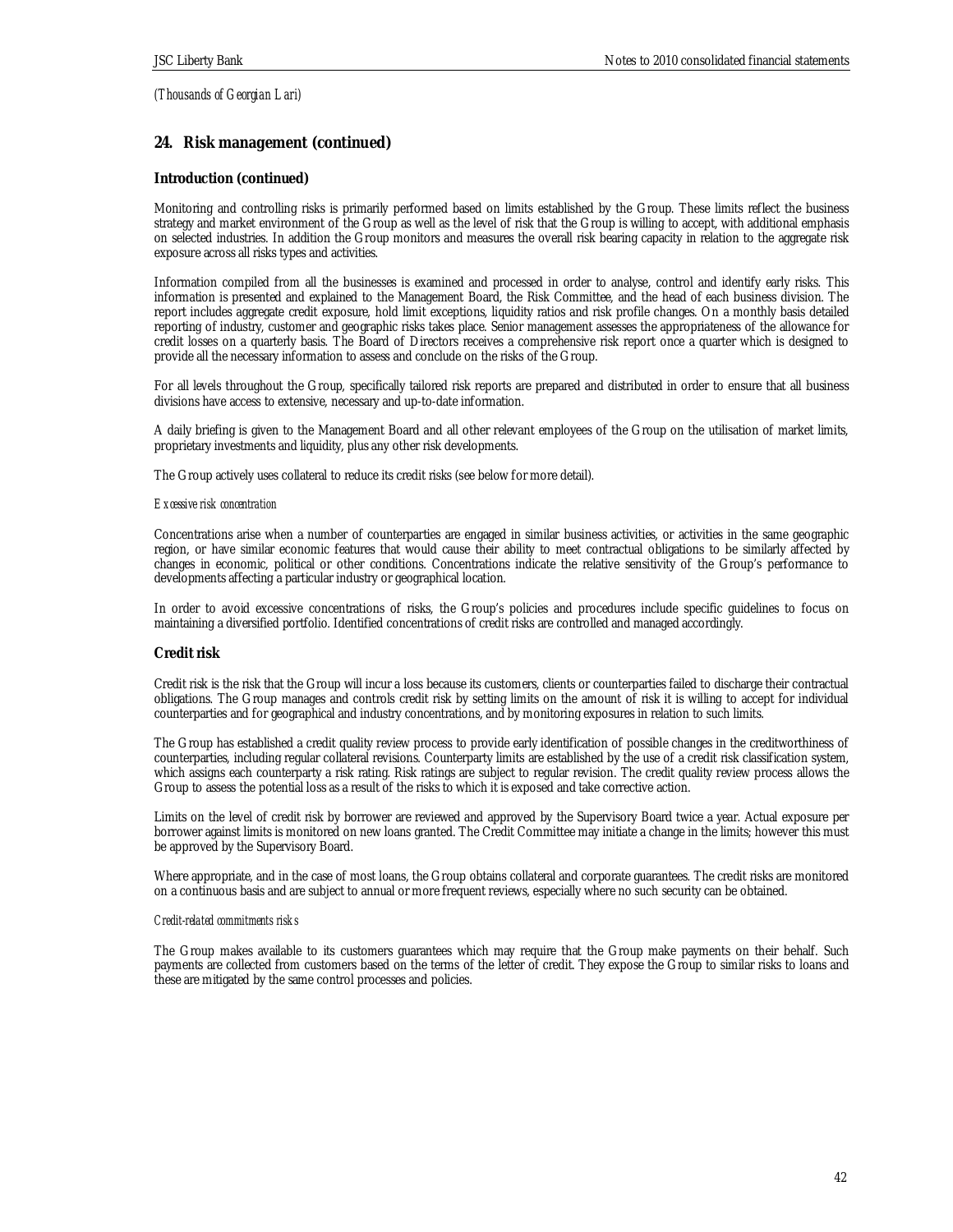## **24. Risk management (continued)**

### **Credit risk (continued)**

The table below shows the maximum exposure to credit risk for the components of the consolidated statement of financial position, including derivatives. The maximum exposure is shown gross, before the effect of mitigation through the use of master netting and collateral agreements.

|                                                    |              | Maximum exposure | Maximum exposure |
|----------------------------------------------------|--------------|------------------|------------------|
|                                                    | <b>Notes</b> | <i>2010</i>      | 2009             |
| Cash and cash equivalents (excluding cash on hand) | 6            | 89,562           | 64,488           |
| Amounts due from credit institutions               |              | 7,508            | 3,829            |
| Loans to customers                                 | 9            | 159.166          | 82,752           |
| Investment securities                              | 10           |                  |                  |
| Held-to-maturity                                   |              | 83,860           | 1.995            |
|                                                    |              | 340.096          | 153,064          |
| Financial commitments and contingencies            | 20           | 18.909           | 753              |
| Total credit risk exposure                         |              | 359,005          | 153.817          |

Where financial instruments are recorded at fair value, the amounts shown above represent the current credit risk exposure but not the maximum risk exposure that could arise in the future as a result of changes in values.

For more detail on the maximum exposure to credit risk for each class of financial instrument, references shall be made to the specific notes. The effect of collateral and other risk mitigation techniques is shown in Note 9.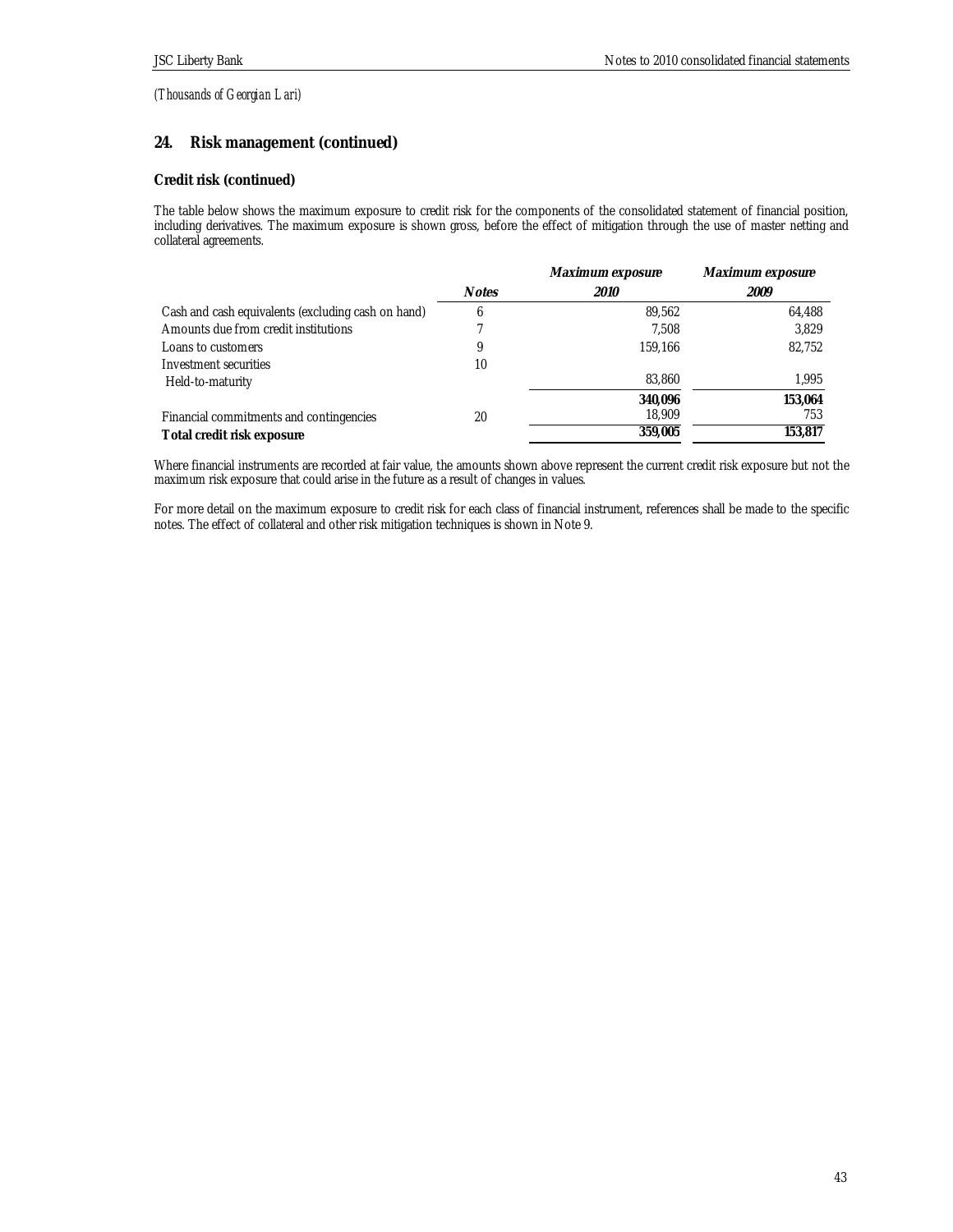### **24. Risk management (continued)**

### **Credit risk (continued)**

#### *Credit quality per class of financial assets*

The credit quality of financial assets is managed by the Group internal credit ratings. The table below shows the credit quality by class of asset for loan-related lines in the statement of financial position, based on the categories specified in the tables.

|                                         |       | Neither past due<br>nor impaired | Past due but<br>not impaired | Individually  | Total   |
|-----------------------------------------|-------|----------------------------------|------------------------------|---------------|---------|
| As at 31 December 2010                  | Notes | <i>2010</i>                      | <i>2010</i>                  | impaired 2010 | 2010    |
| Amounts due from credit<br>institutions |       | 7.508                            |                              |               | 7,508   |
| Loans to customers:                     | 9     |                                  |                              |               |         |
| Loans to legal entities                 |       | 35,859                           | 2.318                        | 28.701        | 66,878  |
| Pension advances                        |       | 45,103                           |                              | 252           | 45,355  |
| Payroll loans                           |       | 36,225                           | 800                          | 1,031         | 38,056  |
| Consumer Joans                          |       | 21,318                           | 1,816                        | 5,611         | 28,745  |
| Residential mortgage loans              |       | 4,755                            | 156                          |               | 4,911   |
|                                         |       | 143.260                          | 5.090                        | 35,595        | 183,945 |
| Investment securities                   | 10    |                                  |                              |               |         |
| Held-to-maturity                        |       | 83,860                           |                              |               | 83,860  |
|                                         |       | 83,860                           |                              |               | 83,860  |
| Total                                   |       | 234,628                          | 5,090                        | 35,595        | 275,313 |

|                                         |       | Neither past due<br>nor impaired | Past due but<br>not impaired | Individually  | Total   |
|-----------------------------------------|-------|----------------------------------|------------------------------|---------------|---------|
| As at 31 December 2009                  | Notes | 2009                             | 2009                         | impaired 2009 | 2009    |
| Amounts due from credit<br>institutions |       | 3,829                            |                              |               | 3,829   |
| Loans to customers:                     | 9     |                                  |                              |               |         |
| Loans to legal entities                 |       | 6,710                            | 1,150                        | 35,543        | 43,403  |
| Pension advances                        |       | 28,178                           |                              | 290           | 28,468  |
| Payroll loans                           |       | 14,140                           | 1.776                        | 682           | 16,598  |
| Consumer Ioans                          |       | 9,669                            | 2,989                        | 5,854         | 18,512  |
| Residential mortgage loans              |       | 561                              |                              |               | 561     |
|                                         |       | 59,258                           | 5,915                        | 42,369        | 107,542 |
| Investment securities                   | 10    |                                  |                              |               |         |
| Held-to-maturity                        |       | 1,995                            |                              |               | 1,995   |
|                                         |       | 1,995                            |                              |               | 1,995   |
| Total                                   |       | 65,082                           | 5,915                        | 42,369        | 113,366 |

Past due loans to customers include those that are only past due by a few days. An analysis of past due loans, by age, is provided below. The majority of the past due loans are not considered to be impaired.

It is the Group's policy to maintain accurate and consistent risk ratings across the credit portfolio. This facilitates focused management of the applicable risks and the comparison of credit exposures across all lines of business, geographic regions and products. The rating system is supported by a variety of financial analytics, combined with processed market information to provide the main inputs for the measurement of counterparty risk. All internal risk ratings are tailored to the various categories and are derived in accordance with the Group's rating policy. The attributable risk ratings are assessed and updated regularly.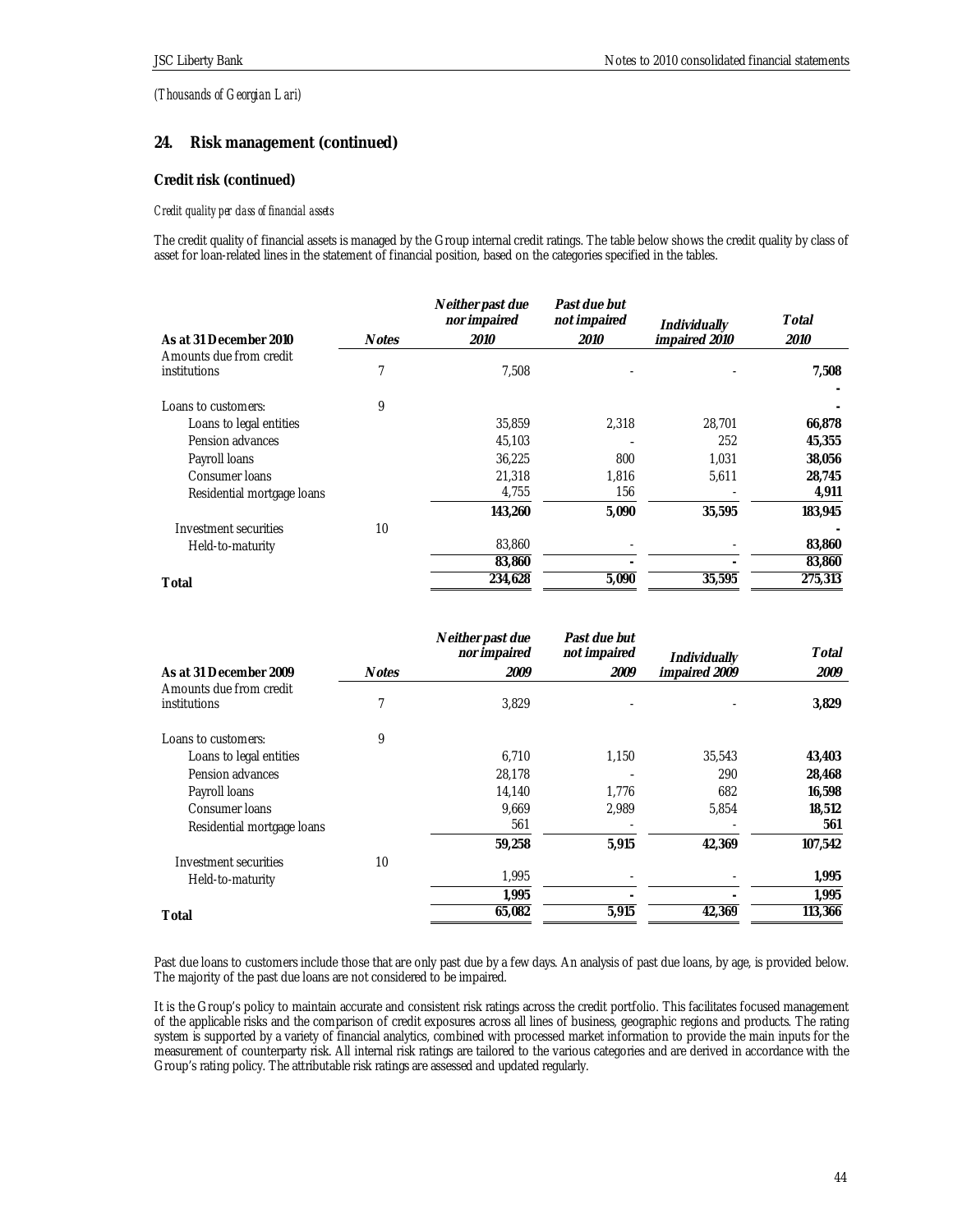## **24. Risk management (continued)**

## **Credit risk (continued)**

*Aging analysis of past due but not impaired loans per class of financial assets*

|                            |              | Less than<br>30 days | 31 to 60<br>days         | 61 to 90<br>days | More than<br>90 days | Total<br>2010 |
|----------------------------|--------------|----------------------|--------------------------|------------------|----------------------|---------------|
| As at 31 December 2010     | <b>Notes</b> | 2010                 | 2010                     | 2010             | 2010                 |               |
| Loans to customers:        | 9            |                      |                          |                  |                      |               |
| Loans to legal entities    |              | 240                  | 287                      | 519              | 1.272                | 2,318         |
| Consumer Ioans             |              | 980                  | 562                      | 274              | ۰                    | 1,816         |
| Residential mortgage loans |              | 156                  | $\overline{\phantom{0}}$ |                  |                      | 156           |
| Payroll loans              |              | 652                  | 65                       | 83               | -                    | 800           |
| Total                      |              | 2,028                | 914                      | 876              | 1.272                | 5,090         |

|                         |              | Less than<br>30 days | 31 to 60<br>days | 61 to 90<br>days | More than<br>90 days | Total<br>2009 |
|-------------------------|--------------|----------------------|------------------|------------------|----------------------|---------------|
| As at 31 December 2009  | <b>Notes</b> | 2009                 | 2009             | 2009             | 2009                 |               |
| Loans to customers:     | 9            |                      |                  |                  |                      |               |
| Loans to legal entities |              | 346                  |                  | 30               | 767                  | 1.150         |
| Consumer Ioans          |              | 1,622                | 596              | 547              | 224                  | 2,989         |
| Payroll loans           |              | 816                  | 197              | 296              | 467                  | 1.776         |
| Total                   |              | 2,784                | 800              | 873              | 1.458                | 5.915         |

See Note 9 for more detailed information with respect to the allowance for impairment of loans to customers.

*Carrying amount per class of financial assets whose terms have been renegotiated* 

The table below shows the carrying amount for renegotiated financial assets, by class.

|                            | 2010   | 2009   |
|----------------------------|--------|--------|
| Loans to customers:        |        |        |
| Loans to legal entities    | 23,612 | 17,701 |
| Consumer Ioans             | 4,786  | 2,027  |
| Payroll loans              | 421    | 1,546  |
| Residential mortgage loans | 156    | 26     |
| Pension advances           |        |        |
| Total                      | 28.975 | 21,300 |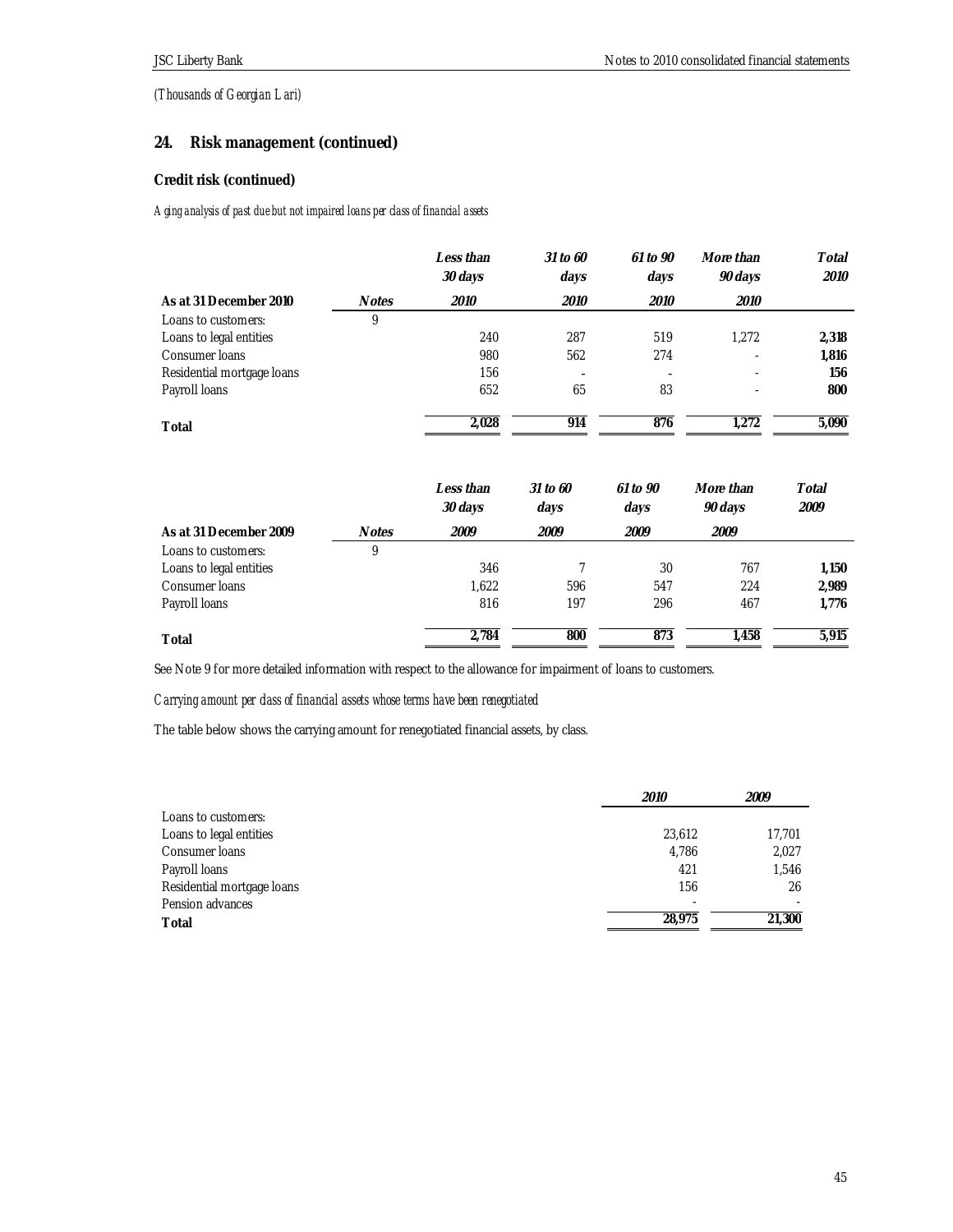### **24. Risk management (continued)**

#### *Impairment assessment*

The main considerations for the loan impairment assessment include whether any payments of principal or interest are overdue by more than 90 days or there are any known difficulties in the cash flows of counterparties, credit rating downgrades, or infringement of the original terms of the contract. The Group addresses impairment assessment in two areas: individually assessed allowances and collectively assessed allowances.

#### *Individually assessed allowances*

The Group determines the allowances appropriate for each individually significant loan on an individual basis. Items considered when determining allowance amounts include the sustainability of the counterparty's business plan, its ability to improve performance once a financial difficulty has arisen, projected receipts and the expected dividend payout should bankruptcy ensue, the availability of other financial support and the realisable value of collateral, and the timing of the expected cash flows. The impairment losses are evaluated at each reporting date, unless unforeseen circumstances require more careful attention.

#### *Collectively assessed allowances*

Allowances are assessed collectively for losses on loans to customers that are not individually significant (including credit cards, residential mortgages and unsecured consumer lending) and for individually significant loans where there is not yet objective evidence of individual impairment. Allowances are evaluated on each reporting date with each portfolio receiving a separate review.

The collective assessment takes account of impairment that is likely to be present in the portfolio even though there is no yet objective evidence of the impairment in an individual assessment. Impairment losses are estimated by taking into consideration of the following information: historical losses on the portfolio, current economic conditions, the appropriate delay between the time a loss is likely to have been incurred and the time it will be identified as requiring an individually assessed impairment allowance, and expected receipts and recoveries once impaired. Local management is responsible for deciding the length of this period which can extend for as long as one year. The impairment allowance is then reviewed by credit management to ensure alignment with the Group's overall policy.

Financial guarantees and letters of credit are assessed and provisions are made in a similar manner as for loans.

The geographical concentration of the group's assets and liabilities is put out below:

|                                                              | 2010    |             |                          |         |                          | 2009        |           |         |  |
|--------------------------------------------------------------|---------|-------------|--------------------------|---------|--------------------------|-------------|-----------|---------|--|
|                                                              |         |             | CIS and other<br>foreign |         | CIS and other<br>foreign |             |           |         |  |
|                                                              | Georgia | <b>OECD</b> | countries                | Total   | Georgia                  | <b>OECD</b> | countries | Total   |  |
| Assets:                                                      |         |             |                          |         |                          |             |           |         |  |
| Cash and cash equivalents<br>Amounts due from credit         | 80,636  | 54,349      | 4,286                    | 139,271 | 89,170                   | 16,794      | 2,599     | 108,563 |  |
| institutions                                                 | 7,459   | 49          | ٠                        | 7,508   | 3,611                    | 218         | ٠         | 3,829   |  |
| Loans to customers                                           | 159,166 |             | $\overline{\phantom{0}}$ | 159,166 | 82,752                   |             | ٠         | 82,752  |  |
| Investment securities:                                       |         |             |                          |         |                          |             |           |         |  |
| - available-for-sale                                         | 446     | 271         | ٠                        | 717     | 1,941                    | 319         | ٠         | 2,260   |  |
| - held-to-maturity                                           | 83,860  |             |                          | 83,860  | 1,995                    |             |           | 1,995   |  |
| All other assets                                             | 136,265 | 3,399       | 599                      | 140,263 | 117,651                  | 3,990       |           | 121,641 |  |
|                                                              | 467,832 | 58,068      | 4,885                    | 530,785 | 297,120                  | 21,321      | 2,599     | 321,040 |  |
| Liabilities:<br>Amounts due to credit                        |         |             |                          |         |                          |             |           |         |  |
| institutions                                                 | 76,902  | 416         |                          | 77,318  | 54,007                   | 599         | ٠         | 54,606  |  |
| Derivative financial liabilities                             |         | 102         |                          | 102     |                          |             |           |         |  |
| Amounts due to customers<br>Contingent capital participation | 357075  | 25,407      | 2,963                    | 385,445 | 226,587                  | 20,051      |           | 246,638 |  |
| notes                                                        | 19,150  |             | ٠                        | 19,150  |                          |             |           |         |  |
| All other liabilities                                        | 14,160  |             |                          | 14,160  | 10,572                   |             | ٠         | 10,572  |  |
|                                                              | 467,287 | 25,925      | 2,963                    | 496,175 | 291,166                  | 20,650      |           | 311,816 |  |
| Net assets / (liabilities)                                   | 545     | 32,143      | 1,922                    | 34,610  | 5,954                    | 671         | 2,599     | 9,224   |  |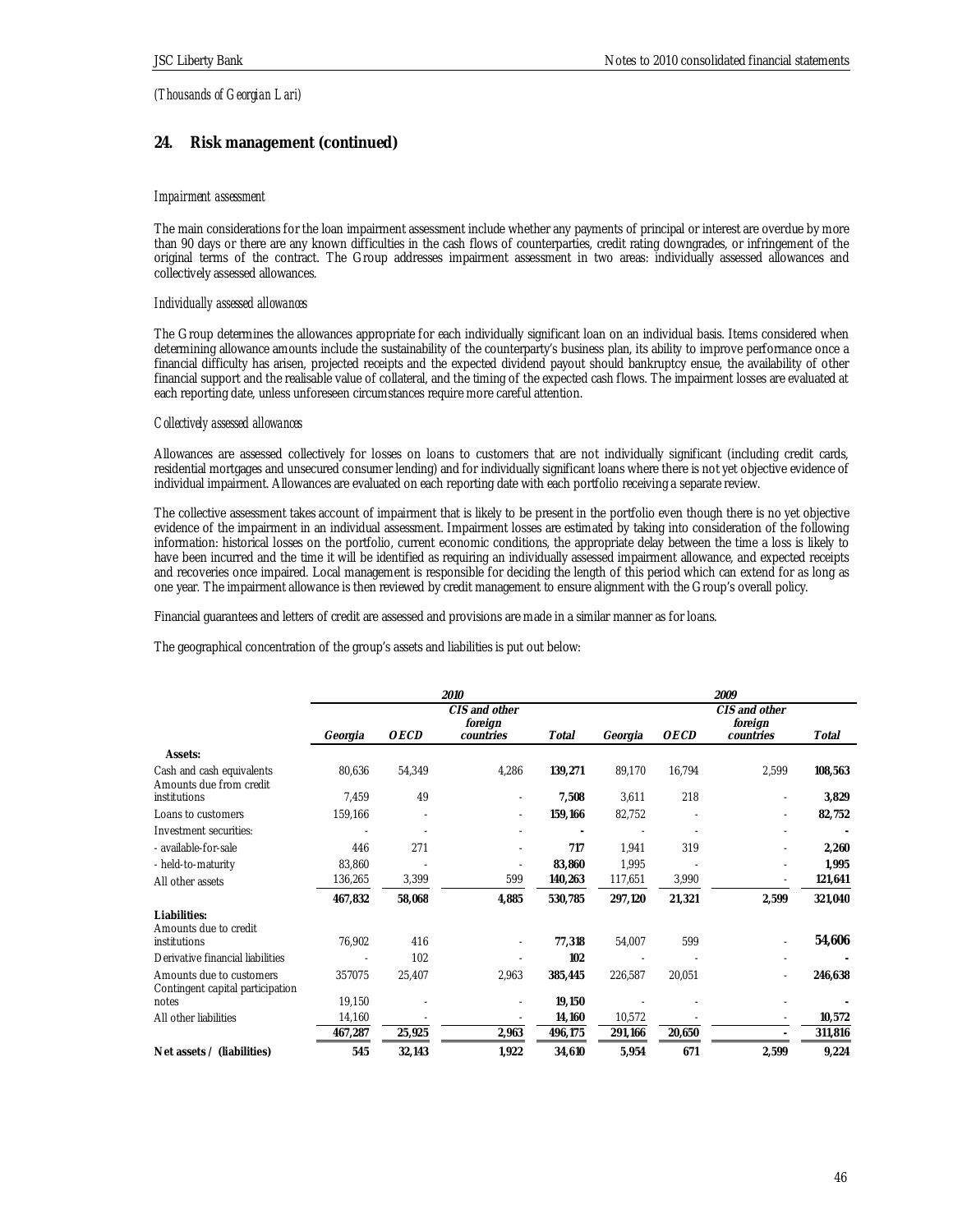## **24. Risk management (continued)**

#### **Liquidity risk and funding management**

Liquidity risk is the risk that the Bank will be unable to meet its payment obligations when they fall due under normal and stress circumstances. To limit this risk, management has arranged diversified funding sources in addition to its core deposit base, manages assets with liquidity in mind, and monitors future cash flows and liquidity on a daily basis. This incorporates an assessment of expected cash flows and the availability of high grade collateral which could be used to secure additional funding if required.

The Bank maintains a portfolio of highly marketable and diverse assets that can be easily liquidated in the event of an unforeseen interruption of cash flow. In addition, the Bank maintains a cash deposit (obligatory reserve) with the NBG, the amount of which depends on the level of customer funds attracted.

The liquidity position is assessed and managed by the Bank primarily on a standalone basis, based on certain liquidity ratios established by the NBG.

#### *Analysis of financial liabilities by remaining contractual maturities*

The tables below summarise the maturity profile of the Bank's financial liabilities at 31 December based on contractual undiscounted repayment obligations. Repayments which are subject to notice are treated as if notice were to be given immediately. However, the Bank expects that many customers will not request repayment on the earliest date the Bank could be required to pay and the table does not reflect the expected cash flows indicated by the Bank's deposit retention history. As of 31 December 2010 total time deposits of individuals stood at GEL 84,950, of which GEL 23,830 matured within the next three months and GEL 54,160 were due to mature within three to twelve months. Given that based on the historical data, the average time deposit renewal ratio stands at 43.49%, GEL 10,363 and GEL 23,554 can be considered to fall within one to five years maturity range rather than the Less than three months and three to twelve month ranges respectively. As at 31 December 2010, balances on accounts of individuals (excluding time deposits) amounted to GEL 74,926. Since January 2009, these balances have not fallen below GEL 42,374, and their largest decrease amounted to GEL 20,715 and occurred during an approximately five month period in 2009. Even if the Bank were to experience a similar decrease in balances on the accounts of individuals, GEL 54,211 (balances on the accounts of individuals at 31 December 2010 less the largest decrease in balances since January 2009) in Amounts due to customers may be considered to be in the one to five years maturity range. GEL 60,013 included in Amounts due to credit institutions represent the NBG source of funding collateralised by instruments issued by the government of Georgia and the NBG, drawn down for a seven-day period. It is the NBG's explicitly stated policy to guarantee the disbursement of such funds and the on-demand refinancing thereof to banks subject to the availability of such collateral. Therefore, Amounts due to credit institutions may be considered to fall within the one to five years maturity range. As of 31 December 2010, the Bank had sufficient liquid collateral to additionally draw down GEL 16,169 from the NBG at immediate notice. Additionally, as of 31 December 2010, the Bank had and continues to have an outstanding untapped credit line of GEL 45,000 with the NBG available until 28 July, 2013.

| <b>Financial liabilities</b>             | Less than | 3 to 12 | 1 to 5 | Over           |         |
|------------------------------------------|-----------|---------|--------|----------------|---------|
| As at 31 December 2010                   | 3 months  | months  | years  | 5 years        | Total   |
| Amounts due to credit institutions       | 76,916    | 107     | 391    |                | 77,414  |
| Amounts due to customers                 | 317.131   | 64.421  | 9.496  | 418            | 391,466 |
| Other financial liabilities              | 704       | 3,488   | 20,022 | $\blacksquare$ | 24,214  |
| Total undiscounted financial liabilities | 394.751   | 68,016  | 29,909 | 418            | 493,094 |
|                                          |           |         |        |                |         |
| <b>Financial liabilities</b>             | Less than | 3 to 12 | 1 to 5 | Over           |         |
| As at 31 December 2009                   | 3 months  | months  | years  | 5 years        | Total   |
| Amounts due to credit institutions       | 10.551    | 31,898  | 25,132 | ٠              | 67.581  |
| Amounts due to customers                 | 167.086   | 58.847  | 30.953 | 150            | 257.036 |
| Other financial liabilities              | 13        | 399     | 149    |                | 561     |
| Total undiscounted financial liabilities | 177.650   | 91.144  | 56.234 | 150            | 325,178 |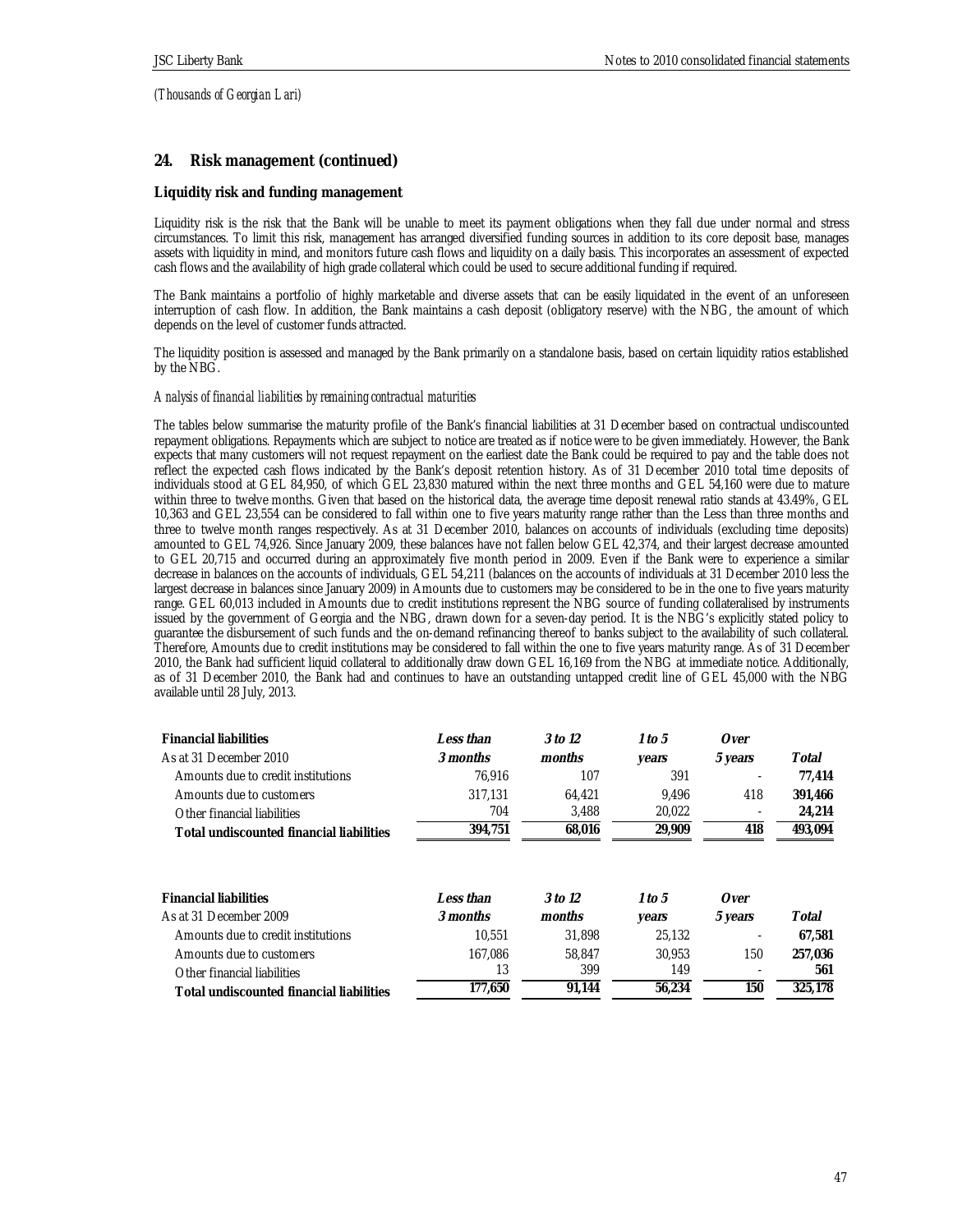## **24. Risk management (continued)**

#### **Liquidity risk and funding management (continued)**

The table below shows the contractual expiry by maturity of the Group's financial commitments and contingencies. Each undrawn loan commitment is included in the time band containing the earliest date it can be drawn down. For issued financial guarantee contracts, the maximum amount of the guarantee is allocated to the earliest period in which the guarantee could be called.

|      | ∟ess than<br>3 months | 3 to 12<br>months | ' to 5<br>vears | Over<br>5 vears | $\tau_{\mathit{otal}}$ |
|------|-----------------------|-------------------|-----------------|-----------------|------------------------|
| 2010 | 11.911                | 5.876             | 13,387          | 3,585           | 34,759                 |
| 2009 | 4.126                 | 4.994             | 11.816          | 2.399           | 23,335                 |

The Group expects that not all of the contingent liabilities or commitments will be drawn before expiry of the commitments.

The maturity analysis does not reflect the historical stability of current accounts. Their liquidation has historically taken place over a longer period than indicated in the tables above. These balances are included in amounts due in less than three months in the tables above.

#### **Market risk**

Market risk is the risk that the fair value or future cash flows of financial instruments will fluctuate due to changes in market variables such as interest rates, foreign exchanges, and equity prices. The Group classifies exposures to market risk into either trading or nontrading portfolios. Trading and Non-trading positions are managed and monitored using other sensitivity analysis. Except for the concentrations within foreign currency, the Group has no significant concentration of market risk.

#### *Interest rate risk*

Interest rate risk arises from the possibility that changes in interest rates will affect future cash flows or the fair values of financial instruments. The following table demonstrates the sensitivity to a reasonable possible change in interest rates, with all other variables held constant, of the Group's income statement.

The sensitivity of the income statement is the effect of the assumed changes in interest rates on the net interest income for one year, based on the floating rate non-trading financial assets and financial liabilities held at 31 December. The sensitivity of equity is calculated by revaluing fixed rate available-for-sale financial assets at 31 December for the effects of the assumed changes in interest rates based on the assumption that there are parallel shifts in the yield curve.

| Currency   | Increase in basis<br>points<br>2010 | Sensitivity of net<br>interest income<br>2010 | Sensitivity of equity<br><i>2010</i> |
|------------|-------------------------------------|-----------------------------------------------|--------------------------------------|
| <b>USD</b> | 100                                 | -4                                            |                                      |
| Currency   | Decrease in basis<br>points<br>2010 | Sensitivity of net<br>interest income<br>2010 | Sensitivity of equity<br><i>2010</i> |
| <b>USD</b> | $-100$                              | 4                                             |                                      |
| Currency   | Increase in basis<br>points<br>2009 | Sensitivity of net<br>interest income<br>2009 | Sensitivity of<br>equity<br>2009     |
| <b>USD</b> | 100                                 | -6                                            |                                      |
| Currency   | Decrease in basis<br>points<br>2009 | Sensitivity of net<br>interest income<br>2009 | Sensitivity of<br>equity<br>2009     |
| <b>USD</b> | $-100$                              | 6                                             |                                      |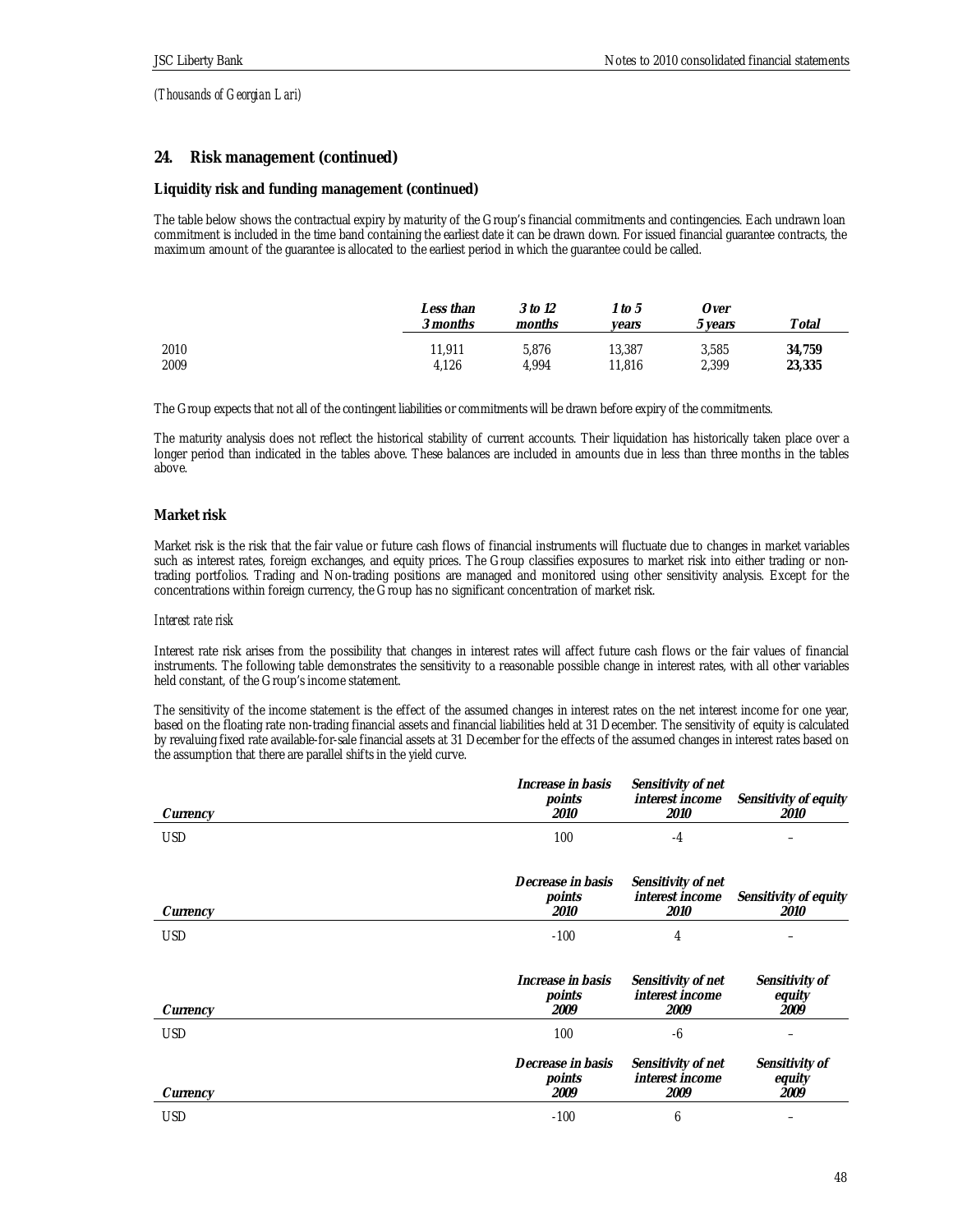## **24. Risk management (continued)**

### **Market risk (continued)**

#### *Currency risk*

Currency risk is the risk that the value of a financial instrument will fluctuate due to changes in foreign exchange rates. The Management Board has set limits on positions by currency based on the NBG regulations. Positions are monitored on a daily basis.

The tables below indicate the currencies to which the Group had significant exposure at 31 December on its non-trading monetary assets and liabilities and its forecast cash flows. The analysis calculates the effect of a reasonably possible movement of the currency rate against the Lari, with all other variables held constant on the income statement (due to the fair value of currency sensitive non-trading monetary assets and liabilities). The effect on equity does not differ from the effect on the income statement. A negative amount in the table reflects a potential net reduction in income statement or equity, while a positive amount reflects a net potential increase.

| Currency                                             | Appreciation/(depreciation)<br>of the exchange rate of GEL<br>against the respective<br>currency in %<br><i>2010</i> | before tax<br><i>2010</i> | Appreciation/(depreciation) of<br>Effect on profit the exchange rate of GEL against Effect on profit<br>the respective currency in %<br><i>2009</i> | before tax<br>2009 |
|------------------------------------------------------|----------------------------------------------------------------------------------------------------------------------|---------------------------|-----------------------------------------------------------------------------------------------------------------------------------------------------|--------------------|
| <b>USD</b><br><b>EUR</b><br><b>GBP</b><br><b>RUR</b> | $(5.02\%)$<br>7.35%<br>$(9.53\%)$<br>(14.66%)                                                                        | -81                       | (1.28%)<br>(12.70%)<br>$(16.06\%)$<br>34.36%                                                                                                        | 29<br>(15)         |
| <b>UAH</b>                                           | (7.19%)                                                                                                              |                           | 3.42%                                                                                                                                               |                    |

#### **Operational risk**

Operational risk is the risk of loss arising from systems failure, human error, fraud or external events. When controls fail to perform, operational risks can cause damage to reputation, have legal or regulatory implications, or lead to financial loss. The Group cannot expect to eliminate all operational risks, but a control framework and monitoring and responding to potential risks could be effective tools to manage the risks. Controls should include effective segregation of duties, access, authorisation and reconciliation procedures, staff education and assessment processes, including the use of internal audit.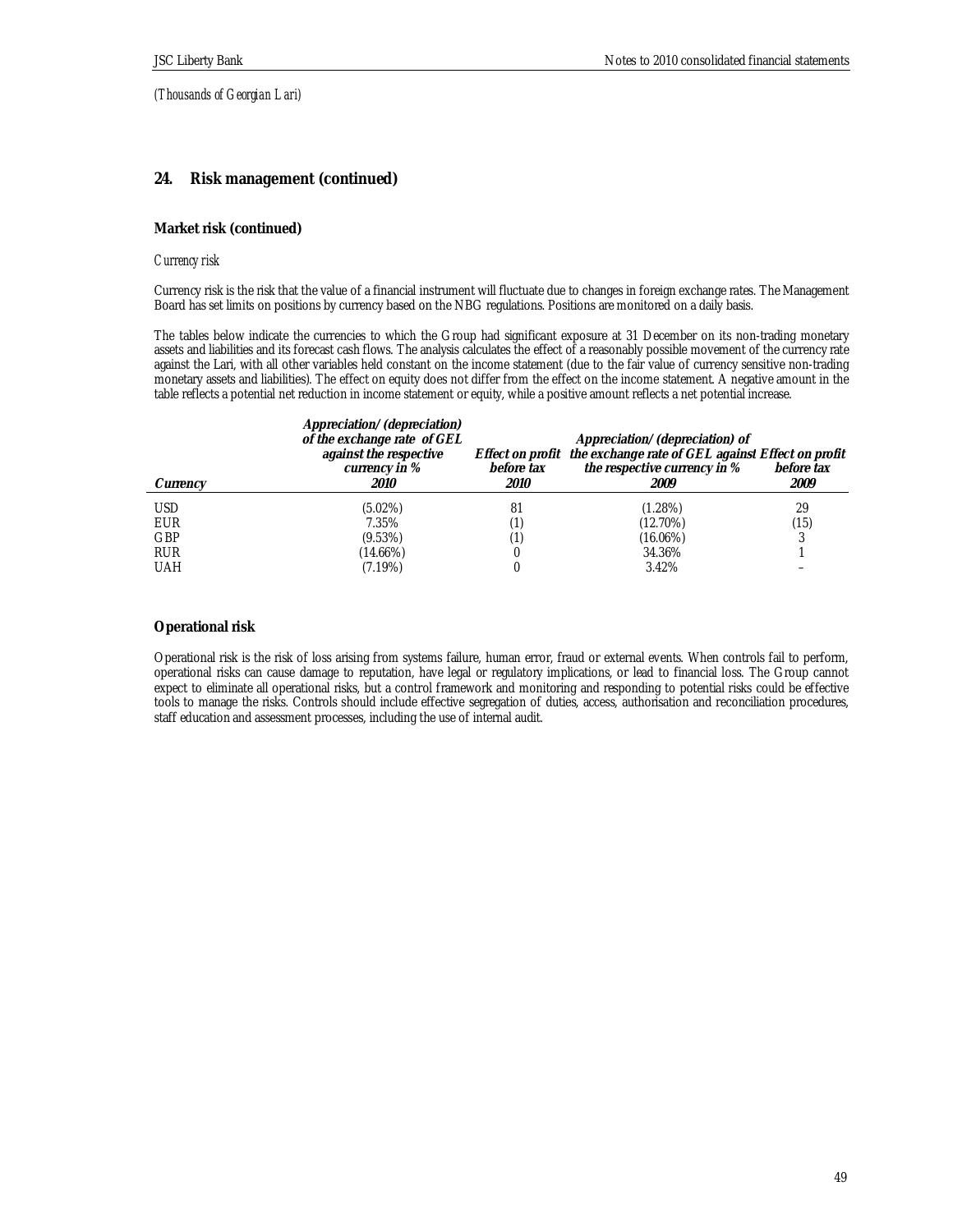### **25. Fair values of financial instruments**

The Group uses the following hierarchy for determining and disclosing the fair value of financial instruments by valuation technique:

- Level 1: quoted (unadjusted) prices in active markets for identical assets or liabilities;
- Level 2: techniques for which all inputs which have a significant effect on the recorded fair value are observable, either directly or indirectly; and
- Level 3: techniques which use inputs which have a significant effect on the recorded fair value that are not based on observable market data.

The following table shows an analysis of financial instruments recorded at fair value by level of the fair value hierarchy:

| At 31 December 2010                        | Level 1 | Level 2 | Level 3 | Total |
|--------------------------------------------|---------|---------|---------|-------|
| <b>Financial assets</b>                    |         |         |         |       |
| Investment securities – available-for-sale | 271     | 446     |         | 717   |
|                                            | 271     | 446     |         | 717   |
| <b>Financial liabilities</b>               |         |         |         |       |
| Derivative financial instruments           |         | 102     |         | 102   |
|                                            |         | 102     |         | 102   |
| At 31 December 2009                        | Level 1 | Level 2 | Level 3 | Total |
| <b>Financial assets</b>                    |         |         |         |       |
| Investment securities – available-for-sale | 319     | 1,941   |         | 2,260 |
|                                            | 319     | 1,941   |         | 2,260 |

#### *Financial instruments recorded at fair value*

The following is a description of the determination of fair value for financial instruments which are recorded at fair value using valuation techniques. These incorporate the Group's estimate of assumptions that a market participant would make when valuing the instruments.

#### *Investment securities available-for-sale*

Investment securities available-for-sale valued using a valuation technique or pricing models primarily consist of unquoted equity and debt securities. These securities are valued using models which sometimes only incorporate data observable in the market and at other times use both observable and non-observable data. The non-observable inputs to the models include assumptions regarding the future financial performance of the investee, its risk profile, and economic assumptions regarding the industry and geographical jurisdiction in which the investee operates.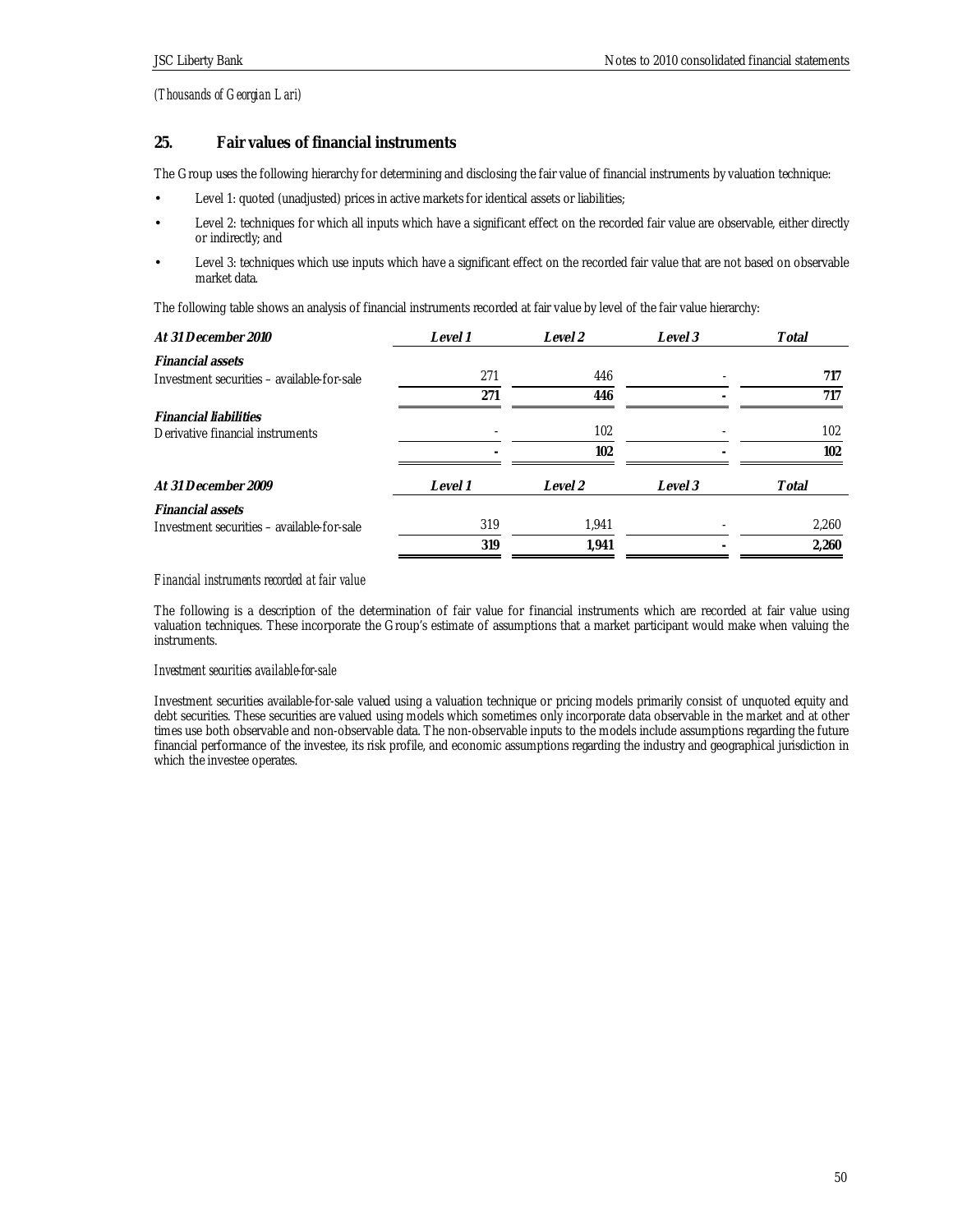## **25. Fair Value of financial instruments (continued)**

#### *Fair value of financial assets and liabilities not carried at fair value*

Set out below is a comparison by class of the carrying amounts and fair values of the Group's financial instruments that are not carried at fair value in the consolidated statement of financial position. The table does not include the fair values of non-financial assets and non-financial liabilities.

|                                                       | Carrying<br>value<br>2010 | <i>Fair value</i><br>2010 | Unrecognised<br>qain/(loss)<br>2010 | Carrying<br>value<br>2009 | Fair value<br>2009 | Unrecognised<br>$qain/$ (loss)<br>2009 |
|-------------------------------------------------------|---------------------------|---------------------------|-------------------------------------|---------------------------|--------------------|----------------------------------------|
| <b>Financial assets</b>                               |                           |                           |                                     |                           |                    |                                        |
| Cash and cash equivalents                             | 139.271                   | 139.271                   |                                     | 108.563                   | 108.563            |                                        |
| Amounts due from credit institutions                  | 7.508                     | 7.508                     |                                     | 3.829                     | 3.829              |                                        |
| Loans to customers                                    | 159.166                   | 159.166                   |                                     | 82.752                    | 82.693             | 59                                     |
| Investment securities:                                |                           |                           |                                     |                           |                    |                                        |
| - held-to-maturity                                    | 83,860                    | 84.496                    | 636                                 | 1.995                     | 1.995              |                                        |
| <b>Financial liabilities</b>                          |                           |                           |                                     |                           |                    |                                        |
| Amounts due to credit institutions                    | 77,318                    | 77,318                    |                                     | 54.606                    | 54.606             |                                        |
| Amounts due to customers                              | 385,445                   | 385,445                   |                                     | 246.638                   | 246.638            |                                        |
| Contingent capital participation notes                | 19.150                    | 19.150                    |                                     |                           |                    |                                        |
| Total unrecognised change in<br>unrealised fair value |                           |                           | 636                                 |                           |                    | (59)                                   |

The following describes the methodologies and assumptions used to determine fair values for those financial instruments which are not already recorded at fair value in the financial statements.

#### *Assets for which fair value approximates carrying value*

For financial assets and financial liabilities that are liquid or having a short term maturity (less than three months) it is assumed that the carrying amounts approximate to their fair value. This assumption is also applied to demand deposits and savings accounts without a specific maturity.

#### *Fixed and variable rate financial instruments*

For quoted debt instruments the fair values are determined based on quoted market prices. The fair values of unquoted debt instruments are estimated by discounting future cash flows using rates currently available for debt on similar terms, credit risk and remaining maturities.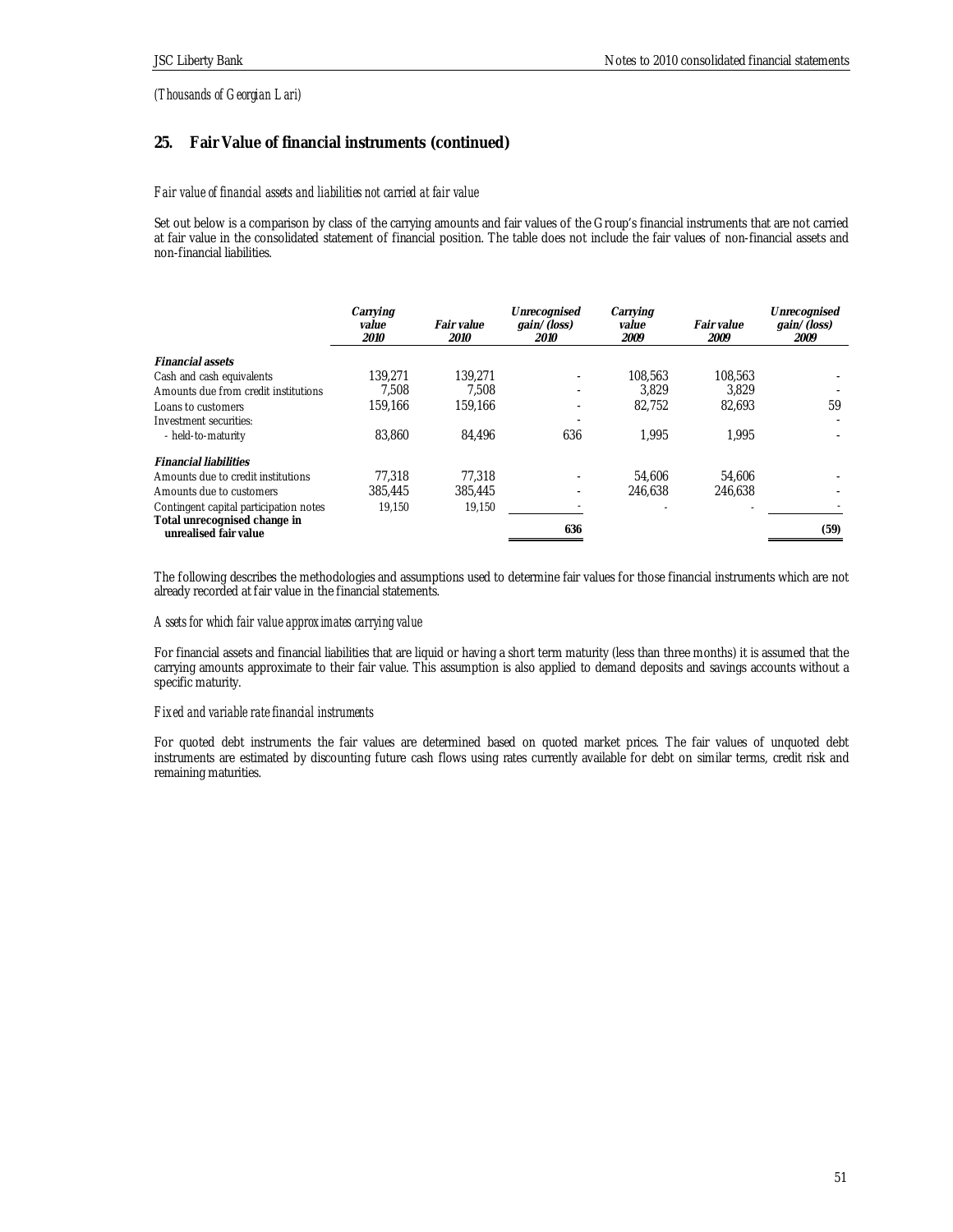## **26. Maturity analysis of assets and liabilities**

The table below shows an analysis of monetary assets and liabilities according to when they are expected to be recovered or settled.

|                                        |                    | 2010                  |           |                    | 2009                  |            |
|----------------------------------------|--------------------|-----------------------|-----------|--------------------|-----------------------|------------|
|                                        | Within one<br>year | More than<br>one year | Total     | Within one<br>year | More than<br>one year | Total      |
| Cash and cash equivalents              | 139.271            |                       | 139.271   | 108.563            |                       | 108,563    |
| Amounts due from credit institutions   | 7.508              |                       | 7.508     | 2.762              | 1.067                 | 3.829      |
| Loans to customers                     | 116.677            | 42.489                | 159,166   | 69,872             | 12,880                | 82,752     |
| Investment securities:                 |                    |                       |           |                    |                       |            |
| - available-for-sale                   |                    | 717                   | 717       |                    | 2,260                 | 2,260      |
| - held-to-maturity                     | 32,340             | 51,520                | 83,860    | 1.995              |                       | 1,995      |
| Total                                  | 295.796            | 94,726                | 390,522   | 183,192            | 16,207                | 199.399    |
| Amounts due to credit institutions     | 76.933             | 385                   | 77,318    | 39.210             | 15,396                | 54,606     |
| Derivative financial liabilities       | 102                |                       | 102       |                    |                       |            |
| Amounts due to customers               | 370,175            | 15,270                | 385,445   | 220.279            | 26.359                | 246.638    |
| Contingent capital participation notes |                    | 19.150                | 19,150    |                    |                       |            |
| Other liabilities                      | 94                 |                       | 94        | 337                | 120                   | 457        |
| Total                                  | 447,304            | 34,805                | 482,109   | 259.826            | 41.875                | 301,701    |
| <b>Net</b>                             | (151,508)          | 59,921                | (91, 587) | (76, 634)          | (25, 668)             | (102, 302) |

See Note 20 and Note 24 "Risk management" for the Group's contractual undiscounted repayment obligations and management's discussion on managing liquidity risk and resolving negative liquidity gaps.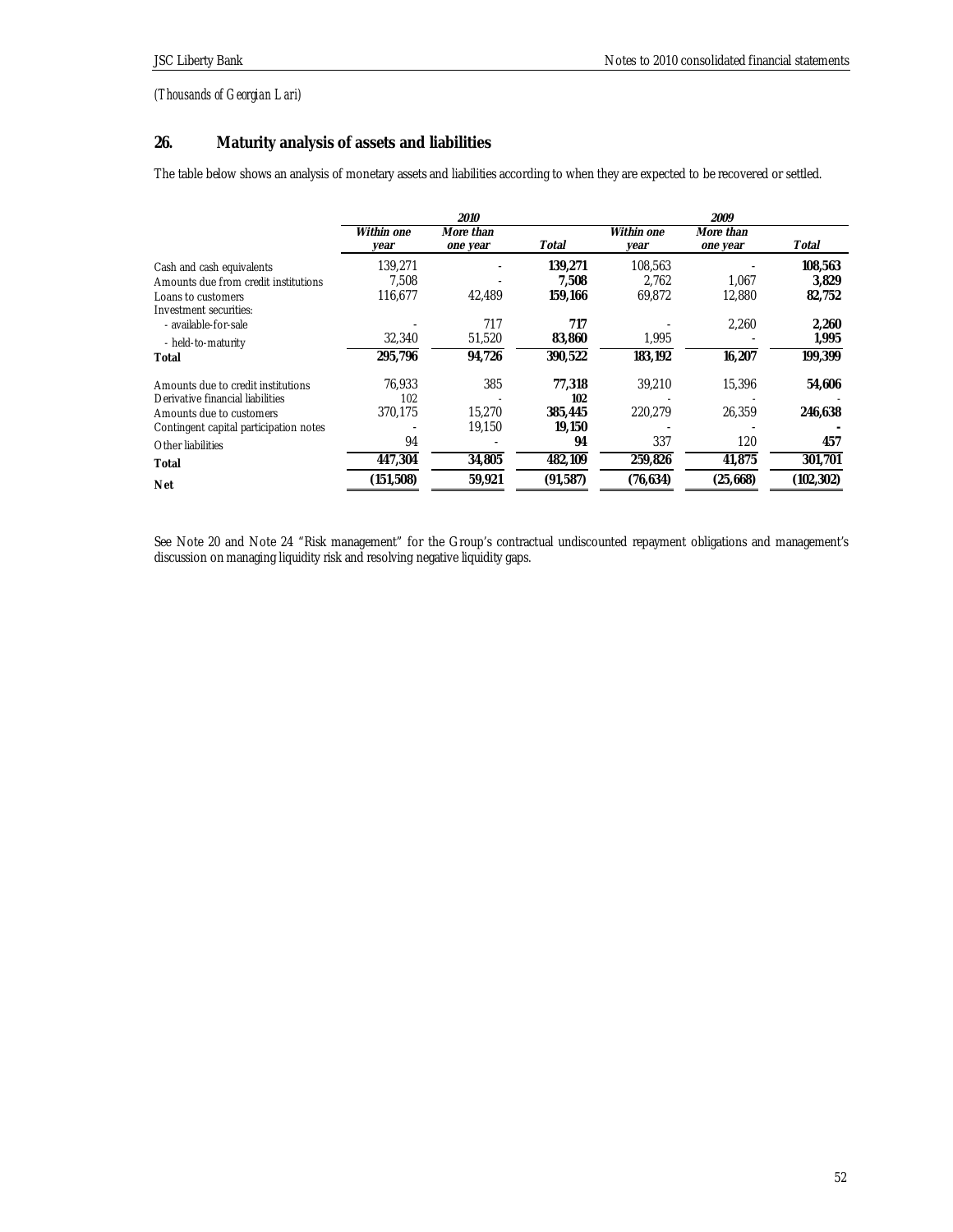## **27. Related party disclosures**

In accordance with IAS 24 "Related Party Disclosures", parties are considered to be related if one party has the ability to control the other party or exercise significant influence over the other party in making financial or operational decisions. In considering each possible related party relationship, attention is directed to the substance of the relationship, not merely the legal form.

Related parties may enter into transactions which unrelated parties might not, and transactions between related parties may not be effected on the same terms, conditions and amounts as transactions between unrelated parties.

The volumes of related party transactions, outstanding balances at the year end, and related expense and income for the year are as follows:

|                                                                   | <i>2010</i> |                                                                    |                                     |                                |         |                                                                   |                                        |            |                                |
|-------------------------------------------------------------------|-------------|--------------------------------------------------------------------|-------------------------------------|--------------------------------|---------|-------------------------------------------------------------------|----------------------------------------|------------|--------------------------------|
|                                                                   | Parent      | <b>Entities with</b><br>significant<br>influence over<br>the Group | Entities under<br>common<br>control | Key<br>management<br>personnel | Parent  | Entities<br>with<br>significant<br>influence<br>over the<br>Group | Entities<br>under<br>common<br>control | Associates | Key<br>management<br>personnel |
| Loans outstanding at<br>1 January, gross                          |             |                                                                    |                                     | 239                            | 1,780   |                                                                   |                                        | 357        | 302                            |
| Loans issued during the<br>year                                   |             |                                                                    |                                     | 162                            | 215     |                                                                   |                                        | 5          | 206                            |
| Loan repayments during<br>the year                                |             |                                                                    |                                     | (94)                           | (1,995) |                                                                   |                                        | (362)      | (269)                          |
| Loans outstanding at<br>31 December, gross<br>Less: allowance for |             |                                                                    |                                     | 307                            |         |                                                                   |                                        |            | 239                            |
| impairment at<br>31 December                                      |             |                                                                    |                                     | 5                              |         |                                                                   |                                        |            | 5                              |
| Loans outstanding at<br>31 December, net                          |             |                                                                    |                                     | 302                            |         |                                                                   |                                        |            | 234                            |
| Interest income on loans<br>Impairment charge for                 |             |                                                                    |                                     | 29                             | 6       |                                                                   |                                        | 4          | 26                             |
| loans                                                             |             |                                                                    |                                     | 6                              |         |                                                                   |                                        | (7)        | $\mathbf{1}$                   |
| Deposits at 1 January<br>Deposits received during                 |             |                                                                    |                                     |                                |         |                                                                   |                                        |            |                                |
| the year<br>Deposits repaid during the<br>year                    |             | 17,784                                                             |                                     | 177<br>$\sim$                  |         |                                                                   |                                        |            |                                |
| Deposits at 31 December                                           |             | 17,784                                                             |                                     | 177                            |         |                                                                   |                                        |            |                                |
| Contingent capital<br>participation notes at 31<br>December       | 17,815      |                                                                    |                                     |                                |         |                                                                   |                                        |            |                                |
| Current accounts at<br>31 December                                | 173         | 917                                                                |                                     | 3,694                          | 790     | 19,912                                                            |                                        | 119        | 272                            |
| Interest expense on<br>deposits<br>Interest expense on the        | 59          | 923                                                                |                                     | 21                             | 212     | 169                                                               |                                        |            | 5                              |
| CCP                                                               | 512         |                                                                    |                                     |                                |         |                                                                   |                                        |            |                                |
| Commitments and<br>guarantees issued                              |             |                                                                    |                                     |                                |         | 2,529                                                             |                                        | 600        |                                |
| Fee and commission<br>income                                      |             | 96                                                                 |                                     | 1                              |         | 21                                                                |                                        | 14         |                                |
| Other operating expenses                                          |             | $\ddot{\phantom{1}}$                                               |                                     | 133                            |         |                                                                   |                                        | 86         | $\overline{c}$                 |

The number of key personnel at 31 December 2010 was 56 (2009: 58):

|                                  | <i>2010</i> | 2009  |
|----------------------------------|-------------|-------|
| Salaries and other benefits      | 3.493       | 2.155 |
| Share based payment compensation | 927         |       |
| Total key personnel compensation | 4.420       | 2.155 |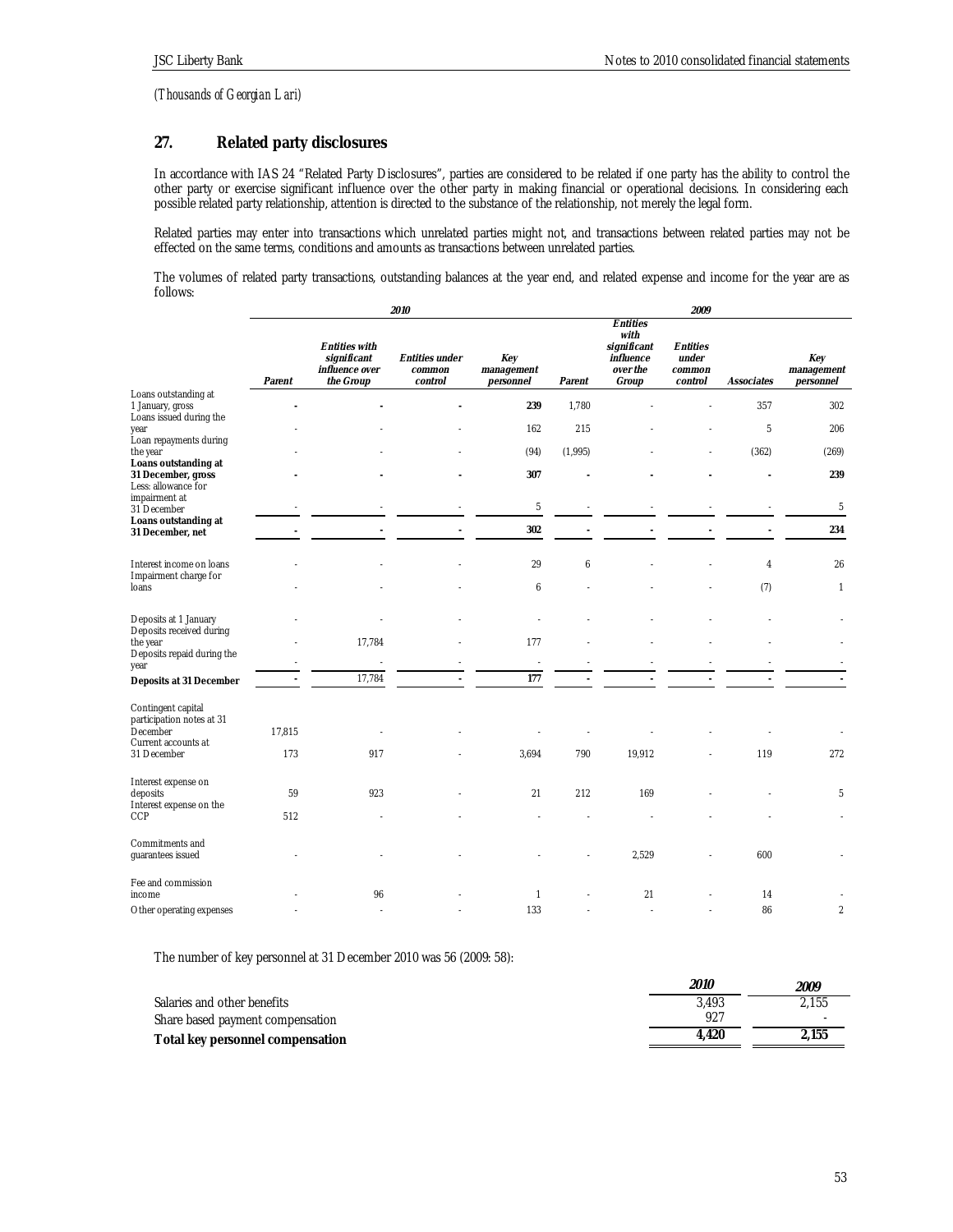## **28. Capital adequacy**

The Group maintains an actively managed capital base to cover risks inherent in the business and aims at further enhancing its capital base. The adequacy of the Group's capital is monitored using, among other measures, the ratios established by the NBG and the ratios established by the Basel Capital Accord 1988 in supervising the Group.

Prior to 19 September 2009, the Bank had violated established regulatory capital requirements. However, on 19 September 2009, the Bank obtained a written waiver from the NBG, exempting the Bank from regulatory capital requirements for a three-year period ending 19 September 2012. According to the waiver letter, the Bank's regulatory capital shall be treated as though it were increased from its current level by GEL 108,000. The amount shall be considered as core capital (Tier 1 capital) and shall be included in the calculation of the prudential ratios, including, without limitation, the capital adequacy ratios. In order to enhance the Bank's capital base, Liberty Capital LLC, its new controlling shareholder, committed at the time of the purchase of a 91.218% equity interest in the Bank, to contribute USD 10 million equivalent in GEL in share capital within six months from the acquisition date. In October 2009 these funds were placed on deposit at the Bank and, in February 2010, were converted into share capital as described in Note 19. In 2010 the Bank issued the CCPN in the amount of GEL 18,615 of which 95.7% was purchased by Liberty Capital LLC, and, as described in Note 18 the CCPN shall be converted into ordinary shares of the Bank, if Tier I capital adequacy ratio is below the minimum NBG requirement as of 30 September 2012. In 2010 the Bank and Liberty Securities LLC sold 151,508,612 ordinary shares to third party investors for the aggregate consideration of GEL 4,553.

### *NBG capital adequacy ratio*

The NBG requires banks to maintain the minimum capital adequacy ratio of 12% of the RWA, as well as the minimum core capital (Tier 1 capital) adequacy ratio of 8% of the RWA, computed based on the Bank's stand-alone financial statements, prepared in accordance with the NBG requirements. As of 31 December 2010 and 2009, the Bank's capital adequacy ratios calculated on this basis without the waiver were as follows:

|                               | 2010     | 2009     |
|-------------------------------|----------|----------|
| Core capital                  | 5,787    | (6,001)  |
| Supplementary capital         | 5.787    |          |
| Less: deductions from capital | (1, 383) | (5,569)  |
| Total capital                 | 10.191   | (11,570) |
| Risk-weighted assets          | 362,500  | 241.967  |
| Capital adequacy ratio        | 2.81%    | (4.78%)  |

As of 31 December 2010 and 2009, the Bank's capital adequacy ratios calculated on this basis and reflecting the above-mentioned NBG waiver were as follows:

|                                                                                                        | 2010     | 2009    |
|--------------------------------------------------------------------------------------------------------|----------|---------|
| Core capital                                                                                           | 5.787    | (6,001) |
| Theoretical additions to capital (Tier 1) in accordance with the waiver obtained as described<br>above | 108,000  | 108,000 |
| Supplementary capital                                                                                  | 5.787    | (5,814) |
| Less: deductions from capital                                                                          | (1, 383) | (5,569) |
| Total capital                                                                                          | 118,191  | 90.616  |
| Risk-weighted assets                                                                                   | 362.500  | 241.967 |
| Capital adequacy ratio                                                                                 | 32.60%   | 37.45%  |